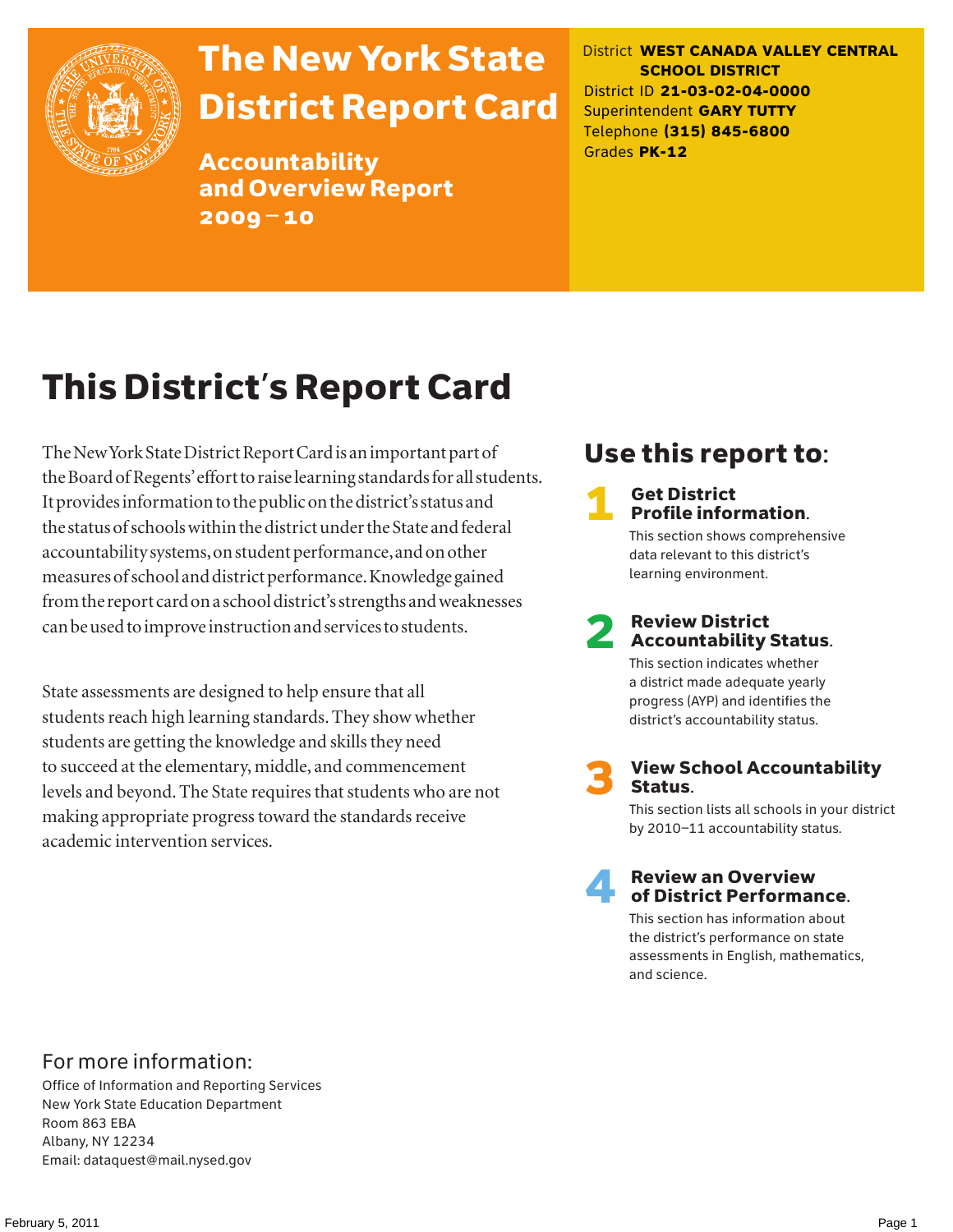# District Profile

This section shows comprehensive data relevant to this school district's learning environment, including information about enrollment, average class size, and teacher qualifications.

# Enrollment

|                            | $2007 - 08$ | $2008 - 09$ | 2009-10 |
|----------------------------|-------------|-------------|---------|
| Pre-K                      | 30          | 36          | 36      |
| Kindergarten               | 59          | 46          | 60      |
| Grade 1                    | 54          | 65          | 46      |
| Grade 2                    | 48          | 54          | 61      |
| Grade 3                    | 54          | 52          | 55      |
| Grade 4                    | 58          | 52          | 49      |
| Grade 5                    | 68          | 55          | 55      |
| Grade 6                    | 69          | 70          | 56      |
| <b>Ungraded Elementary</b> | 0           | 0           | 0       |
| Grade 7                    | 60          | 68          | 69      |
| Grade 8                    | 82          | 58          | 68      |
| Grade 9                    | 66          | 78          | 63      |
| Grade 10                   | 76          | 59          | 81      |
| Grade 11                   | 78          | 68          | 54      |
| Grade 12                   | 77          | 75          | 69      |
| <b>Ungraded Secondary</b>  | $\mathbf 0$ | 0           | 0       |
| Total K-12                 | 849         | 800         | 786     |

# Enrollment Information

*Enrollment* counts are as of Basic Educational Data System (BEDS) day, which is typically the first Wednesday of October of the school year. Students who attend BOCES programs on a part-time basis are included in a district's enrollment. Students who attend BOCES on a full-time basis or who are placed full time by the district in an out-of-district placement are not included in a district's enrollment. Students classified by districts as "pre-first" are included in first grade counts.

### Average Class Size

|                      | $2007 - 08$ | $2008 - 09$ | $2009 - 10$ |
|----------------------|-------------|-------------|-------------|
| <b>Common Branch</b> | 19          | 17          | 17          |
| Grade 8              |             |             |             |
| English              | 21          | 12          | 16          |
| <b>Mathematics</b>   | 21          | 14          | 17          |
| Science              | 20          | 14          | 17          |
| Social Studies       | 20          | 12          | 17          |
| Grade 10             |             |             |             |
| English              | 20          | 14          | 20          |
| <b>Mathematics</b>   |             | 18          |             |
| Science              |             |             |             |
| Social Studies       | 19          | 14          | 20          |

# Average Class Size Information

*Average Class Size* is the total registration in specified classes divided by the number of those classes with registration. *Common Branch* refers to self-contained classes in Grades 1–6.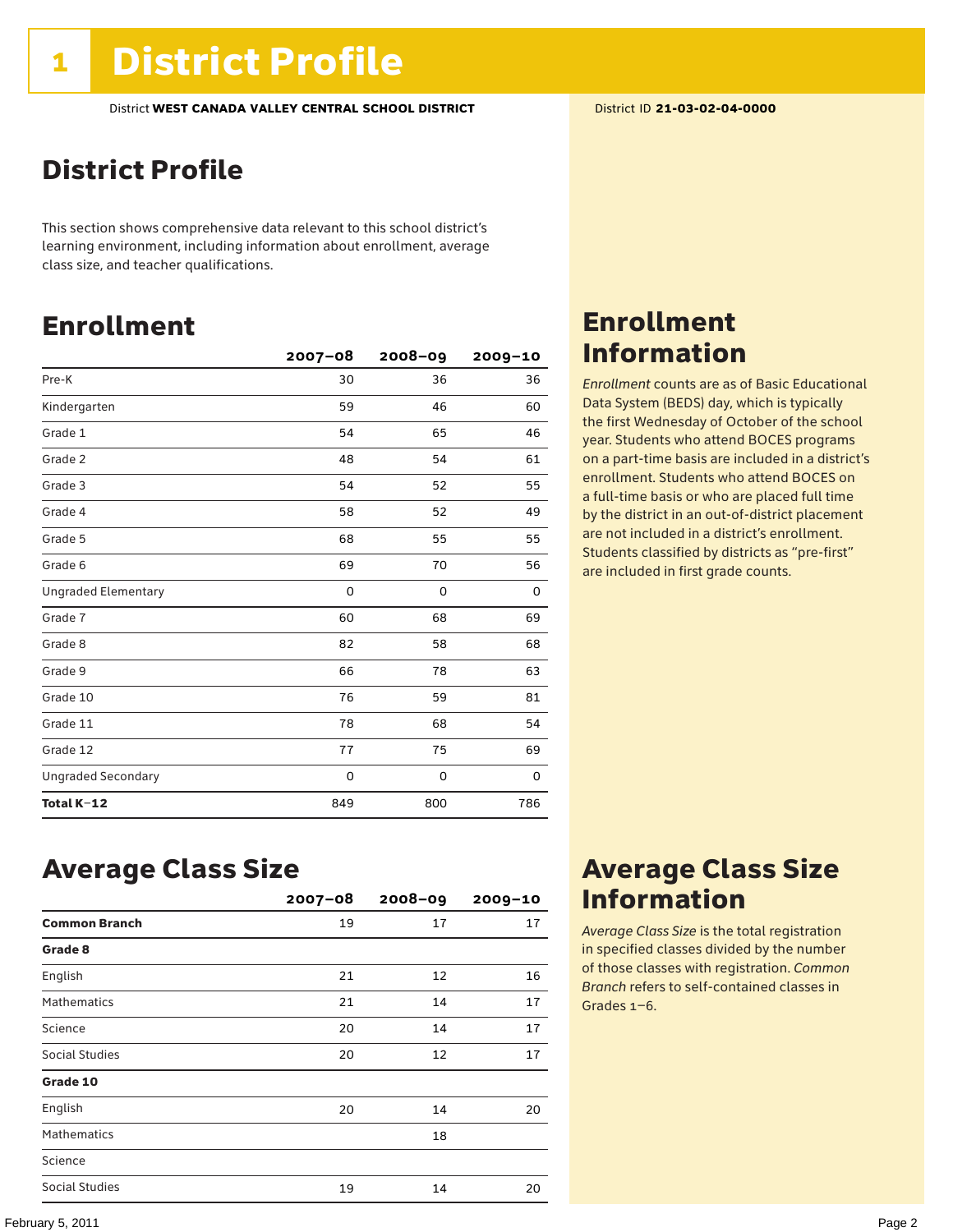# Demographic Factors

|                                  | $2007 - 08$ |     | $2008 - 09$ |     | $2009 - 10$ |     |
|----------------------------------|-------------|-----|-------------|-----|-------------|-----|
|                                  | #           | %   | #           | %   | #           | %   |
| Eligible for Free Lunch          | 149         | 18% | 147         | 18% | 174         | 22% |
| Reduced-Price Lunch              | 106         | 12% | 93          | 12% | 118         | 15% |
| Student Stability*               |             | N/A |             | N/A |             | N/A |
| Limited English Proficient       | 10          | 1%  | 9           | 1%  | 7           | 1%  |
| <b>Racial/Ethnic Origin</b>      |             |     |             |     |             |     |
| American Indian or Alaska Native | 0           | 0%  | $\Omega$    | 0%  | $\Omega$    | 0%  |
| <b>Black or African American</b> | 7           | 1%  | 3           | 0%  | 6           | 1%  |
| Hispanic or Latino               | 6           | 1%  | 3           | 0%  | 4           | 1%  |
| Asian or Native                  | 0           | 0%  | 0           | 0%  | 0           | 0%  |
| Hawaiian/Other Pacific Islander  |             |     |             |     |             |     |
| White                            | 828         | 98% | 789         | 99% | 770         | 98% |
| Multiracial                      | 8           | 1%  | 5           | 1%  | 6           | 1%  |

 \* Available only at the school level.

### Attendance and Suspensions

|                            |    | $2006 - 07$   |    | $2007 - 08$   | $2008 - 09$ |               |
|----------------------------|----|---------------|----|---------------|-------------|---------------|
|                            | #  | $\frac{0}{0}$ | #  | $\frac{0}{0}$ |             | $\frac{0}{0}$ |
| Annual Attendance Rate     |    | 95%           |    | 96%           |             | 96%           |
| <b>Student Suspensions</b> | 29 | 3%            | 22 | 3%            | 32          | 4%            |

# Demographic Factors Information

*Eligible for Free Lunch* and *Reduced*-*Price Lunch* percentages are determined by dividing the number of approved lunch applicants by the Basic Educational Data System (BEDS) enrollment in full-day Kindergarten through Grade 12. *Eligible for Free Lunch* and *Limited English Proficient* counts are used to determine *Similar Schools* groupings within a *Need*/*Resource Capacity* category.

### Attendance and Suspensions Information

*Annual Attendance Rate* is determined by dividing the school district's total actual attendance by the total possible attendance for a school year. A district's actual attendance is the sum of the number of students in attendance on each day the district's schools were open during the school year. Possible attendance is the sum of the number of enrolled students who should have been in attendance on each day schools were open during the school year. *Student Suspension* rate is determined by dividing the number of students who were suspended from school (not including in-school suspensions) for one full day or longer anytime during the school year by the Basic Educational Data System (BEDS) day enrollments for that school year. A student is counted only once, regardless of whether the student was suspended one or more times during the school year.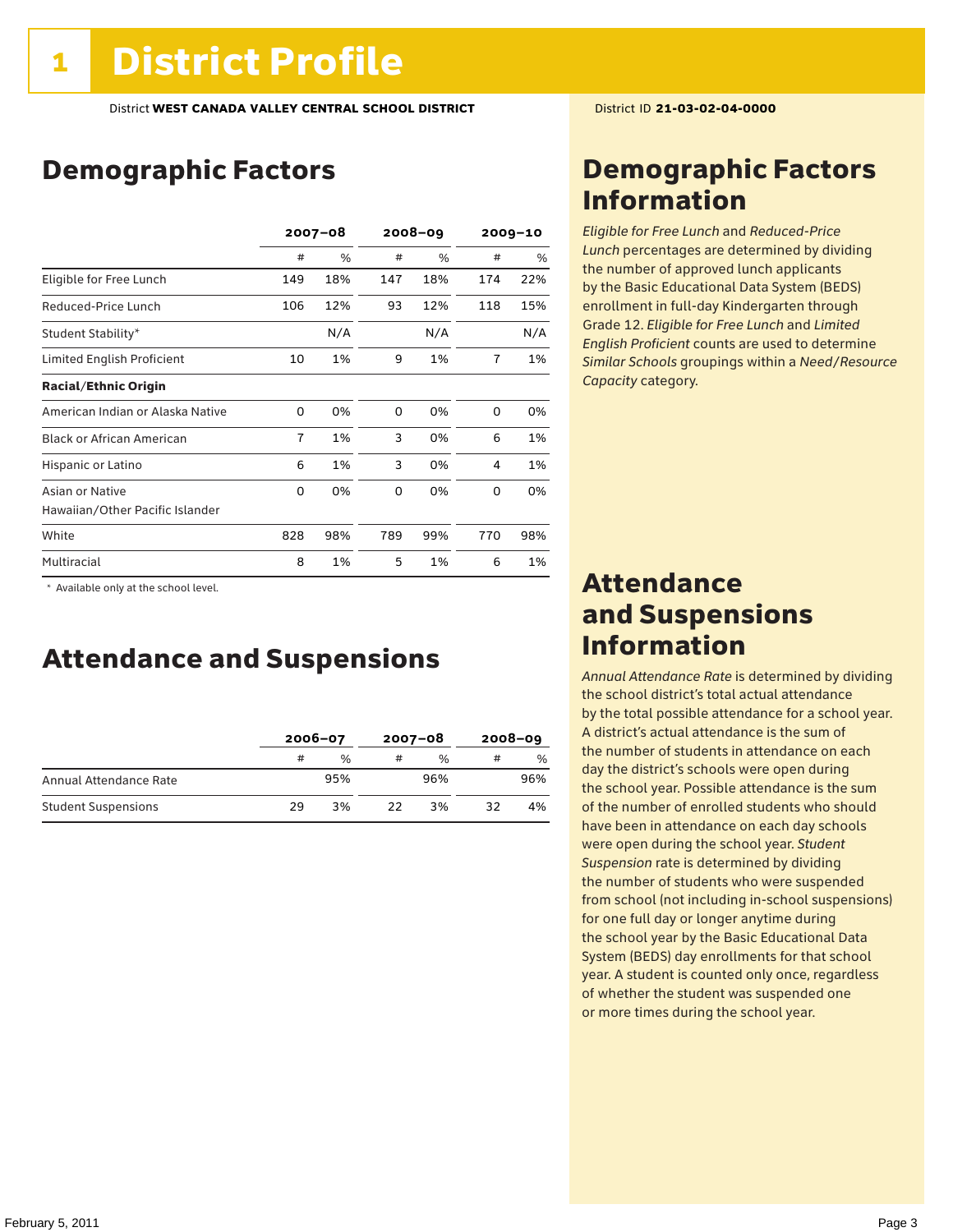# Teacher Qualifications

|                                                                             | $2007 - 08$ | $2008 - 09$ | $2009 - 10$ |
|-----------------------------------------------------------------------------|-------------|-------------|-------------|
| <b>Total Number of Teachers</b>                                             | 77          | 78          | 74          |
| Percent with No Valid<br><b>Teaching Certificate</b>                        | 0%          | 0%          | 0%          |
| Percent Teaching Out<br>of Certification                                    | 5%          | 4%          | 3%          |
| Percent with Fewer Than<br>Three Years of Experience                        | 5%          | 4%          | 3%          |
| Percentage with Master's Degree<br>Plus 30 Hours or Doctorate               | 13%         | 13%         | 12%         |
| <b>Total Number of Core Classes</b>                                         | 229         | 226         | 210         |
| Percent Not Taught by Highly Qualified<br><b>Teachers in This District</b>  | 3%          | 3%          | 3%          |
| Percent Not Taught by Highly Qualified<br>in High-Poverty Schools Statewide | 10%         | 8%          | 6%          |
| Percent Not Taught by Highly Qualified<br>in Low-Poverty Schools Statewide  | 1%          | 1%          | 1%          |
| <b>Total Number of Classes</b>                                              | 323         | 316         | 306         |
| Percent Taught by Teachers Without<br>Appropriate Certification             | 6%          | 5%          | 3%          |

### Teacher Turnover Rate

|                                                                       | $2006 - 07$ | 2007-08 | $2008 - 09$ |
|-----------------------------------------------------------------------|-------------|---------|-------------|
| Turnover Rate of Teachers with Fewer<br>than Five Years of Experience | N/A         | በ%      | 17%         |
| Turnover Rate of All Teachers                                         | 5%          | በ%      | 8%          |

### Staff Counts

|                                       | $2007 - 08$ | $2008 - 09$ | $2009 - 10$ |
|---------------------------------------|-------------|-------------|-------------|
| <b>Total Other Professional Staff</b> | 11          | 11          |             |
| Total Paraprofessionals*              | 22          | 24          |             |
| <b>Assistant Principals</b>           | O           |             |             |
| Principals                            |             |             |             |

\* Not available at the school level.

# Teacher Qualifications Information

The *Percent Teaching Out of Certification* is the percent doing so more than on an incidental basis; that is, the percent teaching for more than five periods per week outside certification.

*Core Classes* are primarily K-6 common branch, English, mathematics, science, social studies, art, music, and foreign languages. To be *Highly Qualified*, a teacher must have at least a Bachelor's degree, be certified to teach in the subject area, and show subject matter competency. A teacher who taught one class outside of the certification area(s) is counted as Highly Qualified provided that 1) the teacher had been determined by the school or district through the HOUSSE process or other state-accepted methods to have demonstrated acceptable subject knowledge and teaching skills and 2) the class in question was not the sole assignment reported. Credit for incidental teaching does not extend beyond a single assignment. Independent of Highly Qualified Teacher status, any assignment for which a teacher did not hold a valid certificate still registers as teaching out of certification. High-poverty and low-poverty schools are those schools in the upper and lower quartiles, respectively, for percentage of students eligible for a free or reduced-price lunch.

### Teacher Turnover Rate Information

*Teacher Turnover Rate* for a specified school year is the number of teachers in that school year who were not teaching in the following school year divided by the number of teachers in the specified school year, expressed as a percentage.

### Staff Counts Information

*Other Professionals* includes administrators, guidance counselors, school nurses, psychologists, and other professionals who devote more than half of their time to non-teaching duties. Teachers who are shared between buildings within a district are reported on the district report only.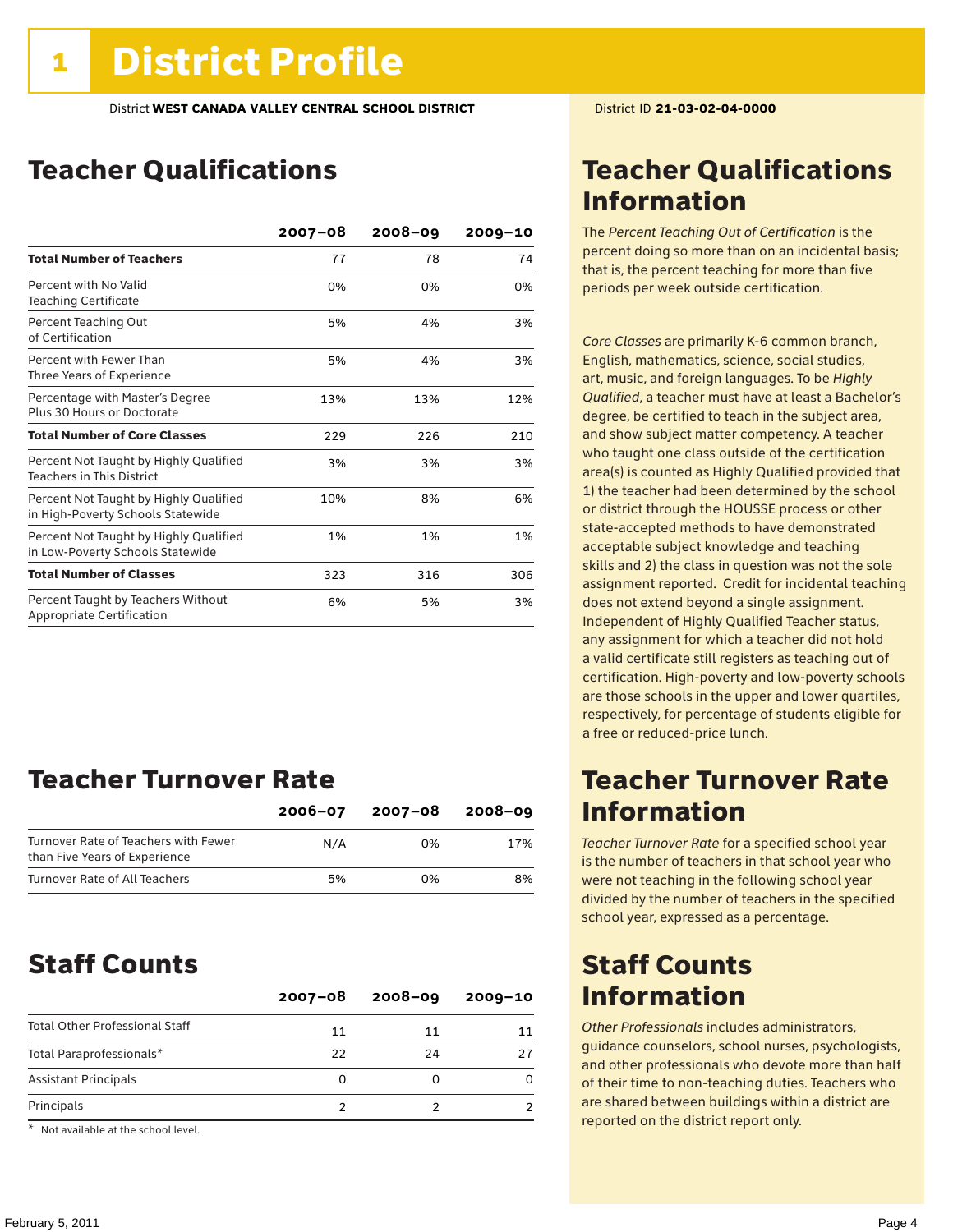# Understanding How Accountability Works in New York State

The federal No Child Left Behind (NCLB) Act requires that states develop and report on measures of student proficiency in 1) English language arts (ELA), in 2) mathematics, and on 3) a third indicator. In New York State in 2009–10, the third indicator is science at the elementary/middle level and graduation rate at the secondary level. Schools or districts that meet predefined goals on these measures are making Adequate Yearly Progress (AYP).



For more information about accountability in New York State, visit: http://www.p12.nysed.gov/irts/accountability/.

### 1 English Language Arts (ELA)

To make AYP in ELA, every accountability group must make AYP. For a group to make AYP, it must meet the participation *and* the performance criteria.

### A Participation Criterion

At the elementary/middle level, 95 percent of Grades 3–8 students enrolled during the test administration period in each group with 40 or more students must be tested on the New York State Testing Program (NYSTP) in ELA or, if appropriate, the New York State English as a Second Language Achievement Test (NYSESLAT), or the New York State Alternate Assessment (NYSAA) in ELA. At the secondary level, 95 percent of seniors in 2009–10 in each accountability group with 40 or more students must have taken an English examination that meets the students' graduation requirement.

### B Performance Criterion

At the elementary/middle level, the Performance Index (PI) of each group with 30 or more continuously enrolled tested students must equal or exceed its Effective Annual Measurable Objective (AMO) or the group must make Safe Harbor. (NYSESLAT is used only for participation.) At the secondary level, the PI of each group in the 2006 cohort with 30 or more members must equal or exceed its Effective AMO or the group must make Safe Harbor. To make Safe Harbor, the PI of the group must equal or exceed its Safe Harbor Target and the group must qualify for Safe Harbor using the third indicator, science or graduation rate.

### 2 Mathematics

The same criteria for making AYP in ELA apply to mathematics. At the elementary/middle level, the measures used to determine AYP are the NYSTP and the NYSAA in mathematics. At the secondary level, the measures are mathematics examinations that meet the students' graduation requirement.

### 3 Third Indicator

In addition to English language arts and mathematics, the school must also make AYP in a third area of achievement. This means meeting the criteria in science at the elementary/middle level and the criteria in graduation rate at the secondary level.

Elementary/Middle-Level Science: To make AYP, the All Students group must meet the participation criterion *and* the performance criterion.

### A Participation Criterion

Eighty percent of students in Grades 4 and/or 8 enrolled during the test administration period in the All Students group, if it has 40 or more students, must be tested on an accountability measure. In Grade 4, the measures are the Grade 4 elementary-level science test and the Grade 4 NYSAA in science. In Grade 8 science, the measures are the Grade 8 middle-level science test, Regents science examinations, and the Grade 8 NYSAA in science.

### B Performance Criterion

The PI of the All Students group, if it has 30 or more students, must equal or exceed the State Science Standard (100) or the Science Progress Target.

Qualifying for Safe Harbor in Elementary/Middle-Level ELA and Math: To qualify, the group must meet both the participation criterion and the performance criterion in science.

Secondary-Level Graduation Rate: For a school to make AYP in graduation rate, the percent of students in the 2005 graduation-rate total cohort in the All Students group earning a local or Regents diploma by August 31, 2009 must equal or exceed the Graduation-Rate Standard (80%) or the Graduation-Rate Progress Target.

Qualifying for Safe Harbor in Secondary-Level ELA and Math: To qualify, the percent of the 2005 graduation-rate total cohort earning a local or Regents diploma by August 31, 2009 must equal or exceed the Graduation-Rate Standard (80%) or the Graduation-Rate Progress Target for that group.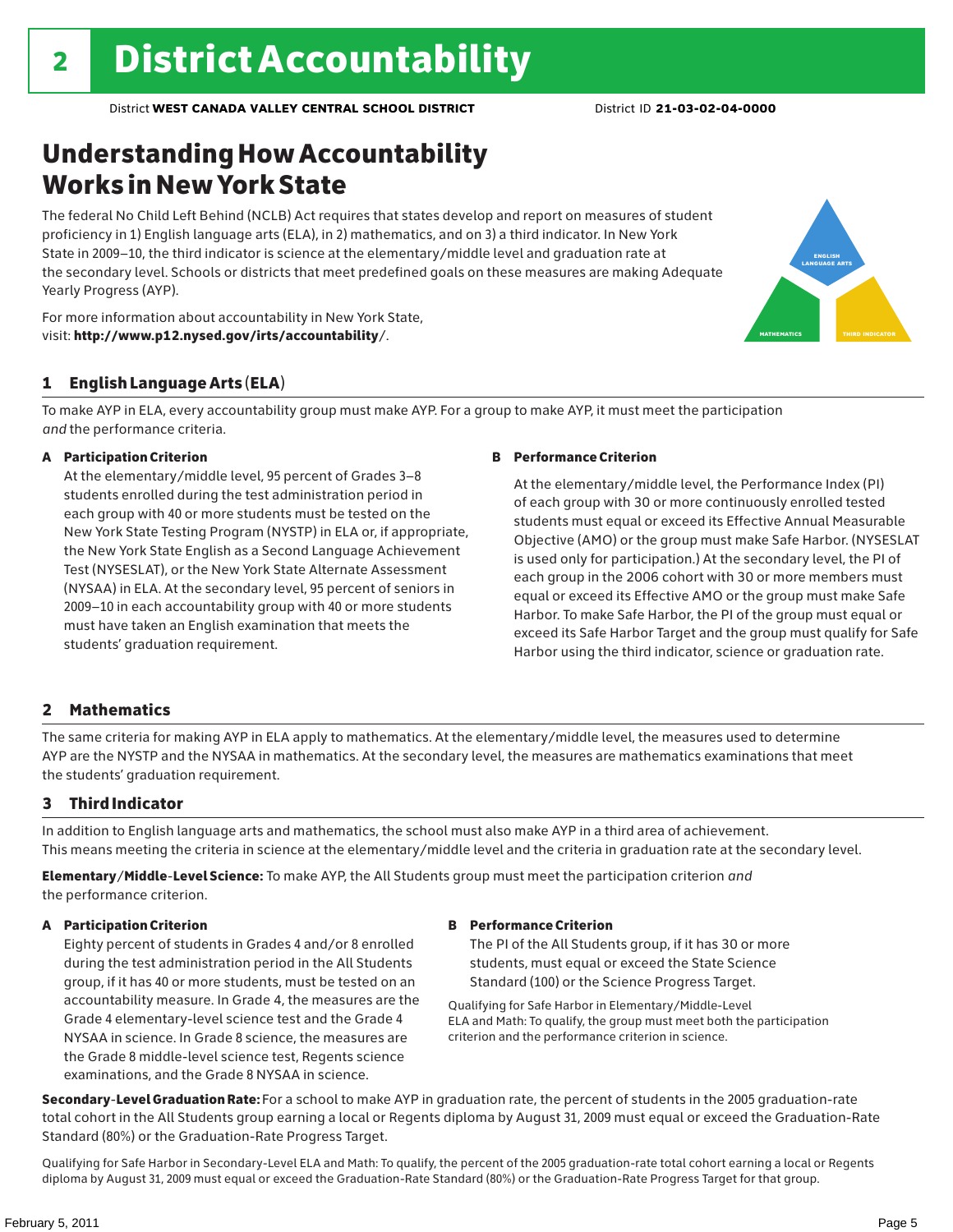# Useful Terms for Understanding Accountability

### 12th Graders

The count of 12th graders enrolled during the 2009–10 school year used to determine the Percentage Tested for the Participation part of the AYP determination for secondarylevel ELA and mathematics. These are the first numbers in the parentheses after the subgroup label on the secondary-level ELA and mathematics pages.

### 2006 Cohort

The count of students in the 2006 accountability cohort used to determine the Performance Index for the Test Performance part of the AYP determination for secondary-level ELA and mathematics. These are the second numbers in the parentheses after the subgroup label on the secondary-level ELA and mathematics pages.

### Accountability Cohort for English and Mathematics

The accountability cohort is used to determine if a school or district met the performance criterion in secondary-level ELA and mathematics. The 2006 school accountability cohort consists of all students who first entered Grade 9 anywhere in the 2006–07 school year, and all ungraded students with disabilities who reached their seventeenth birthday in the 2006–07 school year, who were enrolled on October 7, 2009 and did not transfer to a diploma granting program. Students who earned a high school equivalency diploma or were enrolled in an approved high school equivalency preparation program on June 30, 2010, are not included in the 2006 school accountability cohort. The 2006 district accountability cohort consists of all students in each school accountability cohort plus students who transferred within the district after BEDS day plus students who were placed outside the district by the Committee on Special Education or district administrators and who met the other requirements for cohort membership. Cohort is defined in Section 100.2 (p) (16) of the Commissioner's Regulations.

### Adequate Yearly Progress (AYP)

Adequate Yearly Progress (AYP) indicates satisfactory progress by a district or a school toward the goal of proficiency for all students.

### Annual Measurable Objective (AMO)

The Annual Measurable Objective (AMO) is the Performance Index value that signifies that an accountability group is making satisfactory progress toward the goal that 100 percent of students will be proficient in the State's learning standards for English language arts and mathematics by 2013–14. The AMOs for each grade level will be increased as specified in CR100.2(p) (14) and will reach 200 in 2013–14. (See Effective AMO for further information.)

### Continuous Enrollment

The count of continuously enrolled tested students used to determine the Performance Index for the Test Performance part of the AYP determination for elementary/middle-level ELA, mathematics, and science. These are the second numbers in the parentheses after the subgroup label on the elementary/ middle-level ELA, mathematics, and science pages.

### Continuously Enrolled Students

At the elementary/middle level, continuously enrolled students are those enrolled in the school or district on BEDS day (usually the first Wednesday in October) of the school year until the test administration period. At the secondary level, all students who meet the criteria for inclusion in the accountability cohort are considered to be continuously enrolled.

### Effective Annual Measurable Objective (Effective AMO)

The Effective Annual Measurable Objective is the Performance Index (PI) value that each accountability group within a school or district is expected to achieve to make AYP. The Effective AMO is the lowest PI that an accountability group of a given size can achieve in a subject for the group's PI not to be considered significantly different from the AMO for that subject. If an accountability group's PI equals or exceeds the Effective AMO, it is considered to have made AYP. A more complete definition of Effective AMO and a table showing the PI values that each group size must equal or exceed to make AYP are available at www.p12.nysed.gov/irts.

### Graduation Rate

The Graduation Rate on the Graduation Rate page is the percentage of the 2005 cohort that earned a local or Regents diploma by August 31, 2009.

### Graduation-Rate Total Cohort

The Graduation-Rate Total Cohort, shown on the Graduation Rate page, is used to determine if a school or district made AYP in graduation rate. For the 2009–10 school year, this cohort is the 2005 graduation-rate total cohort. The 2005 total cohort consists of all students who first entered Grade 9 anywhere in the 2005–06 school year, and all ungraded students with disabilities who reached their seventeenth birthday in the 2005–06 school year, and who were enrolled in the school/ district for five months or longer or who were enrolled in the school/district for less than five months but were previously enrolled in the same school/district for five months or longer between the date they first entered Grade 9 and the date they last ended enrollment. A more detailed definition of graduation-rate cohort can be found in the *SIRS Manual* at http://www.p12/nysed.gov/irts/sirs.

For districts and schools with fewer than 30 graduation-rate total cohort members in the All Students group in 2009–10, data for 2008–09 and 2009–10 for accountability groups were combined to determine counts and graduation rates. Groups with fewer than 30 students in the graduation-rate total cohort are not required to meet the graduation-rate criterion.

### Limited English Proficient

For all accountability measures, if the count of LEP students is equal to or greater than 30, former LEP students are also included in the performance calculations.

### Non-Accountability Groups

Female, Male, and Migrant groups are not part of the AYP determination for any measure.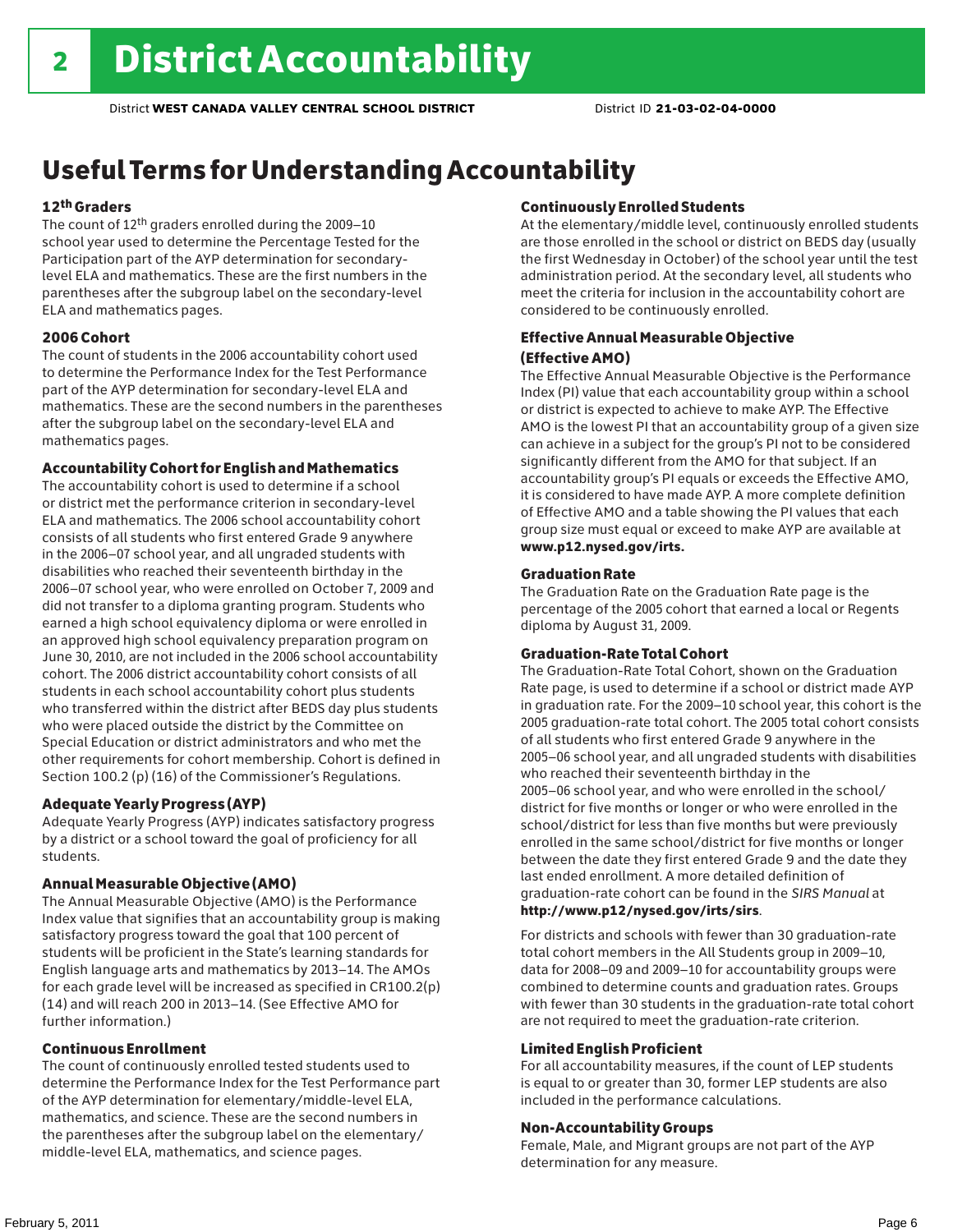# Useful Terms for Understanding Accountability (continued)

### Participation

Accountability groups with fewer than 40 students enrolled during the test administration period (for elementary/middlelevel ELA, math, and science) or fewer than 40 12th graders (for secondary-level ELA and mathematics) are not required to meet the participation criterion. If the Percentage Tested for an accountability group fell below 95 percent for ELA and math or 80 percent for science in 2009–10, the participation enrollment ("Total" or "12th Graders") shown in the tables is the sum of 2008–09 and 2009–10 participation enrollments and the "Percentage Tested" shown is the weighted average of the participation rates over those two years.

### Performance Index (PI)

A Performance Index is a value from 0 to 200 that is assigned to an accountability group, indicating how that group performed on a required State test (or approved alternative) in English language arts, mathematics, or science. Student scores on the tests are converted to four performance levels, from Level 1 to Level 4. (See performance level definitions on the Overview summary page.) At the elementary/middle level, the PI is calculated using the following equation:

100 × [(Count of Continuously Enrolled Tested Students Performing at Levels 2, 3, and 4 + the Count at Levels 3 and 4) Count of All Continuously Enrolled Tested Students]

At the secondary level, the PI is calculated using the following equation:

100 × [(Count of Cohort Members Performing at Levels 2, 3, and 4 + the Count at Levels 3 and 4) Count of All Cohort Members]

A list of tests used to measure student performance for accountability is available at www.p12.nysed.gov/irts.

### Progress Targets

For accountability groups below the State Standard in science or graduation rate, the Progress Target is an alternate method for making AYP or qualifying for Safe Harbor in English language arts and mathematics based on improvement over the previous year's performance.

*Science:* The current year's Science Progress Target is calculated by adding one point to the previous year's Performance Index (PI). Example: The 2009–10 Science Progress Target is calculated by adding one point to the 2008–09 PI.

*Graduation Rate:* The Graduation-rate Progress Target is calculated by determining a 20% gap reduction between the rate of the previous year's graduation-rate cohort and the state standard. Example: The 2009–10 Graduation-Rate Progress Target = [(80 – percentage of the 2004 cohort earning a local or Regents diploma by August 31, 2008)  $\times$  0.20] + percentage of the 2004 cohort earning a local or Regents diploma by August 31, 2008.

Progress Targets are provided for groups whose PI (for science) or graduation rate (for graduation rate) is below the State Standard.

### Safe Harbor Targets

Safe Harbor provides an alternate means to demonstrate AYP for accountability groups that do not achieve their EAMOs in English or mathematics. The 2009–10 safe harbor targets are calculated using the following equation: 2008–09 PI + (200 – the 2008–09 PI) × 0.10

Safe Harbor Targets are provided for groups whose PI is less than the EAMO.

### Safe Harbor Qualification (‡)

On the science page, if the group met both the participation and the performance criteria for science, the Safe Harbor Qualification column will show "Qualified." If the group did not meet one or more criteria, the column will show "Did not qualify." A "‡" symbol after the 2009–10 Safe Harbor Target on the elementary/middle- or secondary-level ELA or mathematics page indicates that the student group did not make AYP in science (elementary/middle level) or graduation rate (secondary level) and; therefore, the group did not qualify for Safe Harbor in ELA or mathematics.

### State Standard

The criterion value that represents minimally satisfactory performance (for science) or a minimally satisfactory percentage of cohort members earning a local or Regents diploma (for graduation rate). In 2009–10, the State Science Standard is a Performance Index of 100; the State Graduation-Rate Standard is 80%. The Commissioner may raise the State Standard at his discretion in future years.

### Students with Disabilities

For all measures, if the count of students with disabilities is equal to or greater than 30, former students with disabilities are also included in the performance calculations.

### Test Performance

For districts and schools with fewer than 30 continuously enrolled tested students (for elementary/middle-level ELA, math, and science) or fewer than 30 students in the 2006 cohort (for secondary-level ELA and mathematics) in the All Students group in 2009–10, data for 2008–09 and 2009–10 for accountability groups were combined to determine counts and Performance Indices. For districts and schools with 30 or more continuously enrolled students/2006 cohort members in the All Students group in 2009–10, student groups with fewer than 30 members are not required to meet the performance criterion. This is indicated by a "—" in the Test Performance column in the table.

### Total

The count of students enrolled during the test administration period used to determine the Percentage Tested for the Participation part of the AYP determination for elementary/ middle-level ELA, mathematics, and science. These are the first numbers in the parentheses after the subgroup label on the elementary/middle-level ELA, mathematics, and science pages. For accountability calculations, students who were excused from testing for medical reasons in accordance with federal NCLB guidance are not included in the count.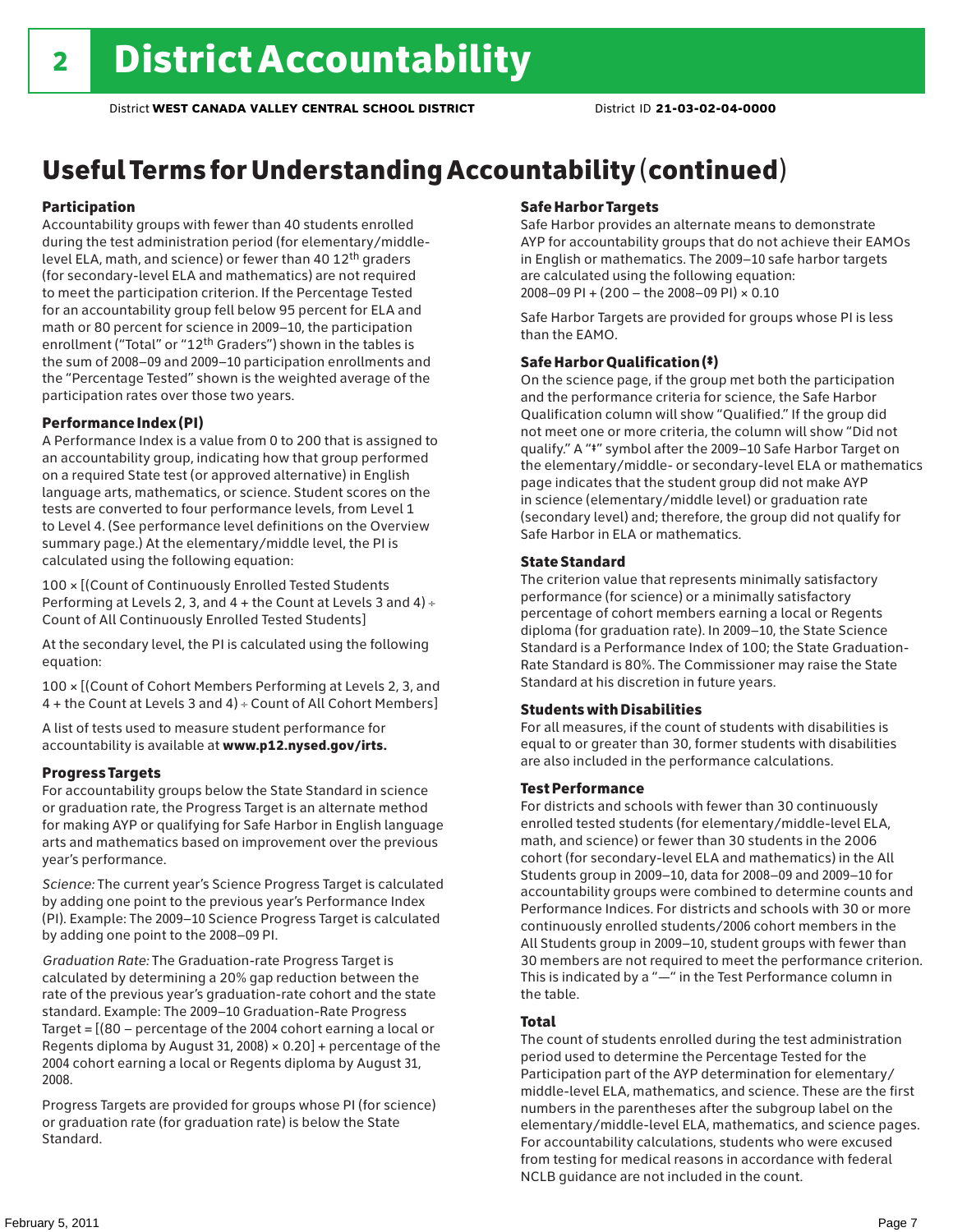# Understanding Your District Accountability Status

The list below defines the district status categories applied to each accountability measure under New York State's district accountability system, which is divided into a Federal Title I component and a State component. Accountability measures for districts are English language arts (ELA), mathematics, elementary/middle-level science, and graduation rate. A district may be assigned a different status for different accountability measures. The overall status of a district is the status assigned to the district for the accountability measure with the most advanced designation in the hierarchy. If the district receives Title I funds, it is the most advanced designation in the Title I hierarchy, unless the district is in good standing under Title I but identified as DRAP under the State hierarchy. A district that does not receive Title I funding in a school year does not have a federal status in that year; however, all districts receive a state status even if they do not receive Title I funding. Consequences for districts not in good standing can be found at: http://www.p12.nysed.gov/irts/accountability/.

| <b>Federal Title   Status</b><br>(Applies to all New York State districts receiving Title I funds)                                                                                                                                                                                                                                             | <b>New York State Status</b><br>(Applies to New York State districts)                                                                                                                                                                                                                                          |
|------------------------------------------------------------------------------------------------------------------------------------------------------------------------------------------------------------------------------------------------------------------------------------------------------------------------------------------------|----------------------------------------------------------------------------------------------------------------------------------------------------------------------------------------------------------------------------------------------------------------------------------------------------------------|
| <b>◆</b> District in Good Standing<br>A district is considered to be in good standing if it has not been identified as a District in Need of Improvement<br>or a District Requiring Academic Progress.                                                                                                                                         |                                                                                                                                                                                                                                                                                                                |
| District in Need of Improvement (Year 1)<br>∧<br>A district that has not made AYP for two consecutive years<br>on the same accountability measure is considered a District<br>in Need of Improvement (Year 1) for the following year, if it<br>continues to receive Title I funds.                                                             | <b>District Requiring Academic Progress (Year 1)</b><br>A district that has not made AYP on the same accountability<br>measure for two consecutive years is considered a District Requiring<br>Academic Progress (Year 1) for the following year.                                                              |
| District in Need of Improvement (Year 2)<br>A District in Need of Improvement (Year 1) that does not<br>make AYP on the accountability measure for which it was<br>identified is considered a District in Need of Improvement<br>(Year 2) for the following year, if it continues to receive<br>Title I funds.                                 | <b>District Requiring Academic Progress (Year 2)</b><br>A District Requiring Academic Progress (Year 1) that does not<br>make AYP on the accountability measure for which it was identified<br>is considered a District Requiring Academic Progress (Year 2) for<br>the following year.                        |
| District in Need of Improvement (Year 3)<br>A District in Need of Improvement (Year 2) that does not<br>make AYP on the accountability measure for which it was<br>identified is considered a District in Need of Improvement<br>(Year 3) for the following year, if it continues to receive<br>Title I funds.                                 | <b>District Requiring Academic Progress (Year 3)</b><br>A District Requiring Academic Progress (Year 2) that does not<br>make AYP on the accountability measure for which it was identified<br>is considered a District Requiring Academic Progress (Year 3) for<br>the following year.                        |
| District in Need of Improvement (Year 4)<br>A District in Need of Improvement (Year 3) that does not<br>make AYP on the accountability measure for which it was<br>identified is considered a District in Need of Improvement<br>(Year 4) for the following year, if it continues to receive<br>Title I funds.                                 | <b>District Requiring Academic Progress (Year 4)</b><br>A District Requiring Academic Progress (Year 3) that does not<br>make AYP on the accountability measure for which it was identified<br>is considered a District Requiring Academic Progress (Year 4) for<br>the following year.                        |
| ◆ District in Need of Improvement (Year 5 and above)<br>A District in Need of Improvement (Year 4 and above)<br>that does not make AYP on the accountability measure<br>for which it was identified is considered a District in Need<br>of Improvement (Year 5 and above) for the following year,<br>if it continues to receive Title I funds. | District Requiring Academic Progress (Year 5 and above)<br>A District Requiring Academic Progress (Year 4 and above) that<br>does not make AYP on the accountability measure for which it was<br>identified is considered a District Requiring Academic Progress<br>(Year 5 and above) for the following year. |

Pending - A district's status is "Pending" if the district requires special evaluation procedures and they have not yet been completed.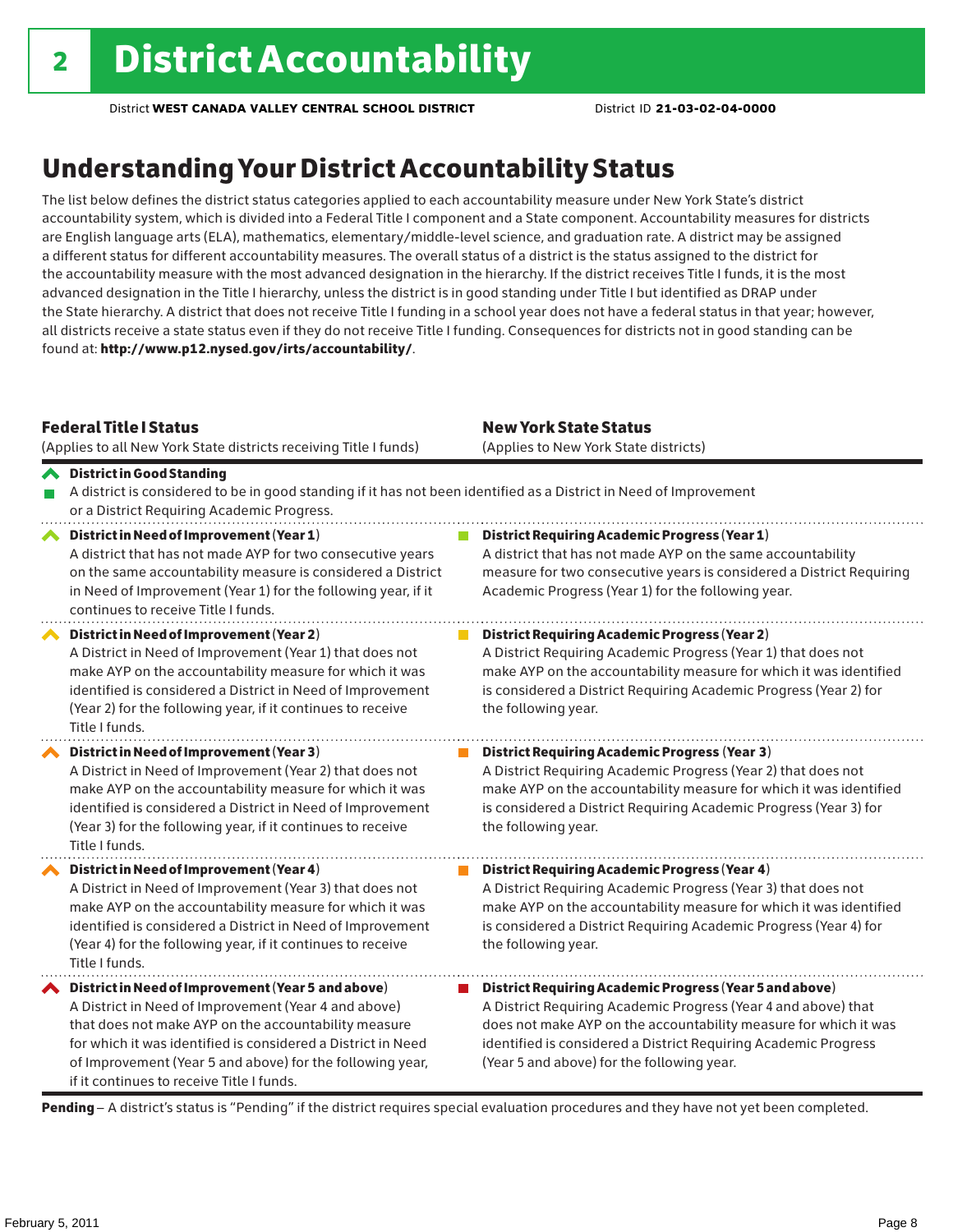# 2 District Accountability

District **WEST CANADA VALLEY CENTRAL SCHOOL DISTRICT** District ID **21-03-02-04-0000**

### Summary

| <b>Overall Accountability</b> | <b>Good Standing</b>                                      |               |             |                                       |  |  |
|-------------------------------|-----------------------------------------------------------|---------------|-------------|---------------------------------------|--|--|
| Status $(2010 - 11)$          | ELA                                                       | Good Standing | Science     | Good Standing                         |  |  |
|                               | Math                                                      | Good Standing |             | Graduation Rate <a> Good Standing</a> |  |  |
| <b>Title I Part A Funding</b> | <b>Years the District Received Title I Part A Funding</b> |               |             |                                       |  |  |
|                               | $2008 - 09$                                               |               | $2009 - 10$ | $2010 - 11$                           |  |  |
|                               | YES                                                       |               | YES         | YES                                   |  |  |

### On which accountability measures did this district make Adequate Yearly Progress (AYP) and which groups made AYP on each measure?

|                                                     | <b>Elementary/Middle Level</b> |               |               |               | <b>Secondary Level</b> |                        |  |  |
|-----------------------------------------------------|--------------------------------|---------------|---------------|---------------|------------------------|------------------------|--|--|
|                                                     | English                        |               |               | English       |                        |                        |  |  |
| <b>Student Groups</b>                               | Language Arts                  | Mathematics   | Science       | Language Arts | Mathematics            | <b>Graduation Rate</b> |  |  |
| <b>All Students</b>                                 | V                              |               | V             |               | v                      | V                      |  |  |
| <b>Ethnicity</b>                                    |                                |               |               |               |                        |                        |  |  |
| American Indian or Alaska Native                    |                                |               |               |               |                        |                        |  |  |
| <b>Black or African American</b>                    |                                |               |               |               |                        |                        |  |  |
| Hispanic or Latino                                  |                                |               |               |               |                        |                        |  |  |
| Asian or Native<br>Hawaiian/Other Pacific Islander  |                                |               |               |               |                        |                        |  |  |
| White                                               | V                              |               |               |               |                        |                        |  |  |
| Multiracial                                         |                                |               |               |               |                        |                        |  |  |
| <b>Other Groups</b>                                 |                                |               |               |               |                        |                        |  |  |
| <b>Students with Disabilities</b>                   | X                              | v             |               |               |                        |                        |  |  |
| Limited English Proficient                          |                                |               |               |               |                        |                        |  |  |
| <b>Economically Disadvantaged</b>                   | V                              | V             |               |               |                        |                        |  |  |
| <b>Student groups making</b><br>AYP in each subject | $\mathsf{X}$ 3 of 4            | $\vee$ 4 of 4 | $\vee$ 1 of 1 | $\vee$ 2 of 2 | $\vee$ 2 of 2          | $\vee$ 1 of 1          |  |  |

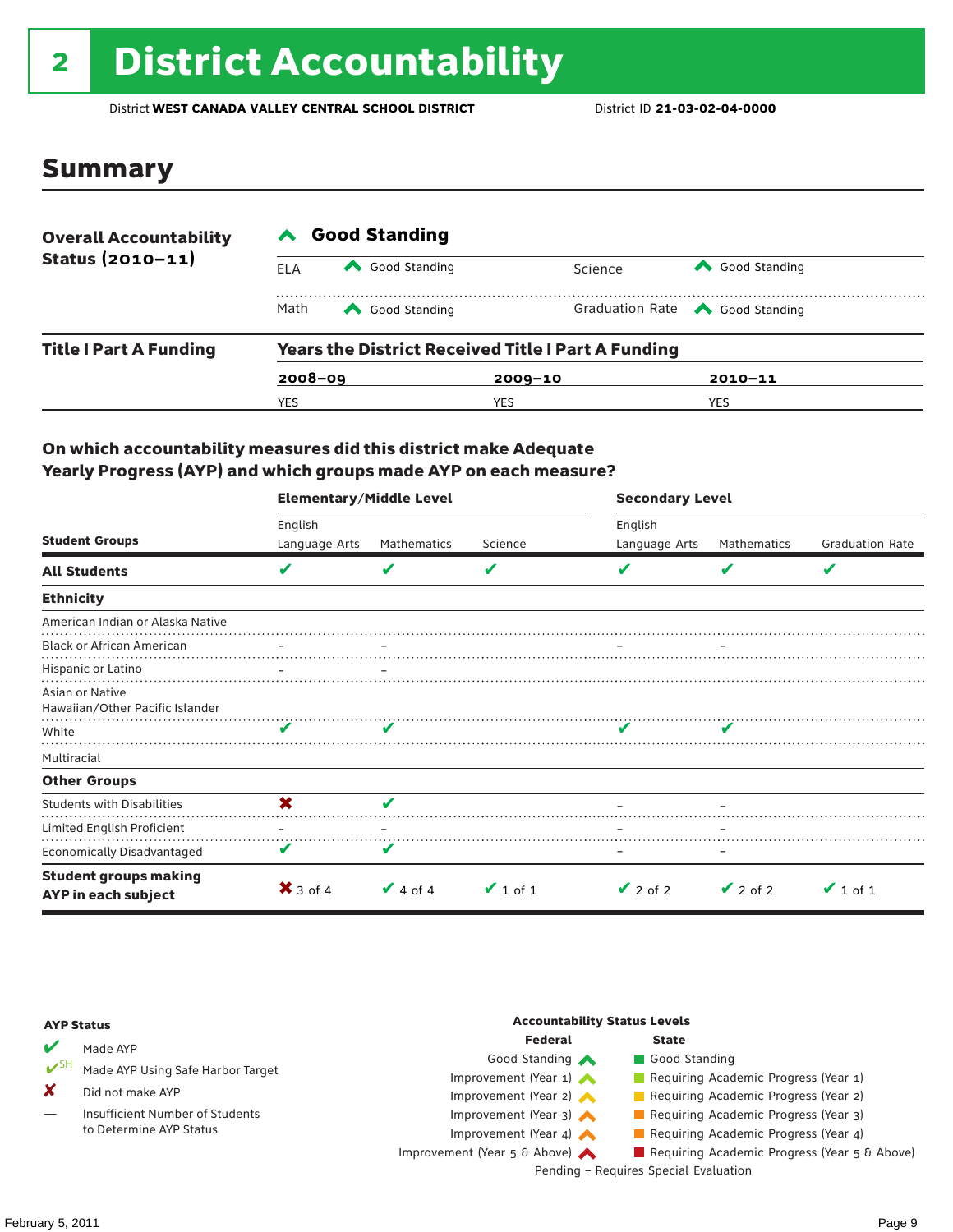# **Elementary/Middle-Level English Language Arts**

| <b>Accountability Status</b><br>for This Subject<br>$(2010 - 11)$ | ◚      | Good Standing                                            |
|-------------------------------------------------------------------|--------|----------------------------------------------------------|
| <b>Accountability Measures</b>                                    | 3 of 4 | Student groups making AYP in English language arts       |
|                                                                   | X      | Did not make AYP                                         |
| <b>Prospective Status</b>                                         |        | This district will be in good standing in 2011-12. [201] |

### How did students in each accountability group perform on **elementary/middle-level English language arts accountability measures?**

|                                                          | <b>AYP</b>                | <b>Participation</b> |               | <b>Test Performance</b> |             | <b>Performance Objectives</b> |                    |             |
|----------------------------------------------------------|---------------------------|----------------------|---------------|-------------------------|-------------|-------------------------------|--------------------|-------------|
| <b>Student Group</b>                                     |                           | Met                  | Percentage    | Met                     | Performance | Effective                     | Safe Harbor Target |             |
| (Total: Continuous Enrollment)                           | <b>Status</b>             | Criterion            | <b>Tested</b> | Criterion               | Index       | AMO                           | 2009-10            | $2010 - 11$ |
| <b>Accountability Groups</b>                             |                           |                      |               |                         |             |                               |                    |             |
| <b>All Students (355:347)</b>                            | V                         | V                    | 100%          | V                       | 178         | 149                           |                    |             |
| <b>Ethnicity</b>                                         |                           |                      |               |                         |             |                               |                    |             |
| American Indian or Alaska Native<br>(0:0)                |                           |                      |               |                         |             |                               |                    |             |
| <b>Black or African American</b><br>(4:4)                |                           |                      |               |                         |             |                               |                    |             |
| Hispanic or Latino (2:2)                                 |                           |                      |               |                         |             |                               |                    |             |
| Asian or Native Hawaiian/Other Pacific<br>Islander (0:0) |                           |                      |               |                         |             |                               |                    |             |
| White (349:341)                                          | V                         | V                    | 100%          | V                       | 177         | 149                           |                    |             |
| Multiracial (0:0)                                        |                           |                      |               |                         |             |                               |                    |             |
| <b>Other Groups</b>                                      |                           |                      |               |                         |             |                               |                    |             |
| <b>Students with Disabilities</b><br>(35:32)             | $\boldsymbol{\mathsf{x}}$ |                      |               | X                       | 125         | 138                           | 134                | 96          |
| Limited English Proficient<br>(3:3)                      |                           |                      |               | $\equiv$                |             |                               |                    |             |
| <b>Economically Disadvantaged</b><br>(137:130)           | V                         | V                    | 100%          | V                       | 180         | 146                           |                    |             |
| <b>Final AYP Determination</b>                           | $X$ 3 of 4                |                      |               |                         |             |                               |                    |             |
| <b>Non-Accountability Groups</b>                         |                           |                      |               |                         |             |                               |                    |             |
| Female (170:168)                                         |                           |                      | 100%          |                         | 183         | 147                           |                    |             |
| Male (185:179)                                           |                           |                      | 100%          |                         | 173         | 147                           |                    |             |
| Migrant (0:0)                                            |                           |                      |               |                         |             |                               |                    |             |
|                                                          |                           |                      |               |                         |             |                               |                    |             |

used on this page.

note: See *Useful Terms for Understanding Accountability*  for explanations and definitions of terms and table labels

#### Symbols

- Made AYP
- Made AYP Using Safe Harbor Target
- X Did not make AYP
- Fewer Than 40 Total/Fewer Than 30 Continuous Enrollment
- ‡ Did not qualify for Safe Harbor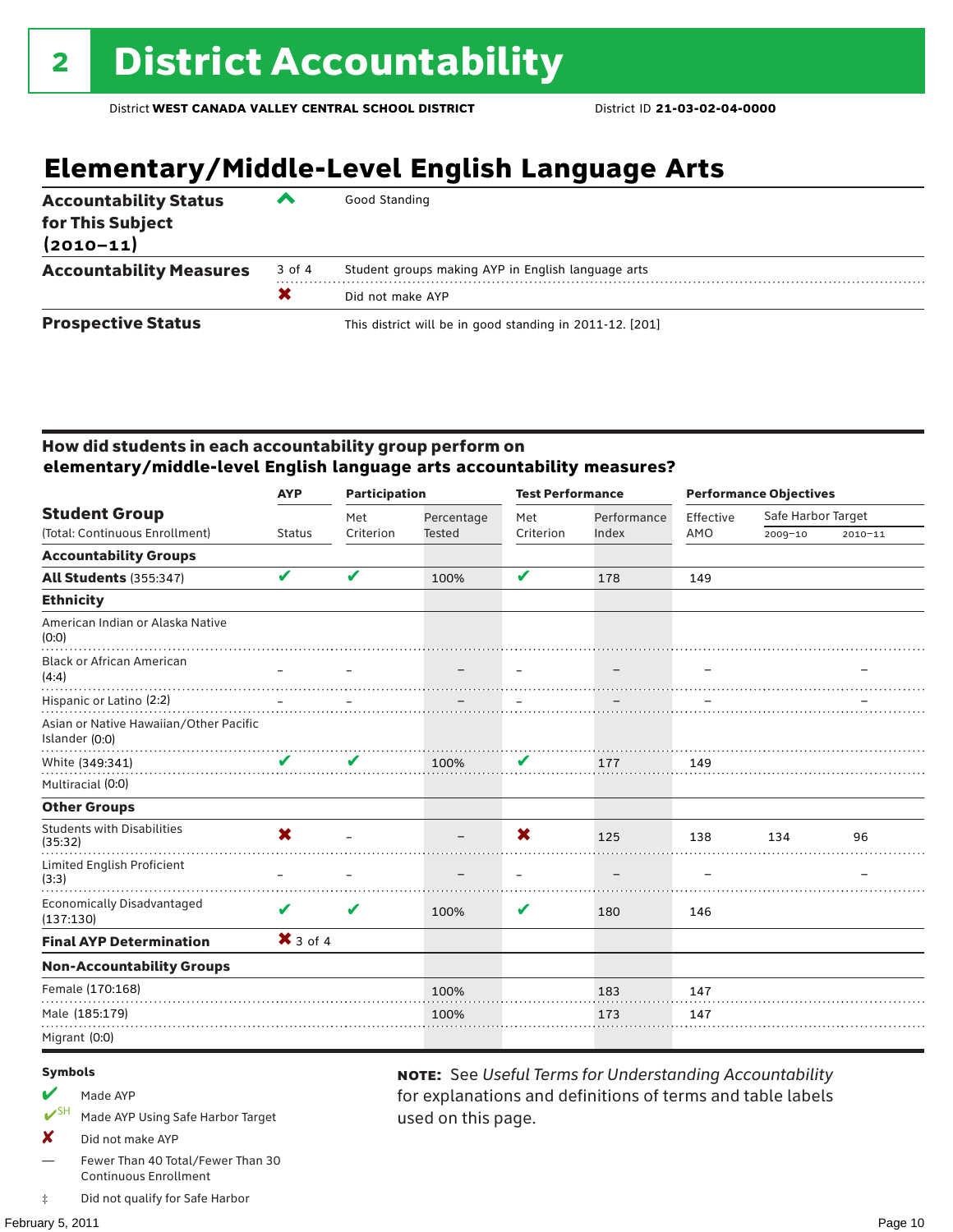# **Elementary/Middle-Level Mathematics**

| <b>Accountability Status</b><br>for This Subject<br>$(2010 - 11)$ | ▰      | Good Standing                                            |
|-------------------------------------------------------------------|--------|----------------------------------------------------------|
| <b>Accountability Measures</b>                                    | 4 of 4 | Student groups making AYP in mathematics                 |
|                                                                   |        | Made AYP                                                 |
| <b>Prospective Status</b>                                         |        | This district will be in good standing in 2011-12. [201] |

### How did students in each accountability group perform on **elementary/middle-level mathematics accountability measures?**

|                                                          | <b>AYP</b>      | <b>Participation</b> |               | <b>Test Performance</b> |             | <b>Performance Objectives</b> |                    |             |
|----------------------------------------------------------|-----------------|----------------------|---------------|-------------------------|-------------|-------------------------------|--------------------|-------------|
| <b>Student Group</b>                                     |                 | Met                  | Percentage    | Met                     | Performance | Effective                     | Safe Harbor Target |             |
| (Total: Continuous Enrollment)                           | <b>Status</b>   | Criterion            | <b>Tested</b> | Criterion               | Index       | AMO                           | 2009-10            | $2010 - 11$ |
| <b>Accountability Groups</b>                             |                 |                      |               |                         |             |                               |                    |             |
| <b>All Students (355:347)</b>                            | V               | V                    | 100%          | V                       | 193         | 129                           |                    |             |
| <b>Ethnicity</b>                                         |                 |                      |               |                         |             |                               |                    |             |
| American Indian or Alaska Native<br>(0:0)                |                 |                      |               |                         |             |                               |                    |             |
| <b>Black or African American</b><br>(4:4)                |                 |                      |               |                         |             |                               |                    |             |
| Hispanic or Latino (2:2)                                 |                 |                      |               |                         |             |                               |                    |             |
| Asian or Native Hawaiian/Other Pacific<br>Islander (0:0) |                 |                      |               |                         |             |                               |                    |             |
| White (349:341)                                          | V               | V                    | 100%          | V                       | 192         | 129                           |                    |             |
| Multiracial (0:0)                                        |                 |                      |               |                         |             |                               |                    |             |
| <b>Other Groups</b>                                      |                 |                      |               |                         |             |                               |                    |             |
| <b>Students with Disabilities</b><br>(35:32)             | V               |                      |               | V                       | 144         | 118                           |                    |             |
| <b>Limited English Proficient</b><br>(3:3)               |                 |                      |               |                         |             |                               |                    |             |
| <b>Economically Disadvantaged</b><br>(137:130)           | V               | V                    | 100%          | V                       | 195         | 126                           |                    |             |
| <b>Final AYP Determination</b>                           | $\sqrt{4}$ of 4 |                      |               |                         |             |                               |                    |             |
| <b>Non-Accountability Groups</b>                         |                 |                      |               |                         |             |                               |                    |             |
| Female (170:168)                                         |                 |                      | 100%          |                         | 193         | 127                           |                    |             |
| Male (185:179)                                           |                 |                      | 100%          |                         | 192         | 127                           |                    |             |
| Migrant (0:0)                                            |                 |                      |               |                         |             |                               |                    |             |
|                                                          |                 |                      |               |                         |             |                               |                    |             |

used on this page.

note: See *Useful Terms for Understanding Accountability*  for explanations and definitions of terms and table labels

#### Symbols

- Made AYP
- SH Made AYP Using Safe Harbor Target
- X Did not make AYP
- Fewer Than 40 Total/Fewer Than 30 Continuous Enrollment
- ‡ Did not qualify for Safe Harbor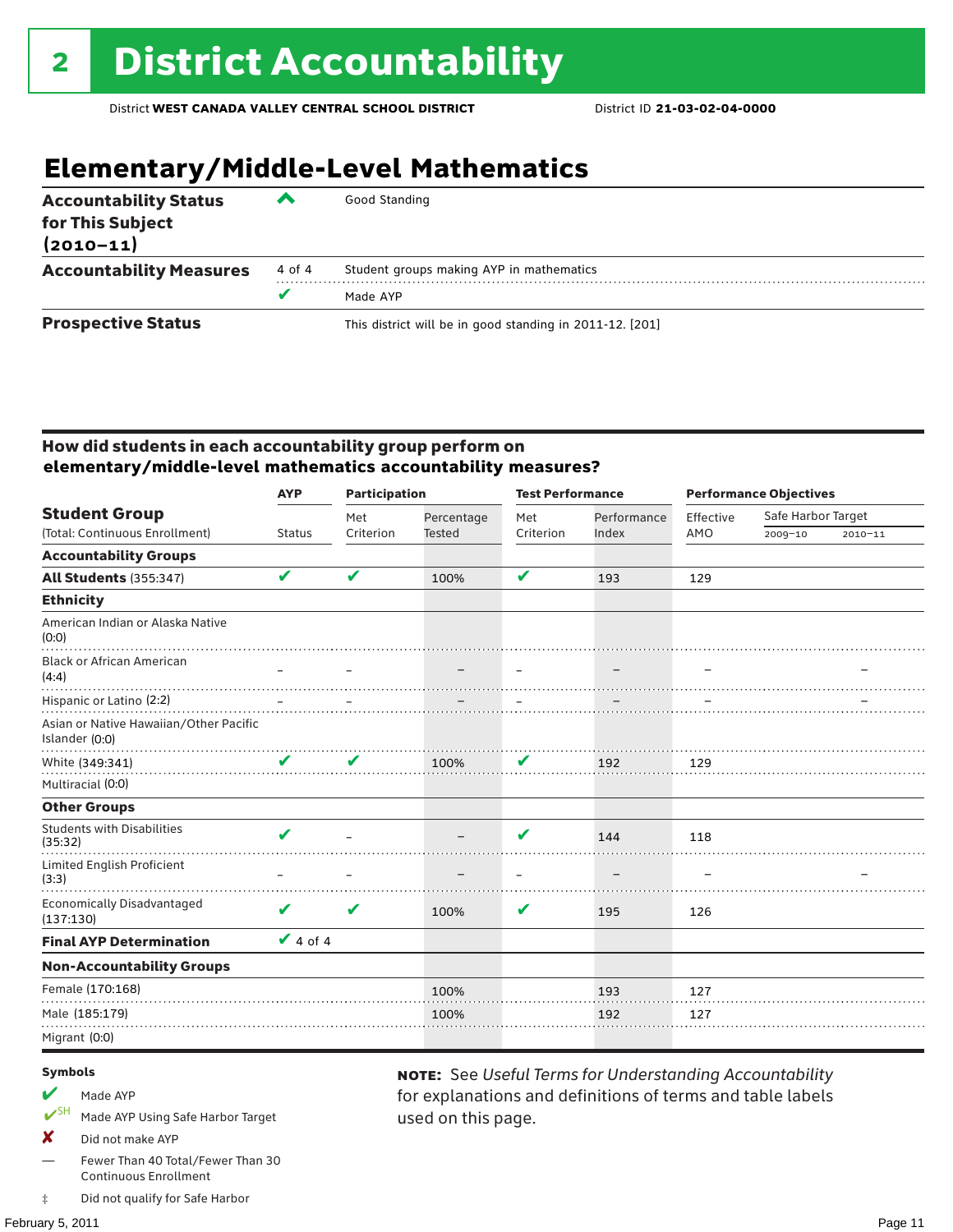# Elementary/Middle-Level Science

| <b>Accountability Status</b><br>for This Subject<br>$(2010 - 11)$ | ‴      | Good Standing                                            |  |  |  |  |  |
|-------------------------------------------------------------------|--------|----------------------------------------------------------|--|--|--|--|--|
| <b>Accountability Measures</b>                                    | 1 of 1 | Student groups making AYP in science                     |  |  |  |  |  |
|                                                                   |        | Made AYP                                                 |  |  |  |  |  |
| <b>Prospective Status</b>                                         |        | This district will be in good standing in 2011-12. [201] |  |  |  |  |  |

### How did students in each accountability group perform on elementary/middle-level science accountability measures?

|                                                          | <b>AYP</b>    |                      |                            | Participation |           | <b>Test Performance</b>                                        | <b>Performance Objectives</b> |                 |                 |
|----------------------------------------------------------|---------------|----------------------|----------------------------|---------------|-----------|----------------------------------------------------------------|-------------------------------|-----------------|-----------------|
| <b>Student Group</b>                                     |               | Safe Harbor          | Met                        | Percentage    | Met       | Performance                                                    | State                         | Progress Target |                 |
| (Total: Continuous Enrollment)                           |               | Status Qualification | Criterion                  | <b>Tested</b> | Criterion | Index                                                          | Standard                      |                 | 2009-10 2010-11 |
| <b>Accountability Groups</b>                             |               |                      |                            |               |           |                                                                |                               |                 |                 |
| <b>All Students (119:116)</b>                            | V             | Qualified            | $\boldsymbol{\mathcal{U}}$ | 100%          | V         | 197                                                            | 100                           |                 |                 |
| <b>Ethnicity</b>                                         |               |                      |                            |               |           |                                                                |                               |                 |                 |
| American Indian or Alaska Native<br>(0:0)                |               |                      |                            |               |           |                                                                |                               |                 |                 |
| <b>Black or African American</b><br>(3:3)                |               |                      |                            |               |           |                                                                |                               |                 |                 |
| Hispanic or Latino (0:0)                                 |               |                      |                            |               |           |                                                                |                               |                 |                 |
| Asian or Native Hawaiian/Other Pacific<br>Islander (0:0) |               |                      |                            |               |           |                                                                |                               |                 |                 |
| White (116:113)                                          |               | Qualified            |                            | 100%          | V         | 197                                                            | 100                           |                 |                 |
| Multiracial (0:0)                                        |               |                      |                            |               |           |                                                                |                               |                 |                 |
| <b>Other Groups</b>                                      |               |                      |                            |               |           |                                                                |                               |                 |                 |
| <b>Students with Disabilities</b><br>(10:8)              |               |                      |                            |               |           |                                                                |                               |                 |                 |
| Limited English Proficient<br>(1:1)                      |               |                      |                            |               |           |                                                                |                               |                 |                 |
| <b>Economically Disadvantaged</b><br>(43:41)             |               | Qualified            | V                          | 100%          | V         | 200                                                            | 100                           |                 |                 |
| <b>Final AYP Determination</b>                           | $\vee$ 1 of 1 |                      |                            |               |           |                                                                |                               |                 |                 |
| <b>Non-Accountability Groups</b>                         |               |                      |                            |               |           |                                                                |                               |                 |                 |
| Female (51:51)                                           |               |                      |                            | 100%          |           | 200                                                            | 100                           |                 |                 |
| Male (68:65)                                             |               |                      |                            | 100%          |           | 195                                                            | 100                           |                 |                 |
| Migrant (0:0)                                            |               |                      |                            |               |           |                                                                |                               |                 |                 |
| <b>Symbols</b>                                           |               |                      |                            |               |           | <b>NOTE:</b> See Useful Terms for Understanding Accountability |                               |                 |                 |

- $M$  Made AYP
- ✘ Did not make AYP
- Fewer Than 40 Total/Fewer Than 30 Continuous Enrollment

note: See *Useful Terms for Understanding Accountability*  for explanations and definitions of terms and table labels used on this page.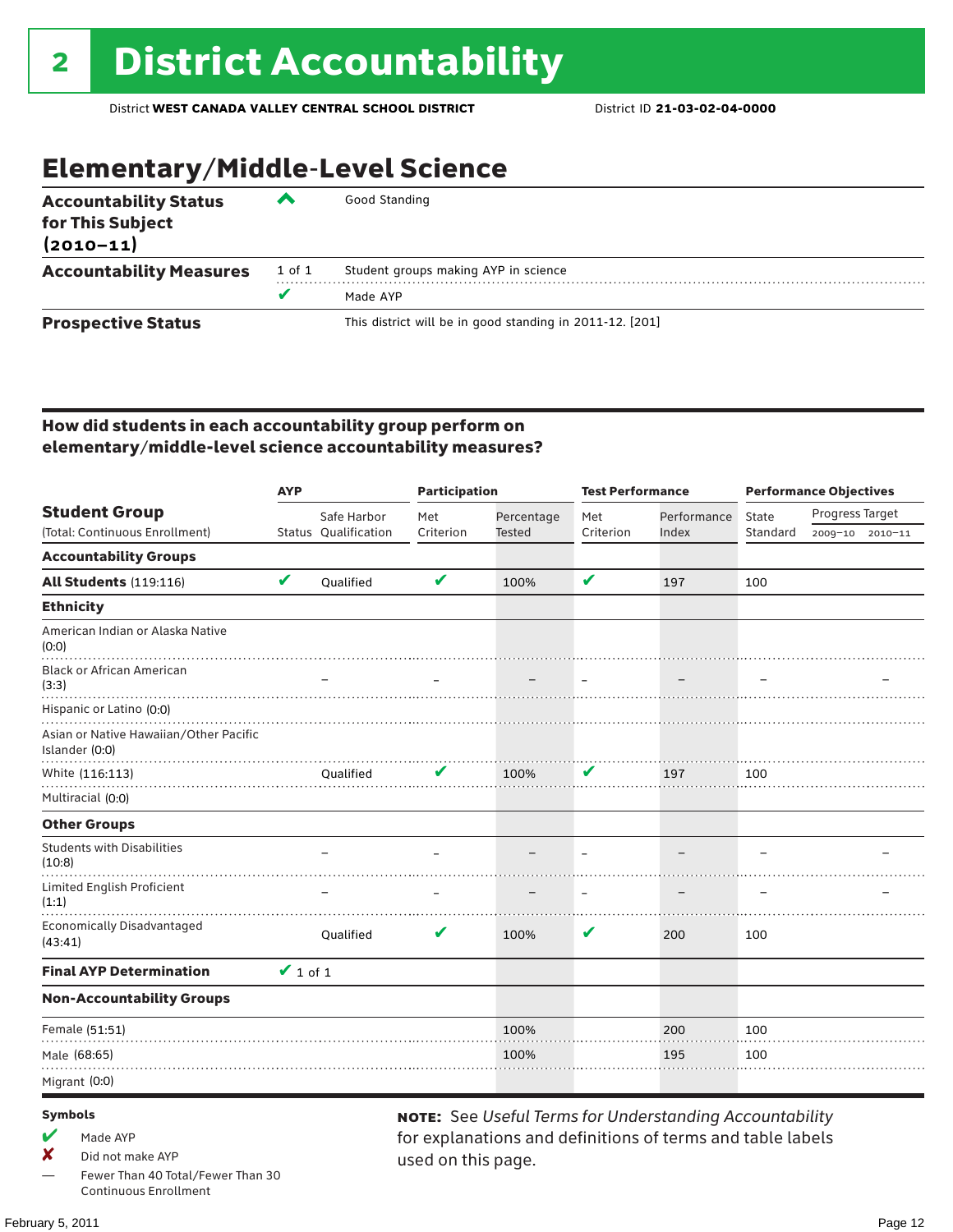# **Secondary-Level English Language Arts**

| <b>Accountability Status</b><br>for This Subject<br>$(2010 - 11)$ | ▰      | Good Standing                                            |  |  |  |  |  |
|-------------------------------------------------------------------|--------|----------------------------------------------------------|--|--|--|--|--|
| <b>Accountability Measures</b>                                    | 2 of 2 | Student groups making AYP in English language arts       |  |  |  |  |  |
|                                                                   | v      | Made AYP                                                 |  |  |  |  |  |
| <b>Prospective Status</b>                                         |        | This district will be in good standing in 2011-12. [201] |  |  |  |  |  |

### How did students in each accountability group perform on **secondary-level English language arts accountability measures?**

|                                                          | <b>Participation</b><br><b>AYP</b> |                            |            | <b>Test Performance</b> |             | <b>Performance Objectives</b> |                    |             |
|----------------------------------------------------------|------------------------------------|----------------------------|------------|-------------------------|-------------|-------------------------------|--------------------|-------------|
| <b>Student Group</b>                                     |                                    | Met                        | Percentage | Met                     | Performance | Effective                     | Safe Harbor Target |             |
| (12th Graders: 2006 Cohort)                              | <b>Status</b>                      | Criterion                  | Tested     | Criterion               | Index       | AMO                           | 2009-10            | $2010 - 11$ |
| <b>Accountability Groups</b>                             |                                    |                            |            |                         |             |                               |                    |             |
| All Students (65:68)                                     | V                                  | $\boldsymbol{\mathcal{U}}$ | 100%       | V                       | 190         | 165                           |                    |             |
| <b>Ethnicity</b>                                         |                                    |                            |            |                         |             |                               |                    |             |
| American Indian or Alaska Native<br>(0:0)                |                                    |                            |            |                         |             |                               |                    |             |
| <b>Black or African American</b><br>(2:2)                |                                    |                            |            |                         |             |                               |                    |             |
| Hispanic or Latino (0:0)                                 |                                    |                            |            |                         |             |                               |                    |             |
| Asian or Native Hawaiian/Other Pacific<br>Islander (0:0) |                                    |                            |            |                         |             |                               |                    |             |
| White (63:66)                                            | V                                  | V                          | 100%       | V                       | 189         | 165                           |                    |             |
| Multiracial (0:0)                                        |                                    |                            |            |                         |             |                               |                    |             |
| <b>Other Groups</b>                                      |                                    |                            |            |                         |             |                               |                    |             |
| <b>Students with Disabilities</b><br>(0:5)               |                                    |                            |            |                         |             |                               |                    |             |
| Limited English Proficient<br>(1:0)                      |                                    |                            |            |                         |             |                               |                    |             |
| <b>Economically Disadvantaged</b><br>(21:21)             |                                    |                            |            |                         |             |                               |                    |             |
| <b>Final AYP Determination</b>                           | $\vee$ 2 of 2                      |                            |            |                         |             |                               |                    |             |
| <b>Non-Accountability Groups</b>                         |                                    |                            |            |                         |             |                               |                    |             |
| Female (35:38)                                           |                                    |                            |            |                         | 189         | 161                           |                    |             |
| Male (30:30)                                             |                                    |                            |            |                         | 190         | 160                           |                    |             |
| Migrant (0:0)                                            |                                    |                            |            |                         |             |                               |                    |             |

used on this page.

note: See *Useful Terms for Understanding Accountability*  for explanations and definitions of terms and table labels

#### Symbols

- Made AYP<br>
<del>V</del>SH Made AVP
- Made AYP Using Safe Harbor Target
- $\boldsymbol{X}$  Did not make AYP
- Fewer Than 40 12<sup>th</sup> Graders/Fewer Than 30 Cohort
- ‡ Did not qualify for Safe Harbor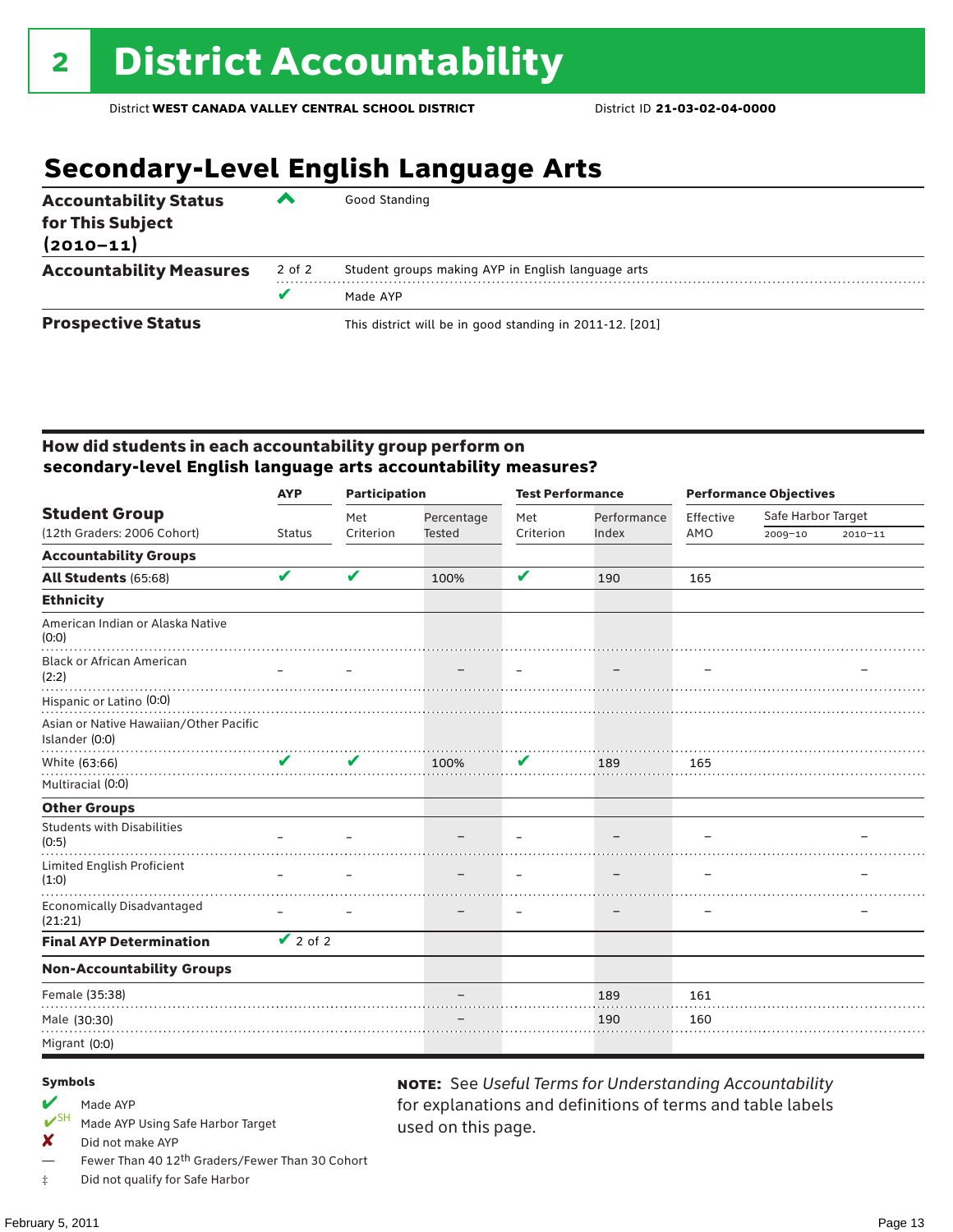# **Secondary-Level Mathematics**

| <b>Accountability Status</b><br>for This Subject<br>$(2010 - 11)$ | ▰      | Good Standing                                            |
|-------------------------------------------------------------------|--------|----------------------------------------------------------|
| <b>Accountability Measures</b>                                    | 2 of 2 | Student groups making AYP in mathematics                 |
|                                                                   |        | Made AYP                                                 |
| <b>Prospective Status</b>                                         |        | This district will be in good standing in 2011-12. [201] |

### How did students in each accountability group perform on **secondary-level mathematics accountability measures?**

|                                                          | <b>AYP</b>      | <b>Participation</b>       |            | <b>Test Performance</b> |             | <b>Performance Objectives</b> |                    |             |
|----------------------------------------------------------|-----------------|----------------------------|------------|-------------------------|-------------|-------------------------------|--------------------|-------------|
| <b>Student Group</b>                                     |                 | Met                        | Percentage | Met                     | Performance | Effective                     | Safe Harbor Target |             |
| (12th Graders: 2006 Cohort)                              | <b>Status</b>   | Criterion                  | Tested     | Criterion               | Index       | AMO                           | 2009-10            | $2010 - 11$ |
| <b>Accountability Groups</b>                             |                 |                            |            |                         |             |                               |                    |             |
| All Students (65:68)                                     | V               | V                          | 100%       | V                       | 187         | 161                           |                    |             |
| <b>Ethnicity</b>                                         |                 |                            |            |                         |             |                               |                    |             |
| American Indian or Alaska Native<br>(0:0)                |                 |                            |            |                         |             |                               |                    |             |
| <b>Black or African American</b><br>(2:2)                |                 |                            |            |                         |             |                               |                    |             |
| Hispanic or Latino (0:0)                                 |                 |                            |            |                         |             |                               |                    |             |
| Asian or Native Hawaiian/Other Pacific<br>Islander (0:0) |                 |                            |            |                         |             |                               |                    |             |
| White (63:66)                                            | ✔               | $\boldsymbol{\mathcal{U}}$ | 100%       | V                       | 186         | 161                           |                    |             |
| Multiracial (0:0)                                        |                 |                            |            |                         |             |                               |                    |             |
| <b>Other Groups</b>                                      |                 |                            |            |                         |             |                               |                    |             |
| <b>Students with Disabilities</b><br>(0:5)               |                 |                            |            |                         |             |                               |                    |             |
| Limited English Proficient<br>(1:0)                      |                 |                            |            |                         |             |                               |                    |             |
| <b>Economically Disadvantaged</b><br>(21:21)             |                 |                            |            |                         |             |                               |                    |             |
| <b>Final AYP Determination</b>                           | $\sqrt{2}$ of 2 |                            |            |                         |             |                               |                    |             |
| <b>Non-Accountability Groups</b>                         |                 |                            |            |                         |             |                               |                    |             |
| Female (35:38)                                           |                 |                            |            |                         | 184         | 157                           |                    |             |
| Male (30:30)                                             |                 |                            |            |                         | 190         | 156                           |                    |             |
| Migrant (0:0)                                            |                 |                            |            |                         |             |                               |                    |             |

used on this page.

note: See *Useful Terms for Understanding Accountability*  for explanations and definitions of terms and table labels

#### Symbols

- Made AYP<br>
<del>V</del>SH Made AVP
- Made AYP Using Safe Harbor Target
- $\boldsymbol{X}$  Did not make AYP
- Fewer Than 40 12<sup>th</sup> Graders/Fewer Than 30 Cohort
- ‡ Did not qualify for Safe Harbor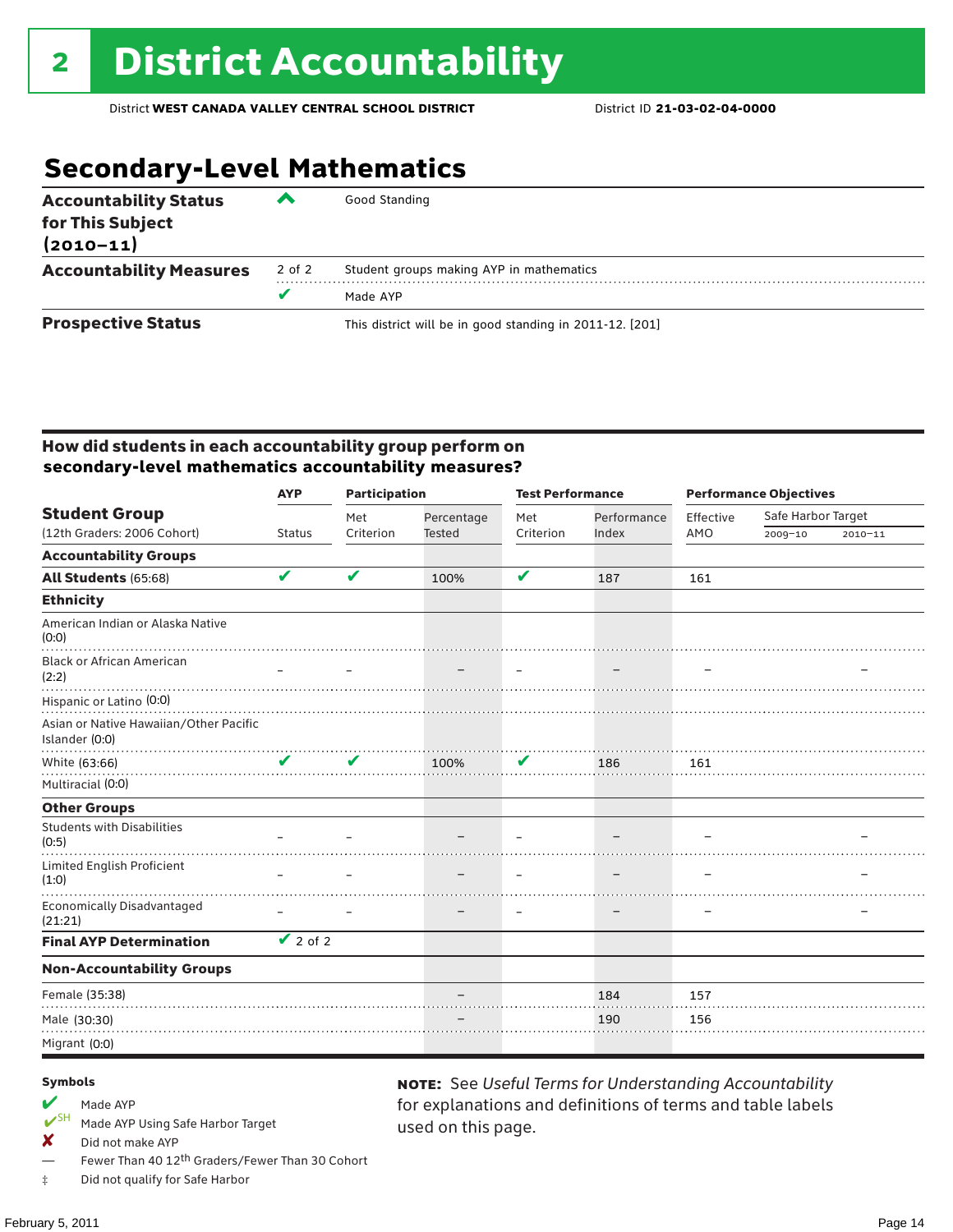## Graduation Rate

| Accountability Status for $\triangle$<br>This Indicator $(2010-11)$ |        | Good Standing                                            |
|---------------------------------------------------------------------|--------|----------------------------------------------------------|
| <b>Accountability Measures</b>                                      | 1 of 1 | Student groups making AYP in graduation rate             |
|                                                                     |        | Made AYP                                                 |
| <b>Prospective Status</b>                                           |        | This district will be in good standing in 2011-12. [201] |

### How did students in each accountability group perform on graduation rate accountability measures?

|                                                     | <b>Graduation</b>          |           | <b>Objectives</b> |          |                 |             |
|-----------------------------------------------------|----------------------------|-----------|-------------------|----------|-----------------|-------------|
| <b>Student Group</b>                                |                            | Met       | Graduation        | State    | Progress Target |             |
| (2005 Graduation-Rate Total Cohort)                 | <b>AYP</b>                 | Criterion | Rate              | Standard | 2009-10         | $2010 - 11$ |
| <b>Accountability Groups</b>                        |                            |           |                   |          |                 |             |
| All Students (84)                                   | $\boldsymbol{\mathcal{U}}$ | V         | 80%               | 80%      |                 |             |
| <b>Ethnicity</b>                                    |                            |           |                   |          |                 |             |
| American Indian or Alaska Native (0)                |                            |           |                   |          |                 |             |
| Black or African American (O)                       |                            |           |                   |          |                 |             |
| Hispanic or Latino (1)                              |                            |           |                   |          |                 |             |
| Asian or Native Hawaiian/Other Pacific Islander (O) |                            |           |                   |          |                 |             |
| White (83)                                          |                            | ✔         | 81%               | 80%      |                 |             |
| Multiracial (0)                                     |                            |           |                   |          |                 |             |
| <b>Other Groups</b>                                 |                            |           |                   |          |                 |             |
| Students with Disabilities (15)                     |                            |           |                   |          |                 |             |
| Limited English Proficient (2)                      |                            |           |                   |          |                 |             |
| Economically Disadvantaged (26)                     |                            |           |                   |          |                 |             |
| <b>Final AYP Determination</b>                      | $\vee$ 1 of 1              |           |                   |          |                 |             |
| <b>Non-Accountability Groups</b>                    |                            |           |                   |          |                 |             |
| Female (43)                                         |                            |           | 77%               | 80%      |                 |             |
| Male (41)                                           |                            |           | 83%               | 80%      |                 |             |
| Migrant (0)                                         |                            |           |                   |          |                 |             |

### Symbols

- $M$  Made AYP
- X Did not make AYP

note: See *Useful Terms for Understanding Accountability*  for explanations and definitions of terms and table labels used on this page.

— Fewer than 30 Graduation-Rate Total Cohort

### **Aspirational Goal**

The Board of Regents has set an aspirational goal that 95% of students in each public school and school district will graduate within five years of first entry into grade 9. The graduation rate for the 2005 total cohort through June 2010 (after 5 years) for this district is 82% and, therefore, this district *did not* meet this goal. The aspirational goal does not impact accountability.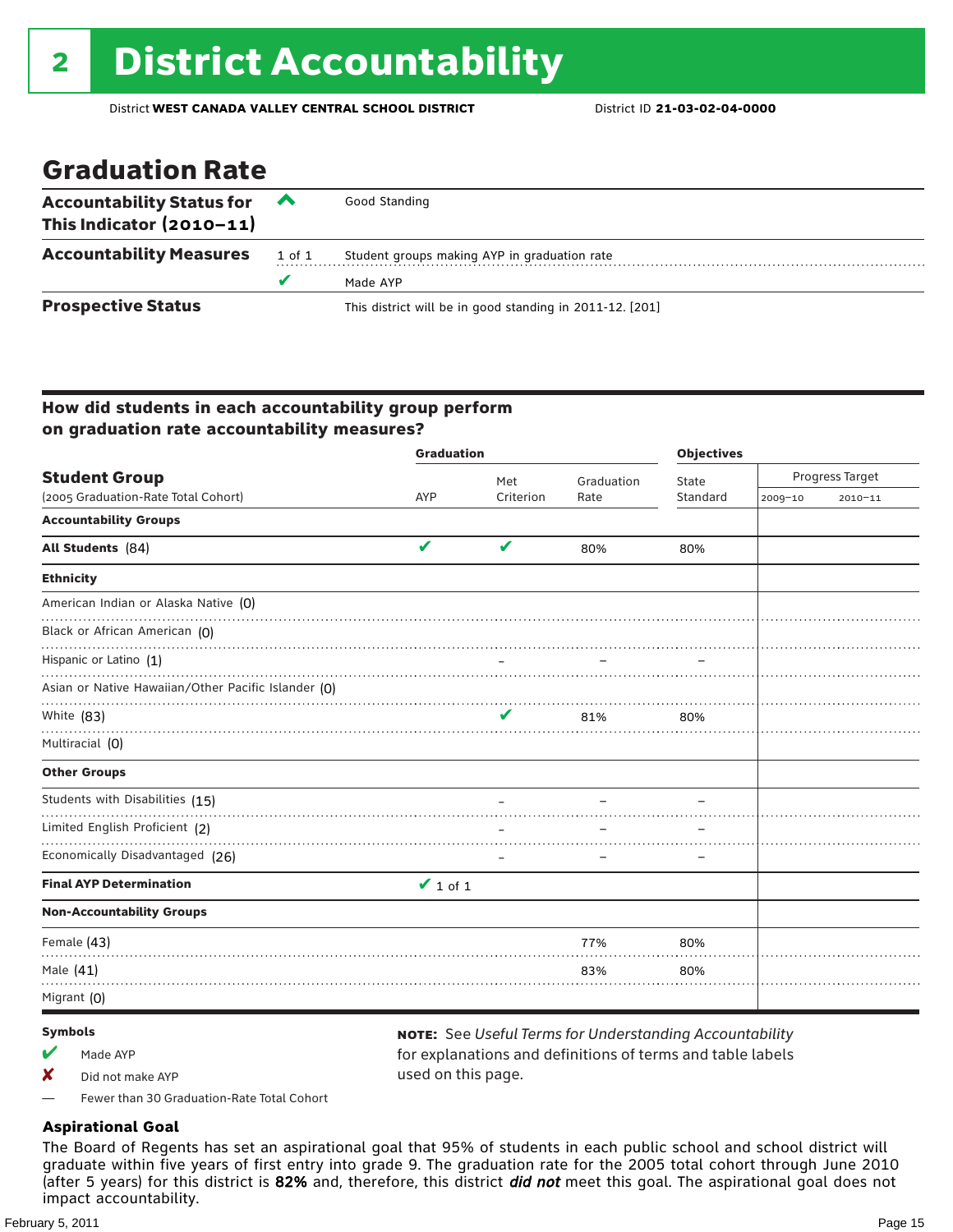# 2010–11 Accountability Status of Schools in Your District

This section lists all schools in your district by 2010–11 accountability status.

### **In Good Standing**

. . . . . . . . . . . . . . . . . . . . 2 schools identified 100% of total

WEST CANADA VALLEY ELEMENTARY SCHOOL WEST CANADA VALLEY JUNIOR-SENIOR HIGH SCHOOL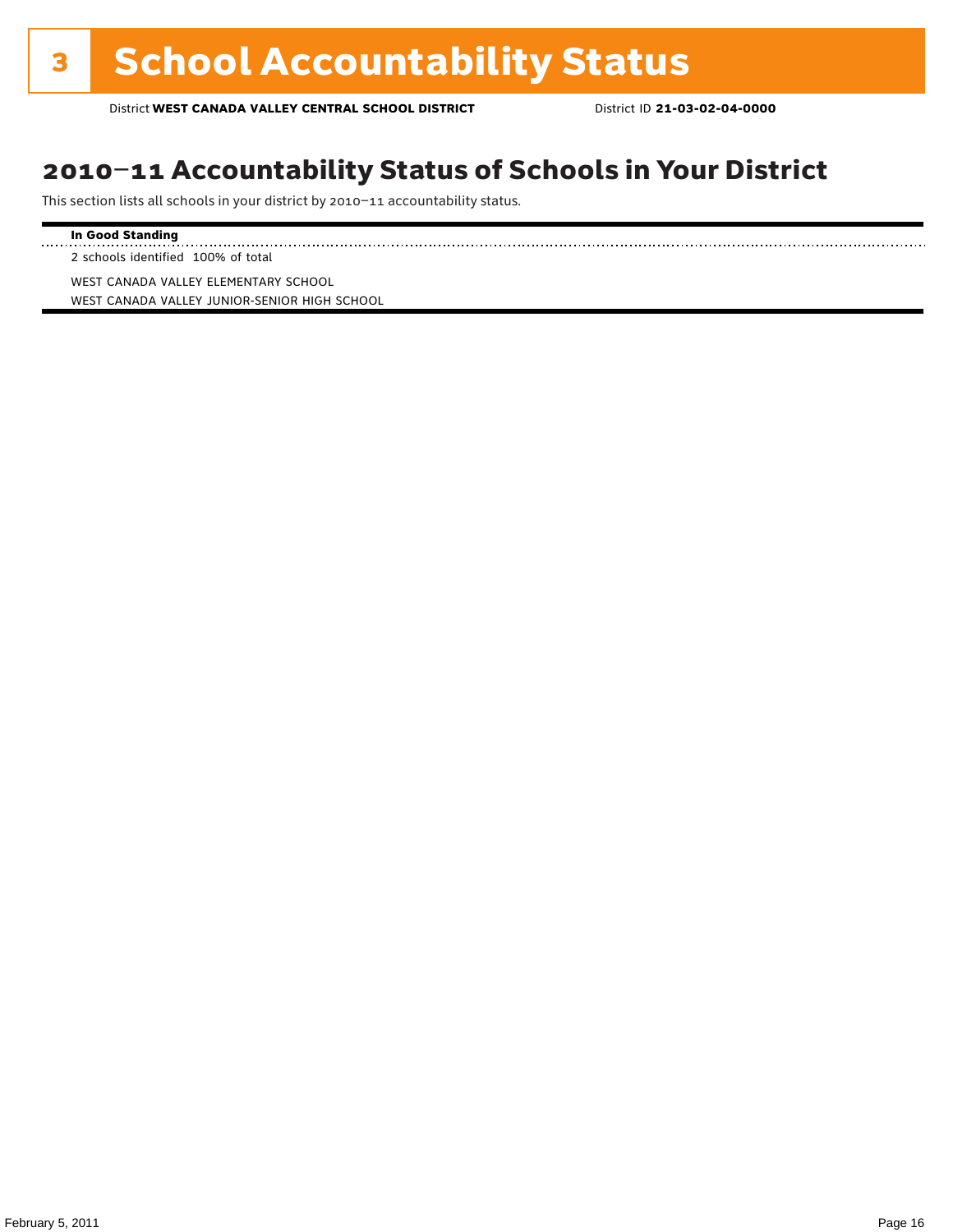# Summary of 2009–10 **District Performance**

Performance on the State assessments in English language arts, mathematics, and science at the elementary and middle levels is reported in terms of mean scores and the percentage of tested students scoring at or above Level 2, Level 3, and Level 4. Performance on the State assessments in ELA and mathematics at the secondary level is reported in terms of the percentage of students in a cohort scoring at these levels.

|                              |     | Percentage of students that<br>scored at or above Level 3 | Total<br>Tested             |
|------------------------------|-----|-----------------------------------------------------------|-----------------------------|
| <b>English Language Arts</b> | 0%  | 50%                                                       | 100%                        |
| Grade 3                      | 60% |                                                           | 55                          |
| Grade 4<br>.                 | 72% |                                                           | 50                          |
| Grade 5                      | 46% |                                                           | 57                          |
| Grade 6                      | 62% |                                                           | 50                          |
| Grade 7                      | 47% |                                                           | 68                          |
| Grade 8                      | 62% |                                                           | 68                          |
| <b>Mathematics</b>           |     |                                                           |                             |
| Grade 3                      | 78% |                                                           | 55                          |
| Grade 4                      | 80% |                                                           | 50                          |
| Grade 5                      | 63% |                                                           | 57                          |
| Grade 6                      | 64% |                                                           | 50                          |
| Grade 7                      | 57% |                                                           | 68                          |
| Grade 8                      | 85% |                                                           | 68                          |
| <b>Science</b>               |     |                                                           |                             |
| Grade 4                      | 98% |                                                           | 49                          |
| Grade 8                      | 96% |                                                           | 68                          |
|                              |     | Percentage of students that<br>scored at or above Level 3 | <b>2006 Total</b><br>Cohort |
| <b>Secondary Level</b>       | 0%  | 50%                                                       | 100%                        |

English 89% 71 Mathematics 89% 89% 71

### About the Performance Level Descriptors

#### Level 1: Not Meeting Learning Standards.

Student performance does not demonstrate an understanding of the content expected in the subject and grade level.

#### Level 2: Partially Meeting Learning Standards.

Student performance demonstrates a partial understanding of the content expected in the subject and grade level.

#### Level 3: Meeting Learning Standards.

Student performance demonstrates an understanding of the content expected in the subject and grade level.

#### Level 4: Meeting Learning Standards with Distinction.

Student performance demonstrates a thorough understanding of the content expected in the subject and grade level.

### How are Need/Resource Capacity (N/RC) categories determined?

Districts are divided into high, average, and low need categories based on their ability to meet the special needs of their students with local resources. Districts in the high need category are subdivided into four categories based on enrollment size and, in some cases, number of students per square mile. More information about the categories can be found in the *Report to the Governor and the Legislature on the Educational Status of the State's Schools* at www.p12.nysed.gov/irts.

In this section, this district's performance is compared with that of public schools statewide.

### This District's N/RC Category:

### **Average Need Districts**

This is a school district with average student needs in relation to district resource capacity.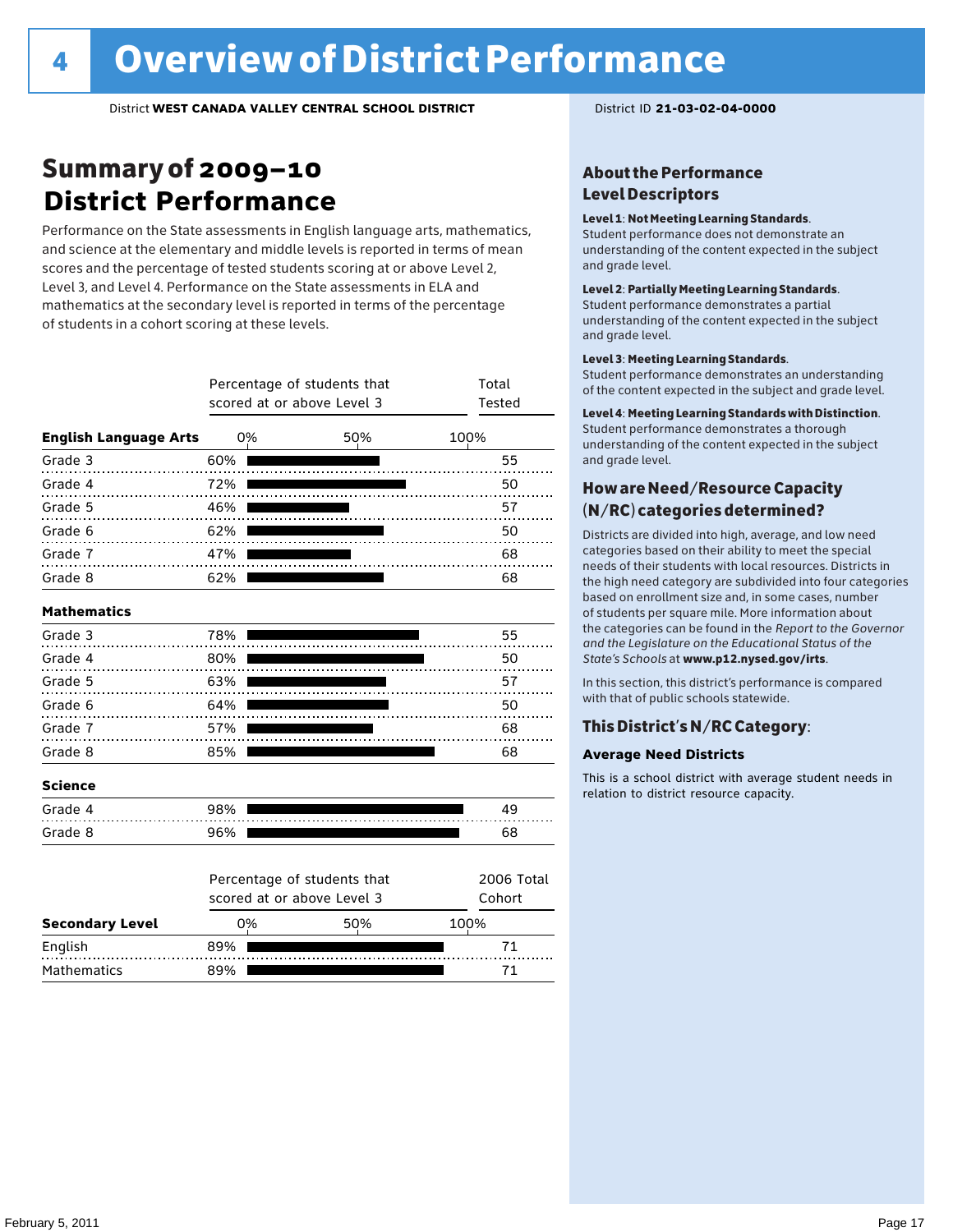# **This District's Results in Grade 3 English Language Arts**

|                            |         | <b>This District</b>            |            |                |                                 | <b>NY State Public</b> |                |  |  |
|----------------------------|---------|---------------------------------|------------|----------------|---------------------------------|------------------------|----------------|--|--|
|                            |         | Percentage scoring at level(s): |            |                | Percentage scoring at level(s): |                        |                |  |  |
|                            |         | $2 - 4$                         | $3 - 4$    | $\overline{4}$ | $2 - 4$                         | $3 - 4$                | $\overline{4}$ |  |  |
| 2010 Mean Score: 667       | *Range: | 643-780                         | 662-780    | 694-780        |                                 |                        |                |  |  |
| 2009 Mean Score: 678       | 100%    | 100%<br>89%                     | 85%<br>60% |                | 95%<br>86%                      | 76%<br>55%             |                |  |  |
| $\blacksquare$ 2009-10     |         |                                 |            |                |                                 |                        |                |  |  |
| 2008-09<br>. .             |         |                                 |            | 15% 13%        |                                 |                        | 17% 11%        |  |  |
| Number of Tested Students: |         | 52<br>49                        | 33<br>-44  | 8              |                                 |                        |                |  |  |

| <b>Results by</b>                               |        | 2009-10 School Year |                                 |                |        | 2008-09 School Year             |         |                |  |  |
|-------------------------------------------------|--------|---------------------|---------------------------------|----------------|--------|---------------------------------|---------|----------------|--|--|
| <b>Student Group</b>                            | Total  |                     | Percentage scoring at level(s): |                | Total  | Percentage scoring at level(s): |         |                |  |  |
|                                                 | Tested | $2 - 4$             | $3 - 4$                         | $\overline{4}$ | Tested | $2 - 4$                         | $3 - 4$ | $\overline{4}$ |  |  |
| <b>All Students</b>                             | 55     | 89%                 | 60%                             | 15%            | 52     | 100%                            | 85%     | 13%            |  |  |
| Female                                          | 23     | 100%                | 78%                             | 17%            | 26     | 100%                            | 92%     | 8%             |  |  |
| Male                                            | 32     | 81%                 | 47%                             | 13%            | 26     | 100%                            | 77%     | 19%            |  |  |
| American Indian or Alaska Native                |        |                     |                                 |                |        |                                 |         |                |  |  |
| <b>Black or African American</b>                | 1      |                     |                                 |                |        |                                 |         |                |  |  |
| Hispanic or Latino                              |        |                     |                                 |                |        |                                 |         |                |  |  |
| Asian or Native Hawaiian/Other Pacific Islander |        |                     |                                 |                |        |                                 |         |                |  |  |
| White                                           | 54     |                     |                                 |                | 50     |                                 |         |                |  |  |
| Multiracial                                     |        |                     |                                 |                | 1      |                                 |         |                |  |  |
| <b>Small Group Totals</b>                       | 55     | 89%                 | 60%                             | 15%            | 52     | 100%                            | 85%     | 13%            |  |  |
| <b>General-Education Students</b>               | 50     | 96%                 | 66%                             | 16%            | 47     | 100%                            | 89%     | 13%            |  |  |
| <b>Students with Disabilities</b>               | 5      | 20%                 | 0%                              | 0%             | 5      | 100%                            | 40%     | 20%            |  |  |
| <b>English Proficient</b>                       | 55     | 89%                 | 60%                             | 15%            | 51     |                                 |         |                |  |  |
| Limited English Proficient                      |        |                     |                                 |                | 1      |                                 |         |                |  |  |
| Economically Disadvantaged                      | 20     | 80%                 | 65%                             | 10%            | 26     | 100%                            | 77%     | 0%             |  |  |
| Not Disadvantaged                               | 35     | 94%                 | 57%                             | 17%            | 26     | 100%                            | 92%     | 27%            |  |  |
| Migrant                                         |        |                     |                                 |                |        |                                 |         |                |  |  |
| Not Migrant                                     | 55     | 89%                 | 60%                             | 15%            | 52     | 100%                            | 85%     | 13%            |  |  |

**NOTES** 

The – symbol indicates that data for a group of students have been suppressed. If a group has fewer than five students,

data for that group and the next smallest group(s) are suppressed to protect the privacy of individual students.

\* These ranges are for 2009–10 data only. Ranges for the 2008–09 data are available in the 2008–09 Accountability and Overview Reports.

| <b>Other</b>                                                                                      |        | 2009-10 School Year |                             |     | 2008-09 School Year |                             |         |     |  |
|---------------------------------------------------------------------------------------------------|--------|---------------------|-----------------------------|-----|---------------------|-----------------------------|---------|-----|--|
| <b>Assessments</b>                                                                                | Total  |                     | Number scoring at level(s): |     |                     | Number scoring at level(s): |         |     |  |
|                                                                                                   | Tested | $2 - 4$             | $3 - 4$                     |     | Tested              | $2 - 4$                     | $3 - 4$ |     |  |
| New York State Alternate Assessment<br>(NYSAA): Grade 3 Equivalent                                |        |                     |                             |     |                     |                             |         |     |  |
| New York State English as a Second Language<br>Achievement Test (NYSESLAT) <sup>+</sup> : Grade 3 |        | N/A                 | N/A                         | N/A | 0                   | N/A                         | N/A     | N/A |  |
|                                                                                                   | Total  |                     |                             |     | Total               |                             |         |     |  |
| Recently Arrived LEP Students NOT Tested on<br>the ELA NYSTP: Grade 3                             |        | N/A                 | N/A                         | N/A | N/A                 | N/A                         | N/A     | N/A |  |

February 5, 2011 **Page 18** † These counts represent recently arrived LEP students who used the NYSESLAT to fulfill the English language arts participation requirement.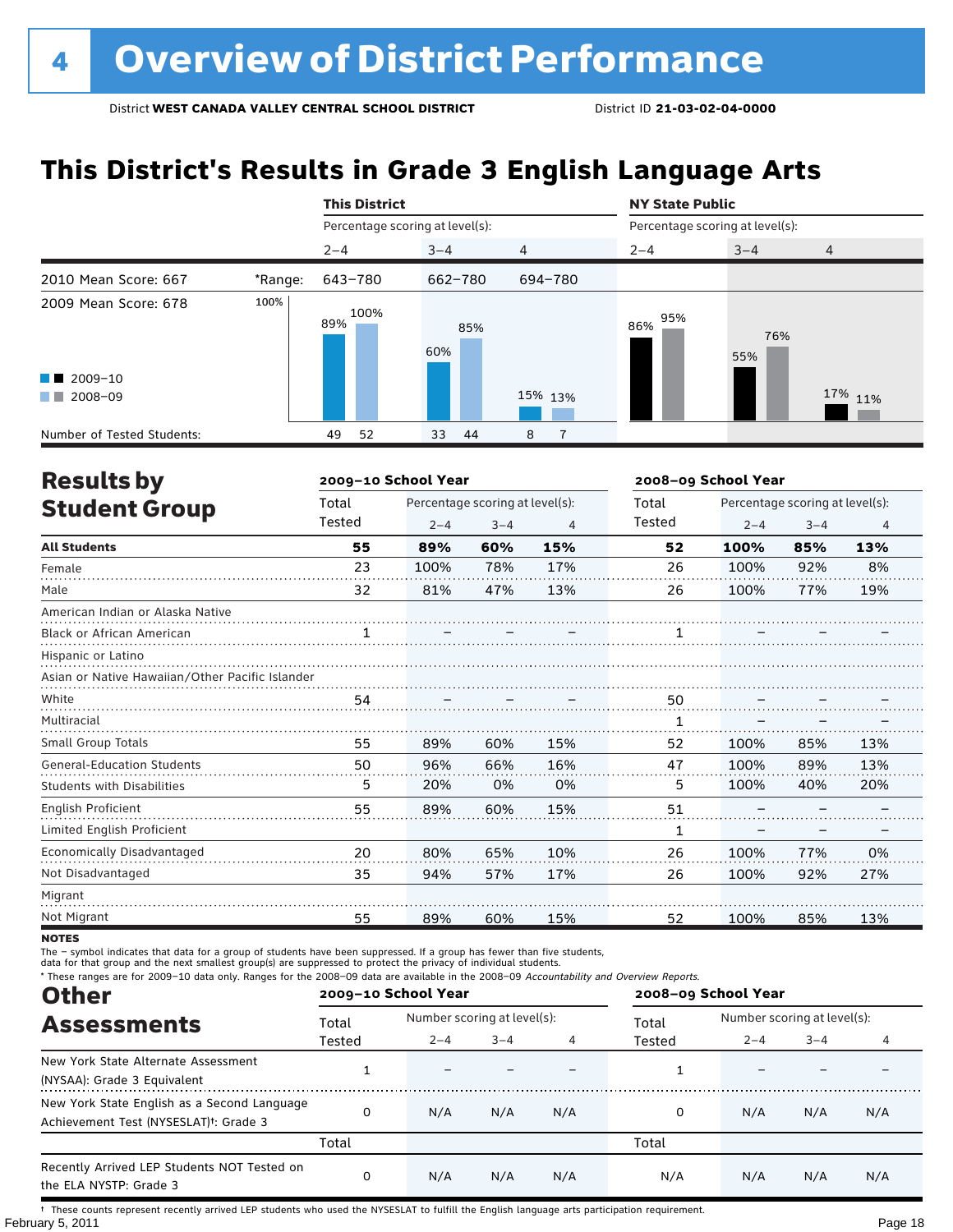# **This District's Results in Grade 3 Mathematics**

|                                                           |         | <b>This District</b>            |             |            | <b>NY State Public</b>          |            |         |  |
|-----------------------------------------------------------|---------|---------------------------------|-------------|------------|---------------------------------|------------|---------|--|
|                                                           |         | Percentage scoring at level(s): |             |            | Percentage scoring at level(s): |            |         |  |
|                                                           |         | $2 - 4$                         | $3 - 4$     | 4          | $2 - 4$                         | $3 - 4$    | 4       |  |
| 2010 Mean Score: 697                                      | *Range: | 661-770                         | 684-770     | 707-770    |                                 |            |         |  |
| 2009 Mean Score: 715<br>$\blacksquare$ 2009-10<br>2008-09 | 100%    | 96% <sup>100%</sup>             | 100%<br>78% | 50%<br>27% | 99%<br>91%                      | 93%<br>59% | 24% 27% |  |
| a kacamatan                                               |         |                                 |             |            |                                 |            |         |  |
| Number of Tested Students:                                |         | 52<br>53                        | 52<br>43    | 15<br>26   |                                 |            |         |  |

| <b>Results by</b>                               |        | 2009-10 School Year |                                 |     | 2008-09 School Year |                                 |         |                |  |
|-------------------------------------------------|--------|---------------------|---------------------------------|-----|---------------------|---------------------------------|---------|----------------|--|
| <b>Student Group</b>                            | Total  |                     | Percentage scoring at level(s): |     | Total               | Percentage scoring at level(s): |         |                |  |
|                                                 | Tested | $2 - 4$             | $3 - 4$                         | 4   | Tested              | $2 - 4$                         | $3 - 4$ | $\overline{4}$ |  |
| <b>All Students</b>                             | 55     | 96%                 | 78%                             | 27% | 52                  | 100%                            | 100%    | 50%            |  |
| Female                                          | 23     | 100%                | 83%                             | 30% | 26                  | 100%                            | 100%    | 46%            |  |
| Male                                            | 32     | 94%                 | 75%                             | 25% | 26                  | 100%                            | 100%    | 54%            |  |
| American Indian or Alaska Native                |        |                     |                                 |     |                     |                                 |         |                |  |
| <b>Black or African American</b>                |        |                     |                                 |     |                     |                                 |         |                |  |
| Hispanic or Latino                              |        |                     |                                 |     |                     |                                 |         |                |  |
| Asian or Native Hawaiian/Other Pacific Islander |        |                     |                                 |     |                     |                                 |         |                |  |
| White                                           | 54     |                     |                                 |     | 50                  |                                 |         |                |  |
| Multiracial                                     |        |                     |                                 |     | 1                   |                                 |         |                |  |
| <b>Small Group Totals</b>                       | 55     | 96%                 | 78%                             | 27% | 52                  | 100%                            | 100%    | 50%            |  |
| <b>General-Education Students</b>               | 50     | 100%                | 84%                             | 30% | 47                  | 100%                            | 100%    | 55%            |  |
| <b>Students with Disabilities</b>               | 5      | 60%                 | 20%                             | 0%  | 5                   | 100%                            | 100%    | 0%             |  |
| <b>English Proficient</b>                       | 55     | 96%                 | 78%                             | 27% | 51                  |                                 |         |                |  |
| Limited English Proficient                      |        |                     |                                 |     | 1                   |                                 |         |                |  |
| Economically Disadvantaged                      | 20     | 95%                 | 70%                             | 30% | 26                  | 100%                            | 100%    | 50%            |  |
| Not Disadvantaged                               | 35     | 97%                 | 83%                             | 26% | 26                  | 100%                            | 100%    | 50%            |  |
| Migrant                                         |        |                     |                                 |     |                     |                                 |         |                |  |
| Not Migrant                                     | 55     | 96%                 | 78%                             | 27% | 52                  | 100%                            | 100%    | 50%            |  |

**NOTES** 

The – symbol indicates that data for a group of students have been suppressed. If a group has fewer than five students,

data for that group and the next smallest group(s) are suppressed to protect the privacy of individual students.

\* These ranges are for 2009–10 data only. Ranges for the 2008–09 data are available in the 2008–09 Accountability and Overview Reports.

| <b>Other</b>                        |        | 2009-10 School Year         |         |                          | 2008-09 School Year |                             |         |   |  |
|-------------------------------------|--------|-----------------------------|---------|--------------------------|---------------------|-----------------------------|---------|---|--|
| <b>Assessments</b>                  | Total  | Number scoring at level(s): |         |                          | Total               | Number scoring at level(s): |         |   |  |
|                                     | Tested | $2 - 4$                     | $3 - 4$ |                          | Tested              | $2 - 4$                     | $3 - 4$ |   |  |
| New York State Alternate Assessment |        | $\qquad \qquad -$           |         | $\overline{\phantom{0}}$ |                     |                             |         | - |  |
| (NYSAA): Grade 3 Equivalent         |        |                             |         |                          |                     |                             |         |   |  |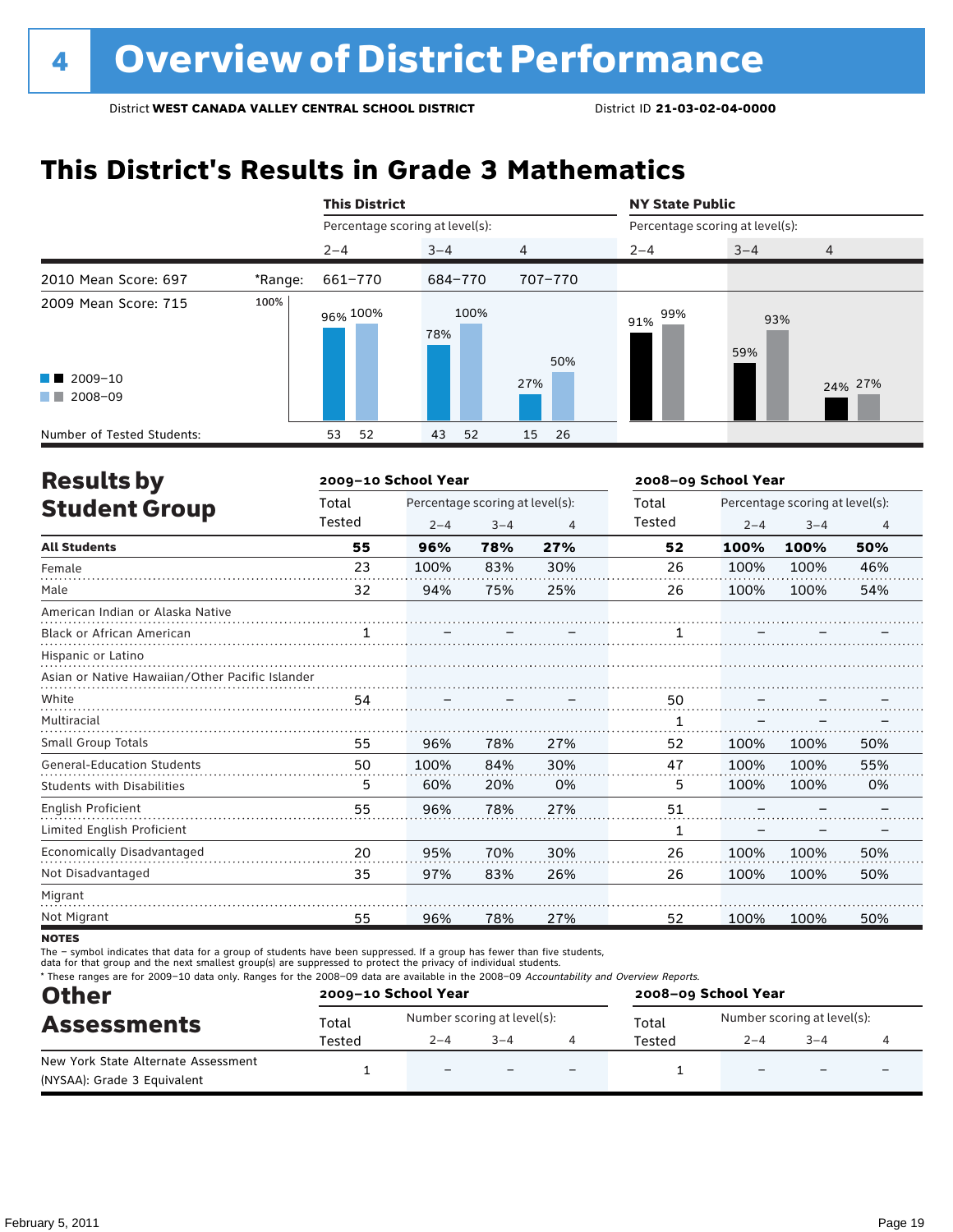# **This District's Results in Grade 4 English Language Arts**

|                            |         | <b>This District</b>            |          |                  | <b>NY State Public</b>          |            |                |  |
|----------------------------|---------|---------------------------------|----------|------------------|---------------------------------|------------|----------------|--|
|                            |         | Percentage scoring at level(s): |          |                  | Percentage scoring at level(s): |            |                |  |
|                            |         | $2 - 4$                         | $3 - 4$  | $\overline{4}$   | $2 - 4$                         | $3 - 4$    | $\overline{4}$ |  |
| 2010 Mean Score: 682       | *Range: | 637-775                         | 668-775  | 720-775          |                                 |            |                |  |
| 2009 Mean Score: 665       | 100%    | 98% 98%                         | 72% 75%  |                  | 92% 96%                         | 77%<br>57% |                |  |
| $\blacksquare$ 2009-10     |         |                                 |          |                  |                                 |            |                |  |
| 2008-09<br>a ka            |         |                                 |          | 8%<br>0%         |                                 |            | 6% 7%          |  |
| Number of Tested Students: |         | 54<br>49                        | 36<br>41 | $\mathbf 0$<br>4 |                                 |            |                |  |

| <b>Results by</b>                               |              | 2009-10 School Year |                                 |     | 2008-09 School Year |                                 |         |    |  |
|-------------------------------------------------|--------------|---------------------|---------------------------------|-----|---------------------|---------------------------------|---------|----|--|
| <b>Student Group</b>                            | Total        |                     | Percentage scoring at level(s): |     | Total               | Percentage scoring at level(s): |         |    |  |
|                                                 | Tested       | $2 - 4$             | $3 - 4$                         | 4   | Tested              | $2 - 4$                         | $3 - 4$ | 4  |  |
| <b>All Students</b>                             | 50           | 98%                 | 72%                             | 8%  | 55                  | 98%                             | 75%     | 0% |  |
| Female                                          | 25           | 100%                | 84%                             | 4%  | 35                  | 97%                             | 77%     | 0% |  |
| Male                                            | 25           | 96%                 | 60%                             | 12% | 20                  | 100%                            | 70%     | 0% |  |
| American Indian or Alaska Native                |              |                     |                                 |     |                     |                                 |         |    |  |
| <b>Black or African American</b>                | 1            |                     |                                 |     |                     |                                 |         |    |  |
| Hispanic or Latino                              |              |                     |                                 |     |                     |                                 |         |    |  |
| Asian or Native Hawaiian/Other Pacific Islander |              |                     |                                 |     |                     |                                 |         |    |  |
| White                                           | 49           |                     |                                 |     | 55                  | 98%                             | 75%     | 0% |  |
| Multiracial                                     |              |                     |                                 |     |                     |                                 |         |    |  |
| <b>Small Group Totals</b>                       | 50           | 98%                 | 72%                             | 8%  |                     |                                 |         |    |  |
| <b>General-Education Students</b>               | 45           | 100%                | 78%                             | 9%  | 52                  |                                 |         |    |  |
| <b>Students with Disabilities</b>               | 5            | 80%                 | 20%                             | 0%  | 3                   |                                 |         |    |  |
| English Proficient                              | 49           |                     |                                 |     | 55                  | 98%                             | 75%     | 0% |  |
| Limited English Proficient                      | $\mathbf{1}$ |                     |                                 |     |                     |                                 |         |    |  |
| Economically Disadvantaged                      | 23           | 96%                 | 65%                             | 0%  | 19                  | 95%                             | 84%     | 0% |  |
| Not Disadvantaged                               | 27           | 100%                | 78%                             | 15% | 36                  | 100%                            | 69%     | 0% |  |
| Migrant                                         |              |                     |                                 |     |                     |                                 |         |    |  |
| Not Migrant                                     | 50           | 98%                 | 72%                             | 8%  | 55                  | 98%                             | 75%     | 0% |  |

**NOTES** 

The – symbol indicates that data for a group of students have been suppressed. If a group has fewer than five students,

data for that group and the next smallest group(s) are suppressed to protect the privacy of individual students.

\* These ranges are for 2009–10 data only. Ranges for the 2008–09 data are available in the 2008–09 Accountability and Overview Reports.

| <b>Other</b>                                                                                      |        | 2009-10 School Year |                             |     | 2008-09 School Year |                             |         |     |  |
|---------------------------------------------------------------------------------------------------|--------|---------------------|-----------------------------|-----|---------------------|-----------------------------|---------|-----|--|
| <b>Assessments</b>                                                                                | Total  |                     | Number scoring at level(s): |     |                     | Number scoring at level(s): |         |     |  |
|                                                                                                   | Tested | $2 - 4$             | $3 - 4$                     |     | Tested              | $2 - 4$                     | $3 - 4$ | 4   |  |
| New York State Alternate Assessment<br>(NYSAA): Grade 4 Equivalent                                |        |                     |                             |     | 0                   |                             |         |     |  |
| New York State English as a Second Language<br>Achievement Test (NYSESLAT) <sup>+</sup> : Grade 4 |        | N/A                 | N/A                         | N/A | 0                   | N/A                         | N/A     | N/A |  |
|                                                                                                   | Total  |                     |                             |     | Total               |                             |         |     |  |
| Recently Arrived LEP Students NOT Tested on<br>the ELA NYSTP: Grade 4                             |        | N/A                 | N/A                         | N/A | N/A                 | N/A                         | N/A     | N/A |  |

February 5, 2011 Page 20 † These counts represent recently arrived LEP students who used the NYSESLAT to fulfill the English language arts participation requirement.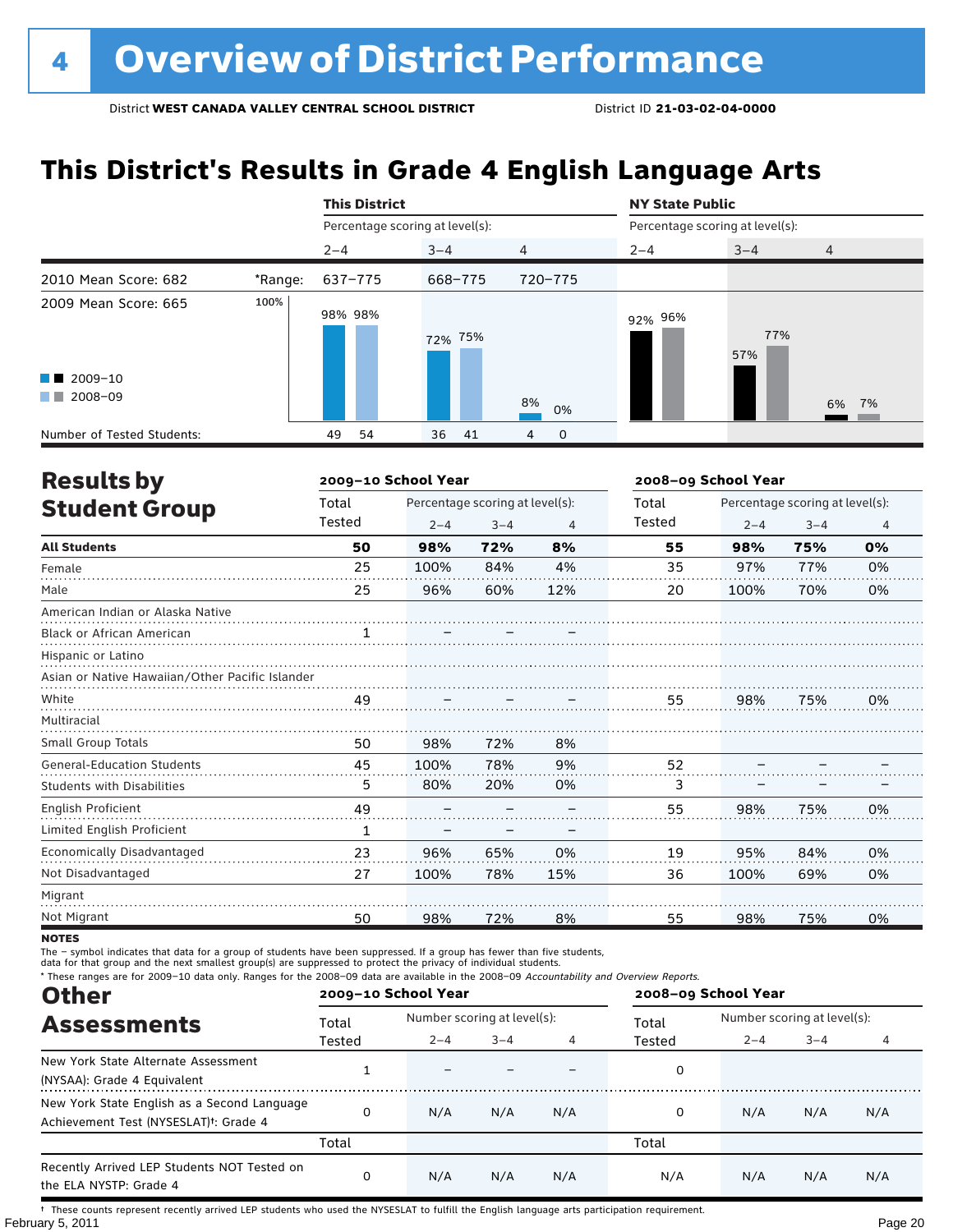# **This District's Results in Grade 4 Mathematics**

|                                                                                                                                                                                                                                                                                                   |         | <b>This District</b>            |            |            | <b>NY State Public</b>          |            |            |  |
|---------------------------------------------------------------------------------------------------------------------------------------------------------------------------------------------------------------------------------------------------------------------------------------------------|---------|---------------------------------|------------|------------|---------------------------------|------------|------------|--|
|                                                                                                                                                                                                                                                                                                   |         | Percentage scoring at level(s): |            |            | Percentage scoring at level(s): |            |            |  |
|                                                                                                                                                                                                                                                                                                   |         | $2 - 4$                         | $3 - 4$    | 4          | $2 - 4$                         | $3 - 4$    | 4          |  |
| 2010 Mean Score: 702                                                                                                                                                                                                                                                                              | *Range: | 636-800                         | 676-800    | 707-800    |                                 |            |            |  |
| 2009 Mean Score: 686<br>$\blacksquare$ 2009-10<br>2008-09<br><b>The Contract of the Contract of the Contract of the Contract of the Contract of the Contract of the Contract of the Contract of the Contract of the Contract of the Contract of the Contract of The Contract of The Contract </b> | 100%    | 98% 100%                        | 93%<br>80% | 42%<br>35% | 95% 96%                         | 87%<br>64% | 35%<br>26% |  |
| Number of Tested Students:                                                                                                                                                                                                                                                                        |         | 54<br>49                        | 50<br>40   | 21<br>- 19 |                                 |            |            |  |

| <b>Results by</b>                               |        | 2009-10 School Year |                                 |     | 2008-09 School Year |                                 |         |                |  |
|-------------------------------------------------|--------|---------------------|---------------------------------|-----|---------------------|---------------------------------|---------|----------------|--|
| <b>Student Group</b>                            | Total  |                     | Percentage scoring at level(s): |     | Total               | Percentage scoring at level(s): |         |                |  |
|                                                 | Tested | $2 - 4$             | $3 - 4$                         | 4   | Tested              | $2 - 4$                         | $3 - 4$ | $\overline{4}$ |  |
| <b>All Students</b>                             | 50     | 98%                 | 80%                             | 42% | 54                  | 100%                            | 93%     | 35%            |  |
| Female                                          | 25     | 100%                | 80%                             | 28% | 34                  | 100%                            | 94%     | 35%            |  |
| Male                                            | 25     | 96%                 | 80%                             | 56% | 20                  | 100%                            | 90%     | 35%            |  |
| American Indian or Alaska Native                |        |                     |                                 |     |                     |                                 |         |                |  |
| <b>Black or African American</b>                |        |                     |                                 |     |                     |                                 |         |                |  |
| Hispanic or Latino                              |        |                     |                                 |     |                     |                                 |         |                |  |
| Asian or Native Hawaiian/Other Pacific Islander |        |                     |                                 |     |                     |                                 |         |                |  |
| White                                           | 49     |                     |                                 |     | 54                  | 100%                            | 93%     | 35%            |  |
| Multiracial                                     |        |                     |                                 |     |                     |                                 |         |                |  |
| <b>Small Group Totals</b>                       | 50     | 98%                 | 80%                             | 42% |                     |                                 |         |                |  |
| <b>General-Education Students</b>               | 45     | 100%                | 82%                             | 44% | 51                  |                                 |         |                |  |
| <b>Students with Disabilities</b>               | 5      | 80%                 | 60%                             | 20% | 3                   |                                 |         |                |  |
| <b>English Proficient</b>                       | 49     |                     |                                 |     | 54                  | 100%                            | 93%     | 35%            |  |
| Limited English Proficient                      | 1      |                     |                                 |     |                     |                                 |         |                |  |
| Economically Disadvantaged                      | 23     | 96%                 | 74%                             | 30% | 18                  | 100%                            | 94%     | 39%            |  |
| Not Disadvantaged                               | 27     | 100%                | 85%                             | 52% | 36                  | 100%                            | 92%     | 33%            |  |
| Migrant                                         |        |                     |                                 |     |                     |                                 |         |                |  |
| Not Migrant                                     | 50     | 98%                 | 80%                             | 42% | 54                  | 100%                            | 93%     | 35%            |  |

**NOTES** 

The – symbol indicates that data for a group of students have been suppressed. If a group has fewer than five students,

data for that group and the next smallest group(s) are suppressed to protect the privacy of individual students.

\* These ranges are for 2009–10 data only. Ranges for the 2008–09 data are available in the 2008–09 Accountability and Overview Reports.

| <b>Other</b>                        |        | 2009-10 School Year         |         |                          | 2008-09 School Year |                             |         |  |  |
|-------------------------------------|--------|-----------------------------|---------|--------------------------|---------------------|-----------------------------|---------|--|--|
| <b>Assessments</b>                  | Total  | Number scoring at level(s): |         |                          | Total               | Number scoring at level(s): |         |  |  |
|                                     | Tested | $2 - 4$                     | $3 - 4$ |                          | Tested              | $2 - 4$                     | $3 - 4$ |  |  |
| New York State Alternate Assessment |        | $\overline{\phantom{0}}$    |         | $\overline{\phantom{0}}$ |                     |                             |         |  |  |
| (NYSAA): Grade 4 Equivalent         |        |                             |         |                          |                     |                             |         |  |  |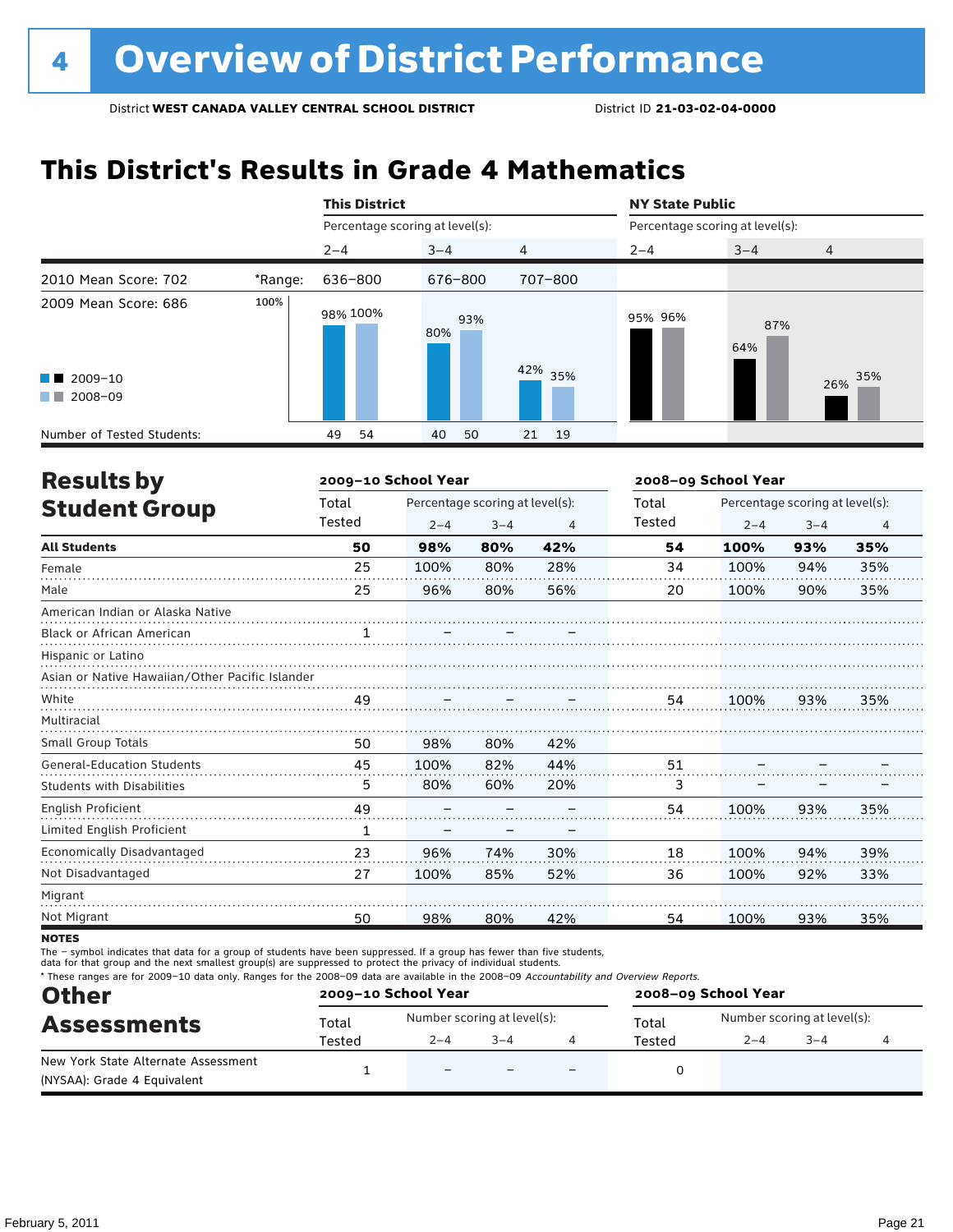# **This District's Results in Grade 4 Science**

|                                                                    |        | <b>This District</b>            |            |            | <b>NY State Public</b>          |         |                |  |
|--------------------------------------------------------------------|--------|---------------------------------|------------|------------|---------------------------------|---------|----------------|--|
|                                                                    |        | Percentage scoring at level(s): |            |            | Percentage scoring at level(s): |         |                |  |
|                                                                    |        | $2 - 4$                         | $3 - 4$    | 4          | $2 - 4$                         | $3 - 4$ | $\overline{4}$ |  |
| 2010 Mean Score: 87                                                | Range: | $45 - 100$                      | $65 - 100$ | $85 - 100$ |                                 |         |                |  |
| 2009 Mean Score: 83<br>$\blacksquare$ 2009-10<br>2008-09<br>a sa T | 100%   | 100%100%                        | 98% 94%    | 71%<br>61% | 97% 97%                         | 88% 88% | 55% 59%        |  |
| Number of Tested Students:                                         |        | 54<br>49                        | 51<br>48   | 35<br>33   |                                 |         |                |  |

| <b>Results by</b>                               |              | 2009-10 School Year |                                 |     | 2008-09 School Year |                                 |         |                |  |
|-------------------------------------------------|--------------|---------------------|---------------------------------|-----|---------------------|---------------------------------|---------|----------------|--|
| <b>Student Group</b>                            | Total        |                     | Percentage scoring at level(s): |     | Total               | Percentage scoring at level(s): |         |                |  |
|                                                 | Tested       | $2 - 4$             | $3 - 4$                         | 4   | Tested              | $2 - 4$                         | $3 - 4$ | $\overline{4}$ |  |
| <b>All Students</b>                             | 49           | 100%                | 98%                             | 71% | 54                  | 100%                            | 94%     | 61%            |  |
| Female                                          | 24           | 100%                | 100%                            | 71% | 34                  | 100%                            | 94%     | 62%            |  |
| Male                                            | 25           | 100%                | 96%                             | 72% | 20                  | 100%                            | 95%     | 60%            |  |
| American Indian or Alaska Native                |              |                     |                                 |     |                     |                                 |         |                |  |
| <b>Black or African American</b>                |              |                     |                                 |     |                     |                                 |         |                |  |
| Hispanic or Latino                              |              |                     |                                 |     |                     |                                 |         |                |  |
| Asian or Native Hawaiian/Other Pacific Islander |              |                     |                                 |     |                     |                                 |         |                |  |
| White                                           | 48           |                     |                                 |     | 54                  | 100%                            | 94%     | 61%            |  |
| Multiracial                                     |              |                     |                                 |     |                     |                                 |         |                |  |
| <b>Small Group Totals</b>                       | 49           | 100%                | 98%                             | 71% |                     |                                 |         |                |  |
| <b>General-Education Students</b>               | 44           | 100%                | 100%                            | 70% | 51                  |                                 |         |                |  |
| <b>Students with Disabilities</b>               | 5            | 100%                | 80%                             | 80% | 3                   |                                 |         |                |  |
| English Proficient                              | 48           |                     |                                 |     | 54                  | 100%                            | 94%     | 61%            |  |
| Limited English Proficient                      | $\mathbf{1}$ |                     |                                 |     |                     |                                 |         |                |  |
| Economically Disadvantaged                      | 22           | 100%                | 95%                             | 68% | 18                  | 100%                            | 94%     | 50%            |  |
| Not Disadvantaged                               | 27           | 100%                | 100%                            | 74% | 36                  | 100%                            | 94%     | 67%            |  |
| Migrant                                         |              |                     |                                 |     |                     |                                 |         |                |  |
| Not Migrant                                     | 49           | 100%                | 98%                             | 71% | 54                  | 100%                            | 94%     | 61%            |  |
|                                                 |              |                     |                                 |     |                     |                                 |         |                |  |

**NOTES** 

The – symbol indicates that data for a group of students have been suppressed. If a group has fewer than five students,<br>data for that group and the next smallest group(s) are suppressed to protect the privacy of individual

| <b>Other</b>                        |        | 2009-10 School Year         |         | 2008-09 School Year |                             |         |  |  |
|-------------------------------------|--------|-----------------------------|---------|---------------------|-----------------------------|---------|--|--|
| <b>Assessments</b>                  | Total  | Number scoring at level(s): |         | Total               | Number scoring at level(s): |         |  |  |
|                                     | Tested | $2 - 4$                     | $3 - 4$ | Tested              | $2 - 4$                     | $3 - 4$ |  |  |
| New York State Alternate Assessment |        | $\overline{\phantom{0}}$    |         |                     |                             |         |  |  |
| (NYSAA): Grade 4 Equivalent         |        |                             |         |                     |                             |         |  |  |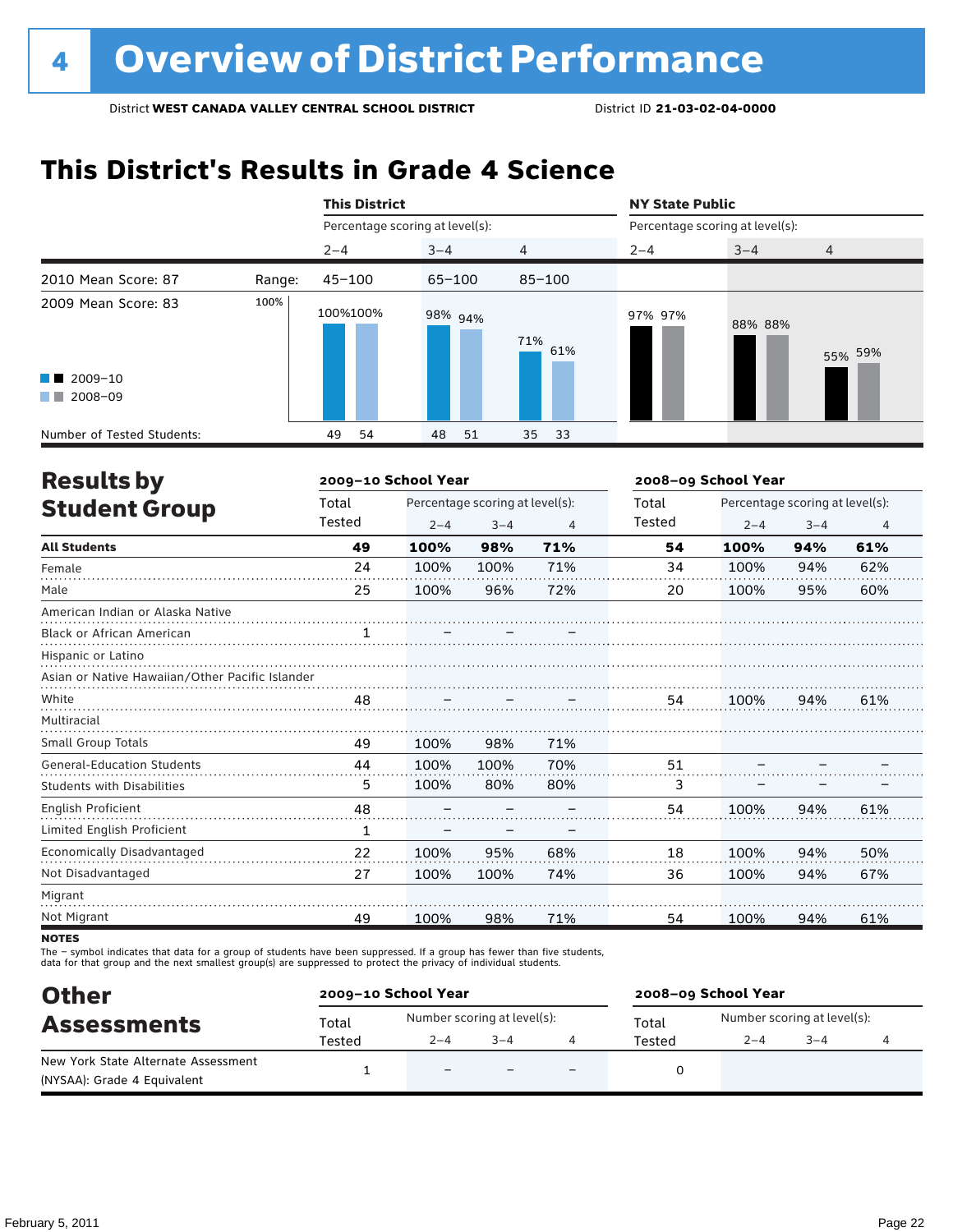# **This District's Results in Grade 5 English Language Arts**

|                                                           |         | <b>This District</b>            |            |                | <b>NY State Public</b>          |            |                |  |
|-----------------------------------------------------------|---------|---------------------------------|------------|----------------|---------------------------------|------------|----------------|--|
|                                                           |         | Percentage scoring at level(s): |            |                | Percentage scoring at level(s): |            |                |  |
|                                                           |         | $2 - 4$                         | $3 - 4$    | $\overline{4}$ | $2 - 4$                         | $3 - 4$    | $\overline{4}$ |  |
| 2010 Mean Score: 673                                      | *Range: | 647-795                         | 666-795    | 700-795        |                                 |            |                |  |
| 2009 Mean Score: 678<br>$\blacksquare$ 2009-10<br>2008-09 | 100%    | 100%<br>91%                     | 72%<br>46% | 16% 15%        | 99%<br>88%                      | 82%<br>52% | 13% 14%        |  |
| Number of Tested Students:                                |         | 54<br>52                        | 39<br>26   | 8<br>9         |                                 |            |                |  |

| <b>Results by</b>                               |              | 2009-10 School Year |                                 |     | 2008-09 School Year |         |                                 |                |  |
|-------------------------------------------------|--------------|---------------------|---------------------------------|-----|---------------------|---------|---------------------------------|----------------|--|
| <b>Student Group</b>                            | Total        |                     | Percentage scoring at level(s): |     | Total               |         | Percentage scoring at level(s): |                |  |
|                                                 | Tested       | $2 - 4$             | $3 - 4$                         | 4   | Tested              | $2 - 4$ | $3 - 4$                         | $\overline{4}$ |  |
| <b>All Students</b>                             | 57           | 91%                 | 46%                             | 16% | 54                  | 100%    | 72%                             | 15%            |  |
| Female                                          | 37           | 86%                 | 46%                             | 19% | 28                  | 100%    | 79%                             | 11%            |  |
| Male                                            | 20           | 100%                | 45%                             | 10% | 26                  | 100%    | 65%                             | 19%            |  |
| American Indian or Alaska Native                |              |                     |                                 |     |                     |         |                                 |                |  |
| <b>Black or African American</b>                |              |                     |                                 |     |                     |         |                                 |                |  |
| Hispanic or Latino                              | $\mathbf{1}$ |                     |                                 |     | 1                   |         |                                 |                |  |
| Asian or Native Hawaiian/Other Pacific Islander |              |                     |                                 |     |                     |         |                                 |                |  |
| White                                           | 56           |                     |                                 |     | 52                  |         |                                 |                |  |
| Multiracial                                     |              |                     |                                 |     | 1                   |         |                                 |                |  |
| Small Group Totals                              | 57           | 91%                 | 46%                             | 16% | 54                  | 100%    | 72%                             | 15%            |  |
| <b>General-Education Students</b>               | 54           |                     |                                 |     | 48                  | 100%    | 79%                             | 17%            |  |
| <b>Students with Disabilities</b>               | 3            |                     |                                 |     | 6                   | 100%    | 17%                             | 0%             |  |
| English Proficient                              | 57           | 91%                 | 46%                             | 16% | 53                  |         |                                 |                |  |
| Limited English Proficient                      |              |                     |                                 |     | 1                   |         |                                 |                |  |
| Economically Disadvantaged                      | 27           | 93%                 | 48%                             | 19% | 23                  | 100%    | 65%                             | 13%            |  |
| Not Disadvantaged                               | 30           | 90%                 | 43%                             | 13% | 31                  | 100%    | 77%                             | 16%            |  |
| Migrant                                         |              |                     |                                 |     |                     |         |                                 |                |  |
| Not Migrant                                     | 57           | 91%                 | 46%                             | 16% | 54                  | 100%    | 72%                             | 15%            |  |

**NOTES** 

The – symbol indicates that data for a group of students have been suppressed. If a group has fewer than five students,

data for that group and the next smallest group(s) are suppressed to protect the privacy of individual students.

\* These ranges are for 2009–10 data only. Ranges for the 2008–09 data are available in the 2008–09 Accountability and Overview Reports.

| <b>Other</b>                                                                                      |          | 2009-10 School Year         |         |     | 2008-09 School Year |                             |         |     |
|---------------------------------------------------------------------------------------------------|----------|-----------------------------|---------|-----|---------------------|-----------------------------|---------|-----|
| <b>Assessments</b>                                                                                | Total    | Number scoring at level(s): |         |     | Total               | Number scoring at level(s): |         |     |
|                                                                                                   | Tested   | $2 - 4$                     | $3 - 4$ | 4   | Tested              | $2 - 4$                     | $3 - 4$ | 4   |
| New York State Alternate Assessment<br>(NYSAA): Grade 5 Equivalent                                | 0        |                             |         |     | 0                   |                             |         |     |
| New York State English as a Second Language<br>Achievement Test (NYSESLAT) <sup>+</sup> : Grade 5 | $\Omega$ | N/A                         | N/A     | N/A | 0                   | N/A                         | N/A     | N/A |
|                                                                                                   | Total    |                             |         |     | Total               |                             |         |     |
| Recently Arrived LEP Students NOT Tested on<br>the ELA NYSTP: Grade 5                             | 0        | N/A                         | N/A     | N/A | N/A                 | N/A                         | N/A     | N/A |

February 5, 2011 Page 23 † These counts represent recently arrived LEP students who used the NYSESLAT to fulfill the English language arts participation requirement.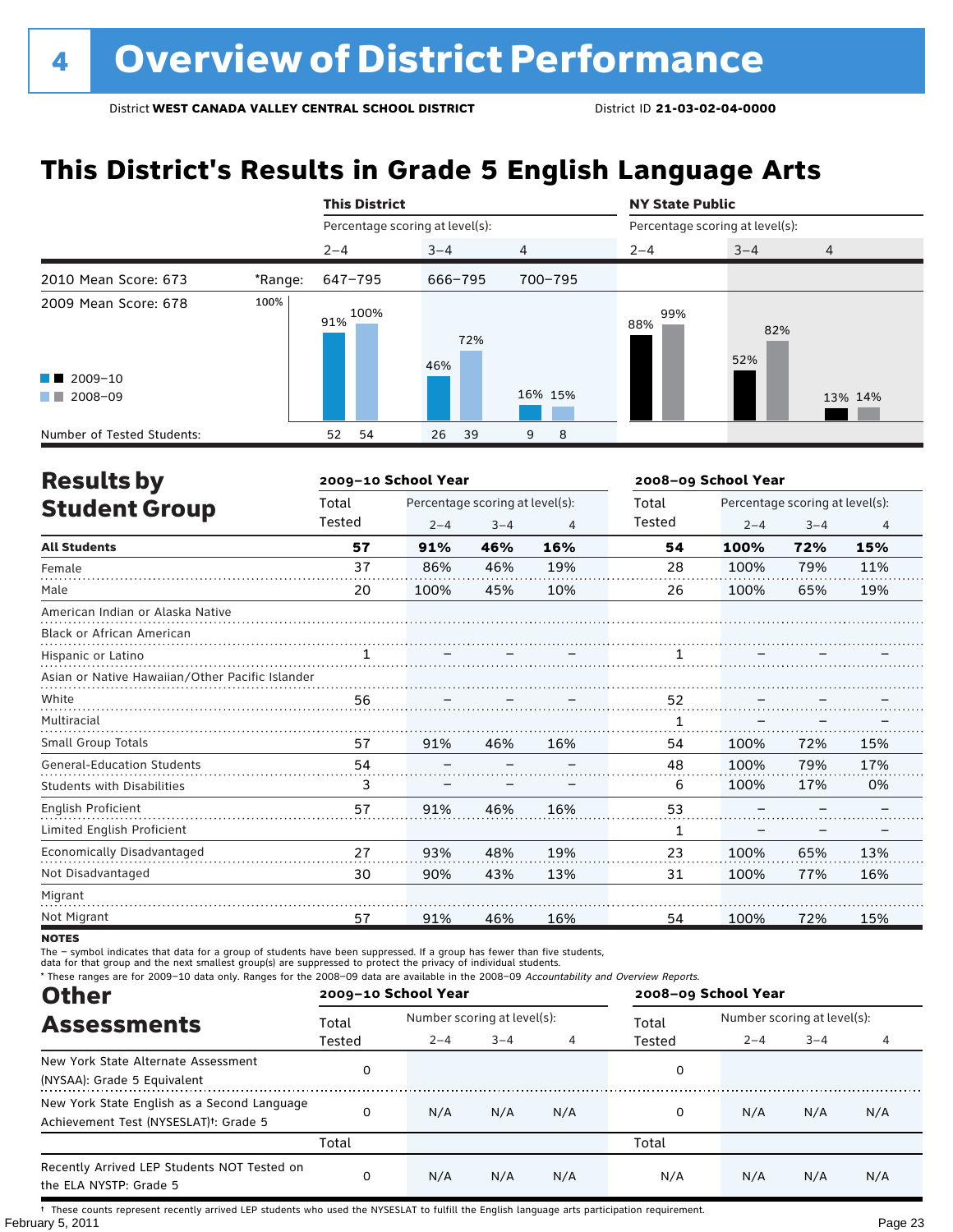# **This District's Results in Grade 5 Mathematics**

|                                                                                                                                                                                                                                                                           |         | <b>This District</b>            |            |            | <b>NY State Public</b>          |            |                |  |
|---------------------------------------------------------------------------------------------------------------------------------------------------------------------------------------------------------------------------------------------------------------------------|---------|---------------------------------|------------|------------|---------------------------------|------------|----------------|--|
|                                                                                                                                                                                                                                                                           |         | Percentage scoring at level(s): |            |            | Percentage scoring at level(s): |            |                |  |
|                                                                                                                                                                                                                                                                           |         | $2 - 4$                         | $3 - 4$    | 4          | $2 - 4$                         | $3 - 4$    | $\overline{4}$ |  |
| 2010 Mean Score: 683                                                                                                                                                                                                                                                      | *Range: | 640-780                         | 674-780    | 702-780    |                                 |            |                |  |
| 2009 Mean Score: 682                                                                                                                                                                                                                                                      | 100%    | 98% 100%                        | 90%<br>63% |            | 94% 98%                         | 88%<br>65% |                |  |
| $\blacksquare$ 2009-10<br>2008-09<br><b>The Contract of the Contract of the Contract of the Contract of the Contract of the Contract of the Contract of the Contract of the Contract of the Contract of the Contract of the Contract of The Contract of The Contract </b> |         |                                 |            | 27%<br>19% |                                 |            | 36%<br>24%     |  |
| Number of Tested Students:                                                                                                                                                                                                                                                |         | 52<br>56                        | 36<br>47   | 14<br>11   |                                 |            |                |  |

| <b>Results by</b>                               |        | 2009-10 School Year |                                 |     | 2008-09 School Year |         |                                 |     |  |
|-------------------------------------------------|--------|---------------------|---------------------------------|-----|---------------------|---------|---------------------------------|-----|--|
| <b>Student Group</b>                            | Total  |                     | Percentage scoring at level(s): |     | Total               |         | Percentage scoring at level(s): |     |  |
|                                                 | Tested | $2 - 4$             | $3 - 4$                         | 4   | Tested              | $2 - 4$ | $3 - 4$                         | 4   |  |
| <b>All Students</b>                             | 57     | 98%                 | 63%                             | 19% | 52                  | 100%    | 90%                             | 27% |  |
| Female                                          | 37     | 97%                 | 59%                             | 27% | 26                  | 100%    | 92%                             | 19% |  |
| Male                                            | 20     | 100%                | 70%                             | 5%  | 26                  | 100%    | 88%                             | 35% |  |
| American Indian or Alaska Native                |        |                     |                                 |     |                     |         |                                 |     |  |
| <b>Black or African American</b>                |        |                     |                                 |     |                     |         |                                 |     |  |
| Hispanic or Latino                              | 1      |                     |                                 |     |                     |         |                                 |     |  |
| Asian or Native Hawaiian/Other Pacific Islander |        |                     |                                 |     |                     |         |                                 |     |  |
| White                                           | 56     |                     |                                 |     | 50                  |         |                                 |     |  |
| Multiracial                                     |        |                     |                                 |     | 1                   |         |                                 |     |  |
| <b>Small Group Totals</b>                       | 57     | 98%                 | 63%                             | 19% | 52                  | 100%    | 90%                             | 27% |  |
| <b>General-Education Students</b>               | 54     |                     |                                 |     | 46                  | 100%    | 93%                             | 30% |  |
| <b>Students with Disabilities</b>               | 3      |                     |                                 |     | 6                   | 100%    | 67%                             | 0%  |  |
| <b>English Proficient</b>                       | 57     | 98%                 | 63%                             | 19% | 51                  |         |                                 |     |  |
| Limited English Proficient                      |        |                     |                                 |     | 1                   |         |                                 |     |  |
| Economically Disadvantaged                      | 27     | 96%                 | 59%                             | 22% | 21                  | 100%    | 95%                             | 24% |  |
| Not Disadvantaged                               | 30     | 100%                | 67%                             | 17% | 31                  | 100%    | 87%                             | 29% |  |
| Migrant                                         |        |                     |                                 |     |                     |         |                                 |     |  |
| Not Migrant                                     | 57     | 98%                 | 63%                             | 19% | 52                  | 100%    | 90%                             | 27% |  |

**NOTES** 

The – symbol indicates that data for a group of students have been suppressed. If a group has fewer than five students,

data for that group and the next smallest group(s) are suppressed to protect the privacy of individual students.

\* These ranges are for 2009–10 data only. Ranges for the 2008–09 data are available in the 2008–09 Accountability and Overview Reports.

| <b>Other</b>                                                       |        | 2009-10 School Year |                             | 2008-09 School Year |                             |      |  |  |
|--------------------------------------------------------------------|--------|---------------------|-----------------------------|---------------------|-----------------------------|------|--|--|
| <b>Assessments</b>                                                 | Total  |                     | Number scoring at level(s): | Total               | Number scoring at level(s): |      |  |  |
|                                                                    | Tested | $2 - 4$             | $3 - 4$                     | Tested              | $2 - 4$                     | $-4$ |  |  |
| New York State Alternate Assessment<br>(NYSAA): Grade 5 Equivalent |        |                     |                             |                     |                             |      |  |  |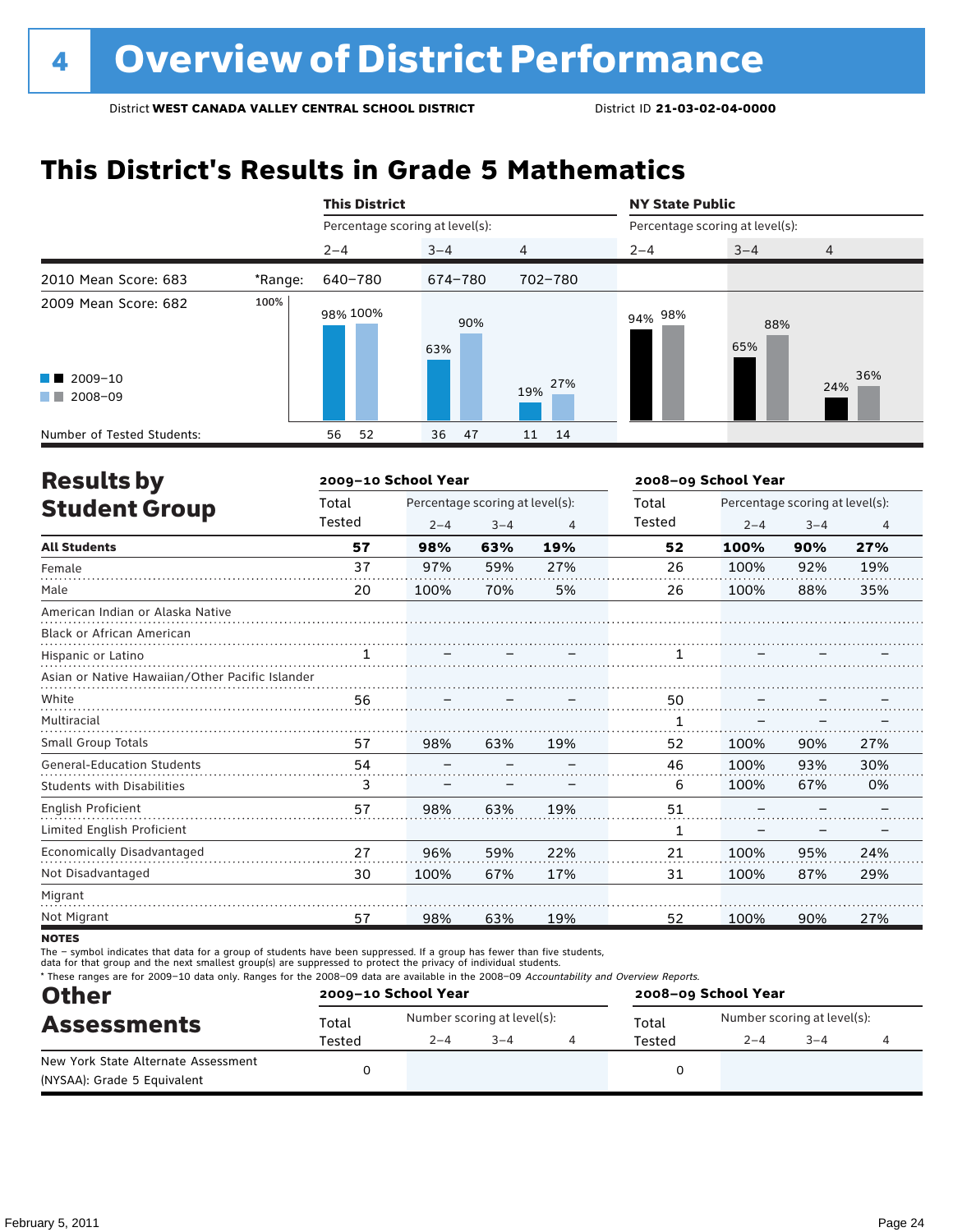# **This District's Results in Grade 6 English Language Arts**

|                            |         | <b>This District</b>            |            |                | <b>NY State Public</b>          |            |                |  |
|----------------------------|---------|---------------------------------|------------|----------------|---------------------------------|------------|----------------|--|
|                            |         | Percentage scoring at level(s): |            |                | Percentage scoring at level(s): |            |                |  |
|                            |         | $2 - 4$                         | $3 - 4$    | $\overline{4}$ | $2 - 4$                         | $3 - 4$    | $\overline{4}$ |  |
| 2010 Mean Score: 664       | *Range: | 644-785                         | 662-785    | 694-785        |                                 |            |                |  |
| 2009 Mean Score: 672       | 100%    | 96% <sup>100%</sup>             | 89%<br>62% |                | 100%<br>89%                     | 81%<br>54% |                |  |
| $\blacksquare$ 2009-10     |         |                                 |            |                |                                 |            |                |  |
| 2008-09<br>. .             |         |                                 |            | 11%<br>4%      |                                 |            | 7% 9%          |  |
| Number of Tested Students: |         | 71<br>48                        | 63<br>31   | 8<br>2         |                                 |            |                |  |

| <b>Results by</b>                               |              | 2009-10 School Year |                                 |                | 2008-09 School Year |         |                                 |     |  |
|-------------------------------------------------|--------------|---------------------|---------------------------------|----------------|---------------------|---------|---------------------------------|-----|--|
| <b>Student Group</b>                            | Total        |                     | Percentage scoring at level(s): |                | Total               |         | Percentage scoring at level(s): |     |  |
|                                                 | Tested       | $2 - 4$             | $3 - 4$                         | $\overline{4}$ | Tested              | $2 - 4$ | $3 - 4$                         | 4   |  |
| <b>All Students</b>                             | 50           | 96%                 | 62%                             | 4%             | 71                  | 100%    | 89%                             | 11% |  |
| Female                                          | 26           | 100%                | 69%                             | 0%             | 31                  | 100%    | 84%                             | 16% |  |
| Male                                            | 24           | 92%                 | 54%                             | 8%             | 40                  | 100%    | 93%                             | 8%  |  |
| American Indian or Alaska Native                |              |                     |                                 |                |                     |         |                                 |     |  |
| <b>Black or African American</b>                |              |                     |                                 |                |                     |         |                                 |     |  |
| Hispanic or Latino                              | $\mathbf{1}$ |                     |                                 |                | 1                   |         |                                 |     |  |
| Asian or Native Hawaiian/Other Pacific Islander |              |                     |                                 |                |                     |         |                                 |     |  |
| White                                           | 49           |                     |                                 |                | 70                  |         |                                 |     |  |
| Multiracial                                     |              |                     |                                 |                |                     |         |                                 |     |  |
| Small Group Totals                              | 50           | 96%                 | 62%                             | 4%             | 71                  | 100%    | 89%                             | 11% |  |
| <b>General-Education Students</b>               | 45           | 98%                 | 69%                             | 4%             | 63                  | 100%    | 97%                             | 13% |  |
| <b>Students with Disabilities</b>               | 5            | 80%                 | 0%                              | 0%             | 8                   | 100%    | 25%                             | 0%  |  |
| <b>English Proficient</b>                       | 49           |                     |                                 |                | 69                  |         |                                 |     |  |
| Limited English Proficient                      | 1            |                     |                                 |                | 2                   |         |                                 |     |  |
| Economically Disadvantaged                      | 18           | 100%                | 56%                             | 6%             | 31                  | 100%    | 94%                             | 16% |  |
| Not Disadvantaged                               | 32           | 94%                 | 66%                             | 3%             | 40                  | 100%    | 85%                             | 8%  |  |
| Migrant                                         |              |                     |                                 |                | 1                   |         |                                 |     |  |
| Not Migrant                                     | 50           | 96%                 | 62%                             | 4%             | 70                  |         |                                 |     |  |

**NOTES** 

The – symbol indicates that data for a group of students have been suppressed. If a group has fewer than five students,

data for that group and the next smallest group(s) are suppressed to protect the privacy of individual students.

\* These ranges are for 2009–10 data only. Ranges for the 2008–09 data are available in the 2008–09 Accountability and Overview Reports.

| <b>Other</b>                                                                                      |        | 2009-10 School Year |                             |     | 2008-09 School Year |                             |         |     |  |
|---------------------------------------------------------------------------------------------------|--------|---------------------|-----------------------------|-----|---------------------|-----------------------------|---------|-----|--|
| <b>Assessments</b>                                                                                | Total  |                     | Number scoring at level(s): |     |                     | Number scoring at level(s): |         |     |  |
|                                                                                                   | Tested | $2 - 4$             | $3 - 4$                     | 4   | Tested              | $2 - 4$                     | $3 - 4$ | 4   |  |
| New York State Alternate Assessment<br>(NYSAA): Grade 6 Equivalent                                |        |                     |                             |     |                     |                             |         |     |  |
| New York State English as a Second Language<br>Achievement Test (NYSESLAT) <sup>t</sup> : Grade 6 |        | N/A                 | N/A                         | N/A | 0                   | N/A                         | N/A     | N/A |  |
|                                                                                                   | Total  |                     |                             |     | Total               |                             |         |     |  |
| Recently Arrived LEP Students NOT Tested on<br>the ELA NYSTP: Grade 6                             |        | N/A                 | N/A                         | N/A | N/A                 | N/A                         | N/A     | N/A |  |

February 5, 2011 Page 25 † These counts represent recently arrived LEP students who used the NYSESLAT to fulfill the English language arts participation requirement.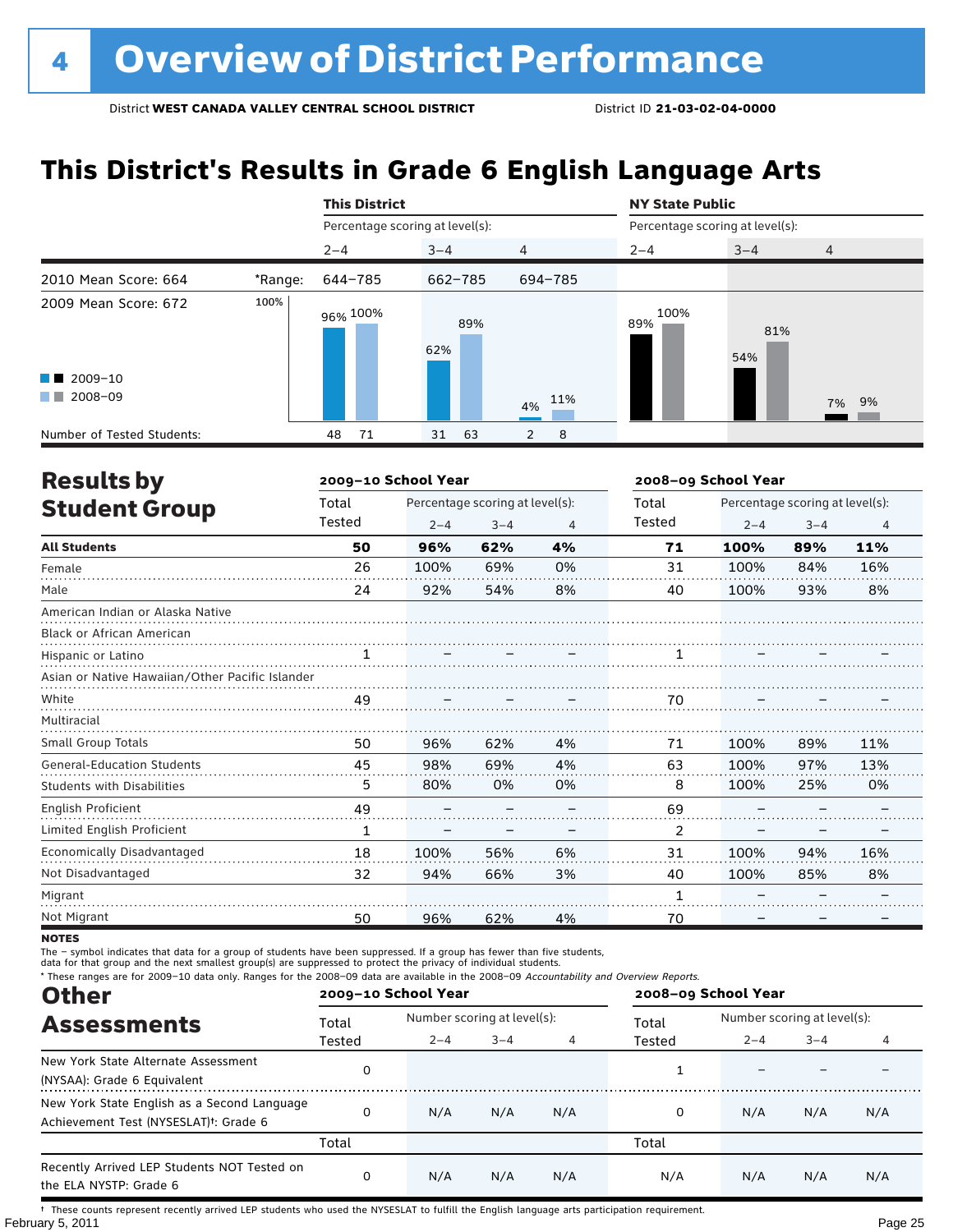# **This District's Results in Grade 6 Mathematics**

|                            |         | <b>This District</b>            |                       |                | <b>NY State Public</b>          |            |                |  |
|----------------------------|---------|---------------------------------|-----------------------|----------------|---------------------------------|------------|----------------|--|
|                            |         | Percentage scoring at level(s): |                       |                | Percentage scoring at level(s): |            |                |  |
|                            |         | $2 - 4$                         | $3 - 4$               | $\overline{4}$ | $2 - 4$                         | $3 - 4$    | $\overline{4}$ |  |
| 2010 Mean Score: 687       | *Range: | 640-780                         | 674-780               | 699-780        |                                 |            |                |  |
| 2009 Mean Score: 672       | 100%    | 98% 99%                         | 79%<br>64%            |                | 92% 96%                         | 83%<br>61% |                |  |
| $\blacksquare$ 2009-10     |         |                                 |                       | 26%            |                                 |            | 27% 28%        |  |
| 2008-09<br>a kacamatan     |         |                                 |                       | 14%            |                                 |            |                |  |
| Number of Tested Students: |         | 70<br>49                        | 32 <sup>2</sup><br>56 | 13<br>10       |                                 |            |                |  |

| <b>Results by</b>                               |              | 2009-10 School Year |                                 |     | 2008-09 School Year |                                 |         |                |
|-------------------------------------------------|--------------|---------------------|---------------------------------|-----|---------------------|---------------------------------|---------|----------------|
| <b>Student Group</b>                            | Total        |                     | Percentage scoring at level(s): |     | Total               | Percentage scoring at level(s): |         |                |
|                                                 | Tested       | $2 - 4$             | $3 - 4$                         | 4   | Tested              | $2 - 4$                         | $3 - 4$ | $\overline{4}$ |
| <b>All Students</b>                             | 50           | 98%                 | 64%                             | 26% | 71                  | 99%                             | 79%     | 14%            |
| Female                                          | 26           | 100%                | 58%                             | 19% | 31                  | 97%                             | 71%     | 10%            |
| Male                                            | 24           | 96%                 | 71%                             | 33% | 40                  | 100%                            | 85%     | 18%            |
| American Indian or Alaska Native                |              |                     |                                 |     |                     |                                 |         |                |
| Black or African American                       |              |                     |                                 |     |                     |                                 |         |                |
| Hispanic or Latino                              | $\mathbf{1}$ |                     |                                 |     | 1                   |                                 |         |                |
| Asian or Native Hawaiian/Other Pacific Islander |              |                     |                                 |     |                     |                                 |         |                |
| White                                           | 49           |                     |                                 |     | 70                  |                                 |         |                |
| Multiracial                                     |              |                     |                                 |     |                     |                                 |         |                |
| <b>Small Group Totals</b>                       | 50           | 98%                 | 64%                             | 26% | 71                  | 99%                             | 79%     | 14%            |
| <b>General-Education Students</b>               | 45           | 100%                | 71%                             | 29% | 63                  | 100%                            | 86%     | 16%            |
| <b>Students with Disabilities</b>               | 5            | 80%                 | 0%                              | 0%  | 8                   | 88%                             | 25%     | 0%             |
| English Proficient                              | 49           |                     |                                 |     | 69                  |                                 |         |                |
| Limited English Proficient                      | 1            |                     |                                 |     | 2                   |                                 |         |                |
| Economically Disadvantaged                      | 18           | 94%                 | 56%                             | 22% | 31                  | 100%                            | 87%     | 23%            |
| Not Disadvantaged                               | 32           | 100%                | 69%                             | 28% | 40                  | 98%                             | 73%     | 8%             |
| Migrant                                         |              |                     |                                 |     | 1                   |                                 |         |                |
| Not Migrant                                     | 50           | 98%                 | 64%                             | 26% | 70                  |                                 |         |                |

**NOTES** 

The – symbol indicates that data for a group of students have been suppressed. If a group has fewer than five students,

data for that group and the next smallest group(s) are suppressed to protect the privacy of individual students.

\* These ranges are for 2009–10 data only. Ranges for the 2008–09 data are available in the 2008–09 Accountability and Overview Reports.

| <b>Other</b>                        |        | 2009-10 School Year |                             | 2008-09 School Year |                             |                          |                          |  |
|-------------------------------------|--------|---------------------|-----------------------------|---------------------|-----------------------------|--------------------------|--------------------------|--|
| <b>Assessments</b>                  | Total  |                     | Number scoring at level(s): | Total               | Number scoring at level(s): |                          |                          |  |
|                                     | Tested | $2 - 4$             | $3 - 4$                     | Tested              | $2 - 4$                     | $3 - 4$                  |                          |  |
| New York State Alternate Assessment |        |                     |                             |                     |                             | $\overline{\phantom{0}}$ | $\overline{\phantom{0}}$ |  |
| (NYSAA): Grade 6 Equivalent         |        |                     |                             |                     |                             |                          |                          |  |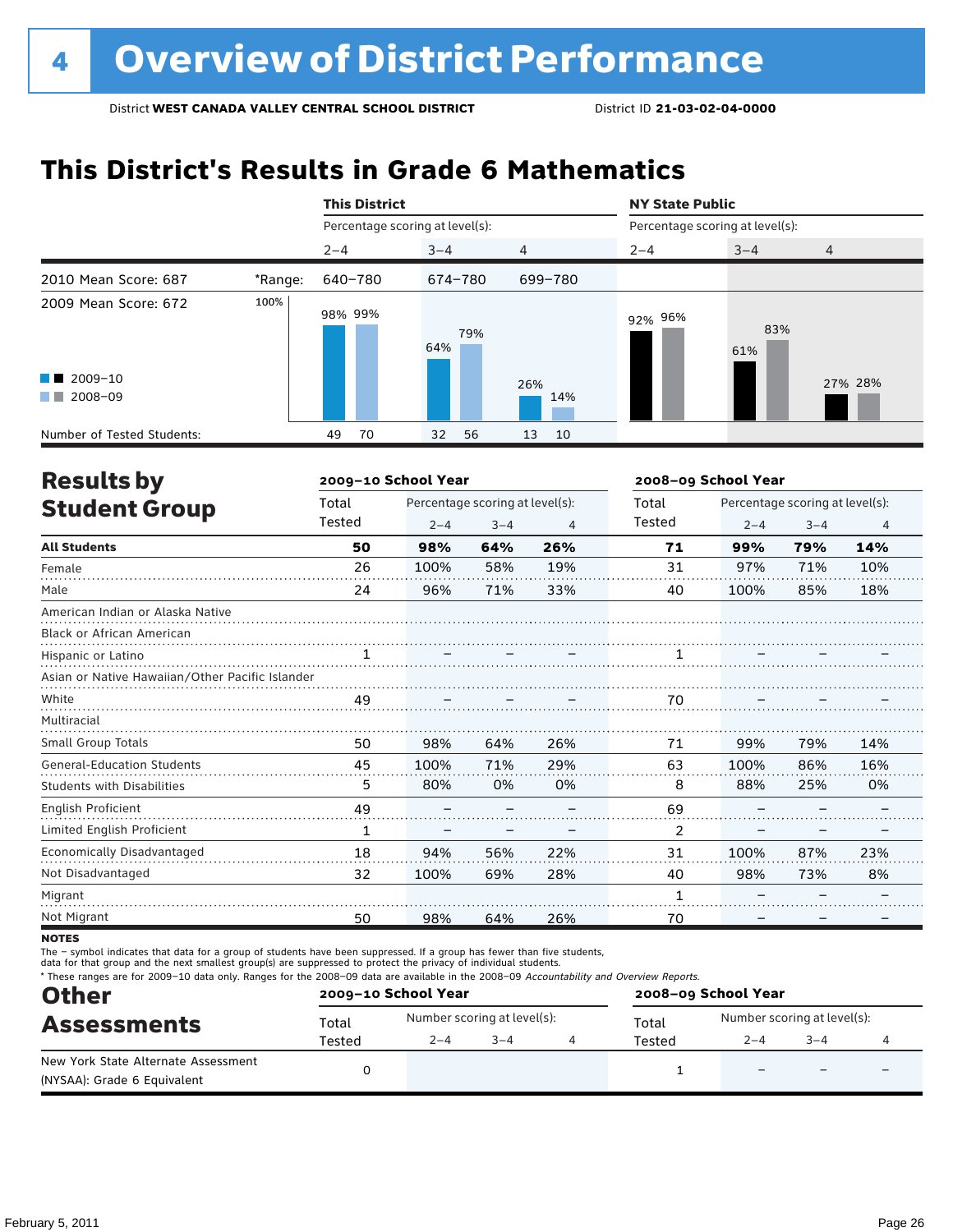# **This District's Results in Grade 7 English Language Arts**

|                                                                                                                                                                                                                                                                                                   |         | <b>This District</b>            |            |                | <b>NY State Public</b>          |            |                |  |  |
|---------------------------------------------------------------------------------------------------------------------------------------------------------------------------------------------------------------------------------------------------------------------------------------------------|---------|---------------------------------|------------|----------------|---------------------------------|------------|----------------|--|--|
|                                                                                                                                                                                                                                                                                                   |         | Percentage scoring at level(s): |            |                | Percentage scoring at level(s): |            |                |  |  |
|                                                                                                                                                                                                                                                                                                   |         | $2 - 4$                         | $3 - 4$    | $\overline{4}$ | $2 - 4$                         | $3 - 4$    | $\overline{4}$ |  |  |
| 2010 Mean Score: 665                                                                                                                                                                                                                                                                              | *Range: | 642-790                         | 664-790    | 698-790        |                                 |            |                |  |  |
| 2009 Mean Score: 674<br>$\blacksquare$ 2009-10<br>2008-09<br><b>The Contract of the Contract of the Contract of the Contract of the Contract of the Contract of the Contract of the Contract of the Contract of the Contract of the Contract of the Contract of The Contract of The Contract </b> | 100%    | 100%<br>91%                     | 93%<br>47% | 6% 6%          | 100%<br>90%                     | 80%<br>50% | 11% 7%         |  |  |
| Number of Tested Students:                                                                                                                                                                                                                                                                        |         | 69<br>62                        | 64<br>32   | 4<br>4         |                                 |            |                |  |  |

| <b>Results by</b>                               |        | 2009-10 School Year |                                 | 2008-09 School Year |        |                                 |         |                |  |
|-------------------------------------------------|--------|---------------------|---------------------------------|---------------------|--------|---------------------------------|---------|----------------|--|
| <b>Student Group</b>                            | Total  |                     | Percentage scoring at level(s): |                     | Total  | Percentage scoring at level(s): |         |                |  |
|                                                 | Tested | $2 - 4$             | $3 - 4$                         | 4                   | Tested | $2 - 4$                         | $3 - 4$ | $\overline{4}$ |  |
| <b>All Students</b>                             | 68     | 91%                 | 47%                             | 6%                  | 69     | 100%                            | 93%     | 6%             |  |
| Female                                          | 30     | 93%                 | 47%                             | 10%                 | 29     | 100%                            | 93%     | 14%            |  |
| Male                                            | 38     | 89%                 | 47%                             | 3%                  | 40     | 100%                            | 93%     | 0%             |  |
| American Indian or Alaska Native                |        |                     |                                 |                     |        |                                 |         |                |  |
| <b>Black or African American</b>                |        |                     |                                 |                     | 1      |                                 |         |                |  |
| Hispanic or Latino                              |        |                     |                                 |                     |        |                                 |         |                |  |
| Asian or Native Hawaiian/Other Pacific Islander |        |                     |                                 |                     |        |                                 |         |                |  |
| White                                           | 68     | 91%                 | 47%                             | 6%                  | 67     |                                 |         |                |  |
| Multiracial                                     |        |                     |                                 |                     | 1      |                                 |         |                |  |
| <b>Small Group Totals</b>                       |        |                     |                                 |                     | 69     | 100%                            | 93%     | 6%             |  |
| <b>General-Education Students</b>               | 61     | 97%                 | 52%                             | 7%                  | 65     |                                 |         |                |  |
| <b>Students with Disabilities</b>               | 7      | 43%                 | 0%                              | 0%                  | 4      |                                 |         |                |  |
| English Proficient                              | 67     |                     |                                 |                     | 69     | 100%                            | 93%     | 6%             |  |
| Limited English Proficient                      | 1      |                     |                                 |                     |        |                                 |         |                |  |
| Economically Disadvantaged                      | 26     | 96%                 | 54%                             | 8%                  | 20     | 100%                            | 90%     | 0%             |  |
| Not Disadvantaged                               | 42     | 88%                 | 43%                             | 5%                  | 49     | 100%                            | 94%     | 8%             |  |
| Migrant                                         |        |                     |                                 |                     |        |                                 |         |                |  |
| Not Migrant                                     | 68     | 91%                 | 47%                             | 6%                  | 69     | 100%                            | 93%     | 6%             |  |

**NOTES** 

The – symbol indicates that data for a group of students have been suppressed. If a group has fewer than five students,

data for that group and the next smallest group(s) are suppressed to protect the privacy of individual students.

\* These ranges are for 2009–10 data only. Ranges for the 2008–09 data are available in the 2008–09 Accountability and Overview Reports.

| <b>Other</b>                                                                                      |        | 2009-10 School Year |                             |     | 2008-09 School Year |                             |         |     |
|---------------------------------------------------------------------------------------------------|--------|---------------------|-----------------------------|-----|---------------------|-----------------------------|---------|-----|
| <b>Assessments</b>                                                                                | Total  |                     | Number scoring at level(s): |     |                     | Number scoring at level(s): |         |     |
|                                                                                                   | Tested | $2 - 4$             | $3 - 4$                     | 4   | Tested              | $2 - 4$                     | $3 - 4$ | 4   |
| New York State Alternate Assessment<br>(NYSAA): Grade 7 Equivalent                                | 4      |                     |                             |     |                     |                             |         |     |
| New York State English as a Second Language<br>Achievement Test (NYSESLAT) <sup>+</sup> : Grade 7 |        | N/A                 | N/A                         | N/A | 0                   | N/A                         | N/A     | N/A |
|                                                                                                   | Total  |                     |                             |     | Total               |                             |         |     |
| Recently Arrived LEP Students NOT Tested on<br>the ELA NYSTP: Grade 7                             |        | N/A                 | N/A                         | N/A | N/A                 | N/A                         | N/A     | N/A |

February 5, 2011 Page 27 † These counts represent recently arrived LEP students who used the NYSESLAT to fulfill the English language arts participation requirement.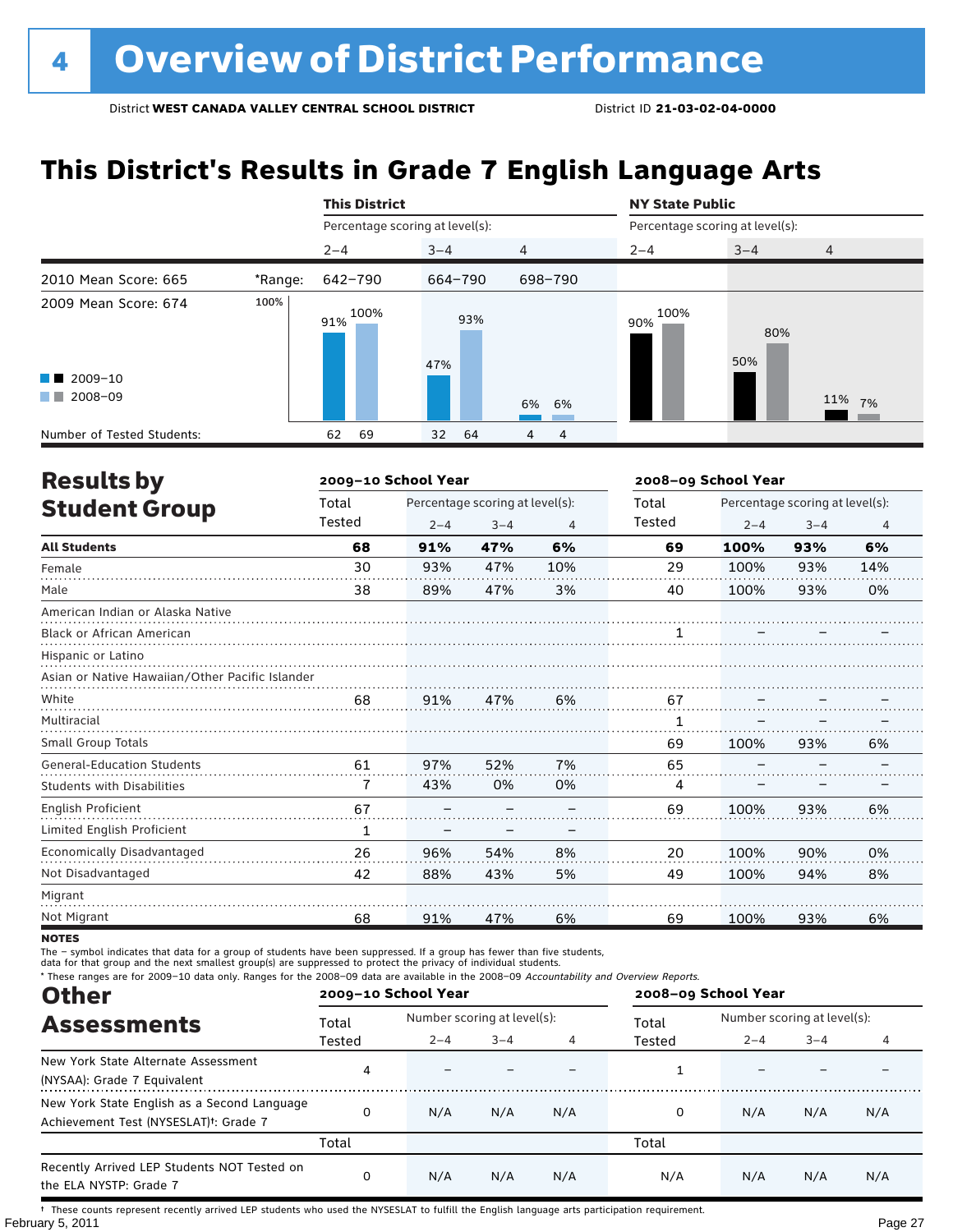# **This District's Results in Grade 7 Mathematics**

|                                                                                                                                                                                                                                                 |         | <b>This District</b>            |            |           | <b>NY State Public</b>          |            |         |  |
|-------------------------------------------------------------------------------------------------------------------------------------------------------------------------------------------------------------------------------------------------|---------|---------------------------------|------------|-----------|---------------------------------|------------|---------|--|
|                                                                                                                                                                                                                                                 |         | Percentage scoring at level(s): |            |           | Percentage scoring at level(s): |            |         |  |
|                                                                                                                                                                                                                                                 |         | $2 - 4$                         | $3 - 4$    | 4         | $2 - 4$                         | $3 - 4$    | 4       |  |
| 2010 Mean Score: 669                                                                                                                                                                                                                            | *Range: | 639-800                         | 670-800    | 694-800   |                                 |            |         |  |
| 2009 Mean Score: 678                                                                                                                                                                                                                            | 100%    | 99% 100%                        | 96%<br>57% |           | 99%<br>92%                      | 87%<br>62% |         |  |
| $\blacksquare$ 2009-10                                                                                                                                                                                                                          |         |                                 |            |           |                                 |            | 29% 30% |  |
| 2008-09<br><b>The Contract of the Contract of the Contract of the Contract of the Contract of the Contract of the Contract of the Contract of the Contract of the Contract of the Contract of the Contract of The Contract of The Contract </b> |         |                                 |            | 13%<br>7% |                                 |            |         |  |
| Number of Tested Students:                                                                                                                                                                                                                      |         | 70<br>67                        | 39<br>67   | 5<br>9    |                                 |            |         |  |

| <b>Results by</b>                               |        | 2009-10 School Year |                                 | 2008-09 School Year |        |                                 |         |                |
|-------------------------------------------------|--------|---------------------|---------------------------------|---------------------|--------|---------------------------------|---------|----------------|
| <b>Student Group</b>                            | Total  |                     | Percentage scoring at level(s): |                     | Total  | Percentage scoring at level(s): |         |                |
|                                                 | Tested | $2 - 4$             | $3 - 4$                         | $\overline{4}$      | Tested | $2 - 4$                         | $3 - 4$ | $\overline{4}$ |
| <b>All Students</b>                             | 68     | 99%                 | 57%                             | 7%                  | 70     | 100%                            | 96%     | 13%            |
| Female                                          | 30     | 97%                 | 50%                             | 0%                  | 29     | 100%                            | 97%     | 10%            |
| Male                                            | 38     | 100%                | 63%                             | 13%                 | 41     | 100%                            | 95%     | 15%            |
| American Indian or Alaska Native                |        |                     |                                 |                     |        |                                 |         |                |
| <b>Black or African American</b>                |        |                     |                                 |                     |        |                                 |         |                |
| Hispanic or Latino                              |        |                     |                                 |                     |        |                                 |         |                |
| Asian or Native Hawaiian/Other Pacific Islander |        |                     |                                 |                     |        |                                 |         |                |
| White                                           | 68     | 99%                 | 57%                             | 7%                  | 68     |                                 |         |                |
| Multiracial                                     |        |                     |                                 |                     | 1      |                                 |         |                |
| Small Group Totals                              |        |                     |                                 |                     | 70     | 100%                            | 96%     | 13%            |
| <b>General-Education Students</b>               | 61     | 100%                | 64%                             | 8%                  | 67     |                                 |         |                |
| <b>Students with Disabilities</b>               | 7      | 86%                 | 0%                              | 0%                  | 3      |                                 |         |                |
| English Proficient                              | 67     |                     |                                 |                     | 70     | 100%                            | 96%     | 13%            |
| Limited English Proficient                      | 1      |                     |                                 |                     |        |                                 |         |                |
| Economically Disadvantaged                      | 26     | 100%                | 62%                             | 12%                 | 20     | 100%                            | 95%     | 10%            |
| Not Disadvantaged                               | 42     | 98%                 | 55%                             | 5%                  | 50     | 100%                            | 96%     | 14%            |
| Migrant                                         |        |                     |                                 |                     |        |                                 |         |                |
| Not Migrant                                     | 68     | 99%                 | 57%                             | 7%                  | 70     | 100%                            | 96%     | 13%            |
|                                                 |        |                     |                                 |                     |        |                                 |         |                |

**NOTES** 

The – symbol indicates that data for a group of students have been suppressed. If a group has fewer than five students,

data for that group and the next smallest group(s) are suppressed to protect the privacy of individual students.

\* These ranges are for 2009–10 data only. Ranges for the 2008–09 data are available in the 2008–09 Accountability and Overview Reports.

| <b>Other</b>                        |        | 2009-10 School Year          |         | 2008-09 School Year |                             |         |  |  |
|-------------------------------------|--------|------------------------------|---------|---------------------|-----------------------------|---------|--|--|
| <b>Assessments</b>                  | Total  | Number scoring at level(s):  |         | Total               | Number scoring at level(s): |         |  |  |
|                                     | Tested | $2 - 4$                      | $3 - 4$ | Tested              | $2 - 4$                     | $3 - 4$ |  |  |
| New York State Alternate Assessment |        | $\qquad \qquad \blacksquare$ |         |                     |                             |         |  |  |
| (NYSAA): Grade 7 Equivalent         |        |                              |         |                     |                             |         |  |  |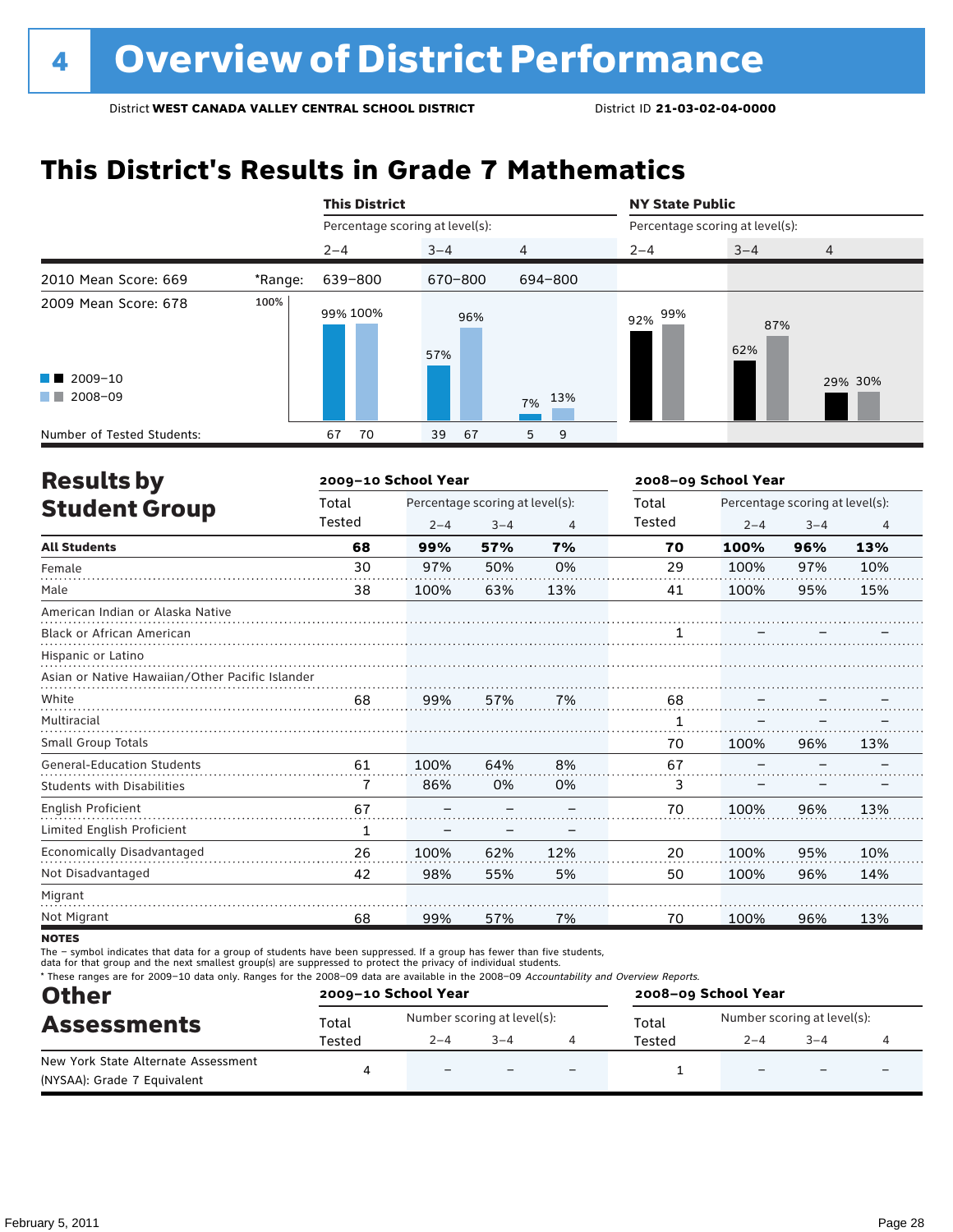# **This District's Results in Grade 8 English Language Arts**

|                                                                                                                                                                                                                                                                                                   |         | <b>This District</b>            |            |                   | <b>NY State Public</b>          |            |                |  |
|---------------------------------------------------------------------------------------------------------------------------------------------------------------------------------------------------------------------------------------------------------------------------------------------------|---------|---------------------------------|------------|-------------------|---------------------------------|------------|----------------|--|
|                                                                                                                                                                                                                                                                                                   |         | Percentage scoring at level(s): |            |                   | Percentage scoring at level(s): |            |                |  |
|                                                                                                                                                                                                                                                                                                   |         | $2 - 4$                         | $3 - 4$    | $\overline{4}$    | $2 - 4$                         | $3 - 4$    | $\overline{4}$ |  |
| 2010 Mean Score: 662                                                                                                                                                                                                                                                                              | *Range: | 627-790                         | 658-790    | 699-790           |                                 |            |                |  |
| 2009 Mean Score: 664<br>$\blacksquare$ 2009-10<br>2008-09<br><b>The Contract of the Contract of the Contract of the Contract of the Contract of the Contract of the Contract of the Contract of the Contract of the Contract of the Contract of the Contract of The Contract of The Contract </b> | 100%    | 100%100%                        | 75%<br>62% |                   | 98%<br>91%                      | 69%<br>51% |                |  |
|                                                                                                                                                                                                                                                                                                   |         |                                 |            | 4%<br>2%          |                                 |            | 8%<br>5%       |  |
| Number of Tested Students:                                                                                                                                                                                                                                                                        |         | 59<br>68                        | 44<br>42   | 3<br>$\mathbf{1}$ |                                 |            |                |  |

| <b>Results by</b>                               |                | 2009-10 School Year |                                 |     | 2008-09 School Year |                                 |         |                |  |
|-------------------------------------------------|----------------|---------------------|---------------------------------|-----|---------------------|---------------------------------|---------|----------------|--|
| <b>Student Group</b>                            | Total          |                     | Percentage scoring at level(s): |     | Total               | Percentage scoring at level(s): |         |                |  |
|                                                 | Tested         | $2 - 4$             | $3 - 4$                         | 4   | Tested              | $2 - 4$                         | $3 - 4$ | $\overline{4}$ |  |
| <b>All Students</b>                             | 68             | 100%                | 62%                             | 4%  | 59                  | 100%                            | 75%     | 2%             |  |
| Female                                          | 27             | 100%                | 67%                             | 4%  | 35                  | 100%                            | 80%     | 3%             |  |
| Male                                            | 41             | 100%                | 59%                             | 5%  | 24                  | 100%                            | 67%     | 0%             |  |
| American Indian or Alaska Native                |                |                     |                                 |     |                     |                                 |         |                |  |
| <b>Black or African American</b>                | $\mathfrak{p}$ |                     |                                 |     |                     |                                 |         |                |  |
| Hispanic or Latino                              |                |                     |                                 |     |                     |                                 |         |                |  |
| Asian or Native Hawaiian/Other Pacific Islander |                |                     |                                 |     |                     |                                 |         |                |  |
| White                                           | 66             |                     |                                 |     | 59                  | 100%                            | 75%     | 2%             |  |
| Multiracial                                     |                |                     |                                 |     |                     |                                 |         |                |  |
| <b>Small Group Totals</b>                       | 68             | 100%                | 62%                             | 4%  |                     |                                 |         |                |  |
| <b>General-Education Students</b>               | 65             |                     |                                 |     | 51                  | 100%                            | 84%     | 2%             |  |
| <b>Students with Disabilities</b>               | 3              |                     |                                 |     | 8                   | 100%                            | 13%     | 0%             |  |
| <b>English Proficient</b>                       | 68             | 100%                | 62%                             | 4%  | 57                  |                                 |         |                |  |
| Limited English Proficient                      |                |                     |                                 |     | 2                   |                                 |         |                |  |
| Economically Disadvantaged                      | 20             | 100%                | 70%                             | 15% | 17                  | 100%                            | 65%     | 0%             |  |
| Not Disadvantaged                               | 48             | 100%                | 58%                             | 0%  | 42                  | 100%                            | 79%     | 2%             |  |
| Migrant                                         |                |                     |                                 |     |                     |                                 |         |                |  |
| Not Migrant                                     | 68             | 100%                | 62%                             | 4%  | 59                  | 100%                            | 75%     | 2%             |  |

**NOTES** 

The – symbol indicates that data for a group of students have been suppressed. If a group has fewer than five students,

data for that group and the next smallest group(s) are suppressed to protect the privacy of individual students.

\* These ranges are for 2009–10 data only. Ranges for the 2008–09 data are available in the 2008–09 Accountability and Overview Reports.

| <b>Other</b>                                                                                      |        | 2009-10 School Year |                             |     | 2008-09 School Year |                             |         |     |
|---------------------------------------------------------------------------------------------------|--------|---------------------|-----------------------------|-----|---------------------|-----------------------------|---------|-----|
| <b>Assessments</b>                                                                                | Total  |                     | Number scoring at level(s): |     |                     | Number scoring at level(s): |         |     |
|                                                                                                   | Tested | $2 - 4$             | $3 - 4$                     |     | Tested              | $2 - 4$                     | $3 - 4$ | 4   |
| New York State Alternate Assessment<br>(NYSAA): Grade 8 Equivalent                                |        |                     |                             |     |                     |                             |         |     |
| New York State English as a Second Language<br>Achievement Test (NYSESLAT) <sup>+</sup> : Grade 8 |        | N/A                 | N/A                         | N/A | 0                   | N/A                         | N/A     | N/A |
|                                                                                                   | Total  |                     |                             |     | Total               |                             |         |     |
| Recently Arrived LEP Students NOT Tested on<br>the ELA NYSTP: Grade 8                             |        | N/A                 | N/A                         | N/A | N/A                 | N/A                         | N/A     | N/A |

February 5, 2011 Page 29 † These counts represent recently arrived LEP students who used the NYSESLAT to fulfill the English language arts participation requirement.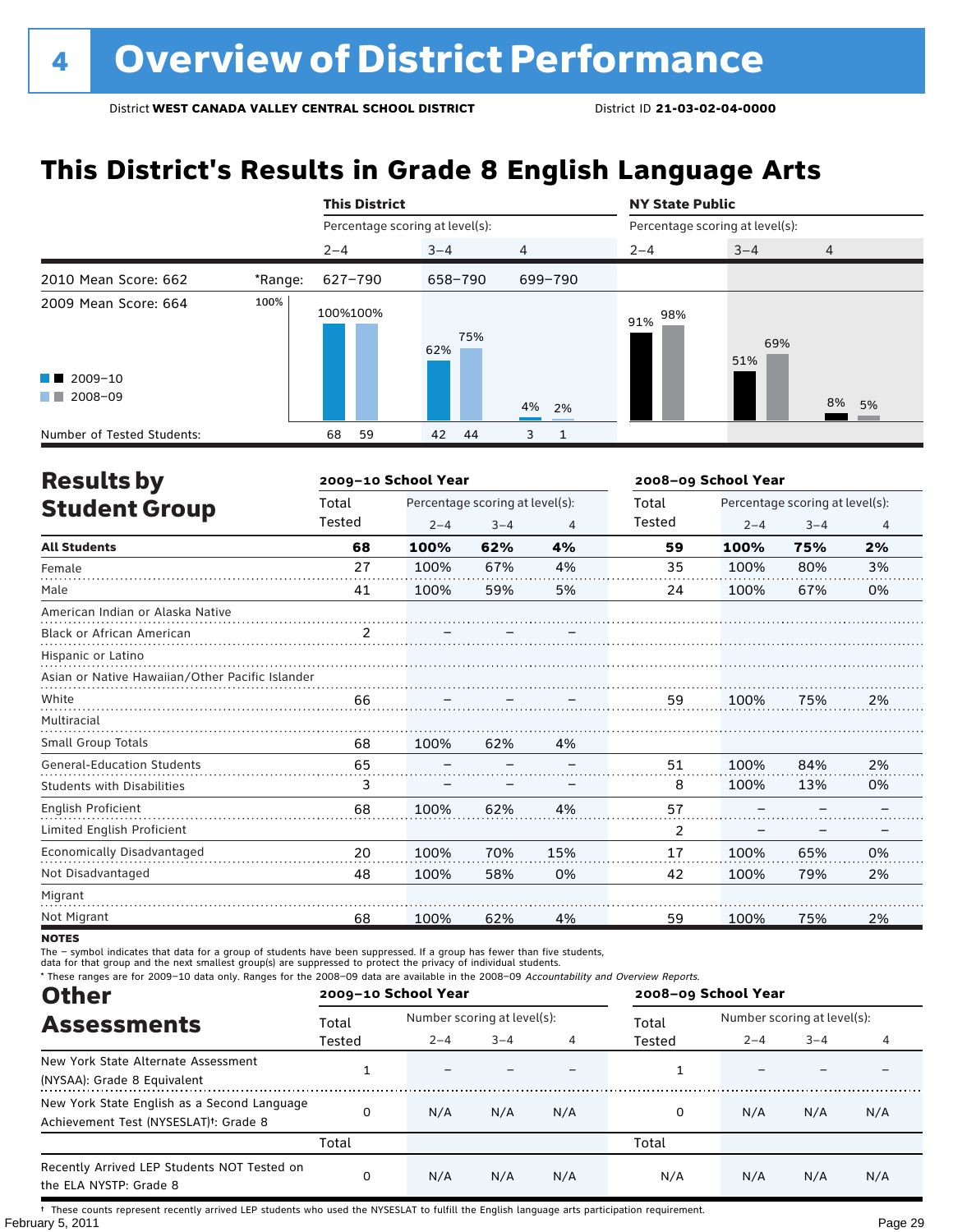# **This District's Results in Grade 8 Mathematics**

|                             |         | <b>This District</b>            |            |                | <b>NY State Public</b>          |            |                |  |
|-----------------------------|---------|---------------------------------|------------|----------------|---------------------------------|------------|----------------|--|
|                             |         | Percentage scoring at level(s): |            |                | Percentage scoring at level(s): |            |                |  |
|                             |         | $2 - 4$                         | $3 - 4$    | $\overline{4}$ | $2 - 4$                         | $3 - 4$    | $\overline{4}$ |  |
| 2010 Mean Score: 687        | *Range: | 639-775                         | 673-775    | 702-775        |                                 |            |                |  |
| 2009 Mean Score: 683        | 100%    | 99% 97%                         | 97%<br>85% |                | 91% 96%                         | 80%<br>55% |                |  |
| $\blacksquare$ 2009-10      |         |                                 |            |                |                                 |            |                |  |
| 2008-09<br><b>The State</b> |         |                                 |            | 10% 15%        |                                 |            | 18% 19%        |  |
| Number of Tested Students:  |         | 58<br>67                        | 58<br>58   | 9              |                                 |            |                |  |

| <b>Results by</b>                               |                | 2009-10 School Year |                                 |     | 2008-09 School Year |                                 |         |                |  |
|-------------------------------------------------|----------------|---------------------|---------------------------------|-----|---------------------|---------------------------------|---------|----------------|--|
| <b>Student Group</b>                            | Total          |                     | Percentage scoring at level(s): |     |                     | Percentage scoring at level(s): |         |                |  |
|                                                 | Tested         | $2 - 4$             | $3 - 4$                         | 4   | Tested              | $2 - 4$                         | $3 - 4$ | $\overline{4}$ |  |
| <b>All Students</b>                             | 68             | 99%                 | 85%                             | 10% | 60                  | 97%                             | 97%     | 15%            |  |
| Female                                          | 27             | 100%                | 89%                             | 15% | 35                  | 97%                             | 97%     | 11%            |  |
| Male                                            | 41             | 98%                 | 83%                             | 7%  | 25                  | 96%                             | 96%     | 20%            |  |
| American Indian or Alaska Native                |                |                     |                                 |     |                     |                                 |         |                |  |
| <b>Black or African American</b>                | $\mathfrak{p}$ |                     |                                 |     |                     |                                 |         |                |  |
| Hispanic or Latino                              |                |                     |                                 |     |                     |                                 |         |                |  |
| Asian or Native Hawaiian/Other Pacific Islander |                |                     |                                 |     |                     |                                 |         |                |  |
| White                                           | 66             |                     |                                 |     | 60                  | 97%                             | 97%     | 15%            |  |
| Multiracial                                     |                |                     |                                 |     |                     |                                 |         |                |  |
| <b>Small Group Totals</b>                       | 68             | 99%                 | 85%                             | 10% |                     |                                 |         |                |  |
| <b>General-Education Students</b>               | 65             |                     |                                 |     | 52                  | 100%                            | 100%    | 17%            |  |
| <b>Students with Disabilities</b>               | 3              |                     |                                 |     | 8                   | 75%                             | 75%     | 0%             |  |
| <b>English Proficient</b>                       | 68             | 99%                 | 85%                             | 10% | 58                  |                                 |         |                |  |
| Limited English Proficient                      |                |                     |                                 |     | 2                   |                                 |         |                |  |
| Economically Disadvantaged                      | 20             | 100%                | 80%                             | 20% | 17                  | 100%                            | 100%    | 0%             |  |
| Not Disadvantaged                               | 48             | 98%                 | 88%                             | 6%  | 43                  | 95%                             | 95%     | 21%            |  |
| Migrant                                         |                |                     |                                 |     |                     |                                 |         |                |  |
| Not Migrant                                     | 68             | 99%                 | 85%                             | 10% | 60                  | 97%                             | 97%     | 15%            |  |

**NOTES** 

The – symbol indicates that data for a group of students have been suppressed. If a group has fewer than five students,

data for that group and the next smallest group(s) are suppressed to protect the privacy of individual students.

\* These ranges are for 2009–10 data only. Ranges for the 2008–09 data are available in the 2008–09 Accountability and Overview Reports.

| <b>Other</b><br><b>Assessments</b>  |        | 2009-10 School Year         |         |                          | 2008-09 School Year |                             |         |  |  |
|-------------------------------------|--------|-----------------------------|---------|--------------------------|---------------------|-----------------------------|---------|--|--|
|                                     | Total  | Number scoring at level(s): |         |                          | Total               | Number scoring at level(s): |         |  |  |
|                                     | Tested | $2 - 4$                     | $3 - 4$ |                          | Tested              | $2 - 4$                     | $3 - 4$ |  |  |
| New York State Alternate Assessment |        | $\overline{\phantom{0}}$    |         | $\overline{\phantom{0}}$ |                     |                             |         |  |  |
| (NYSAA): Grade 8 Equivalent         |        |                             |         |                          |                     |                             |         |  |  |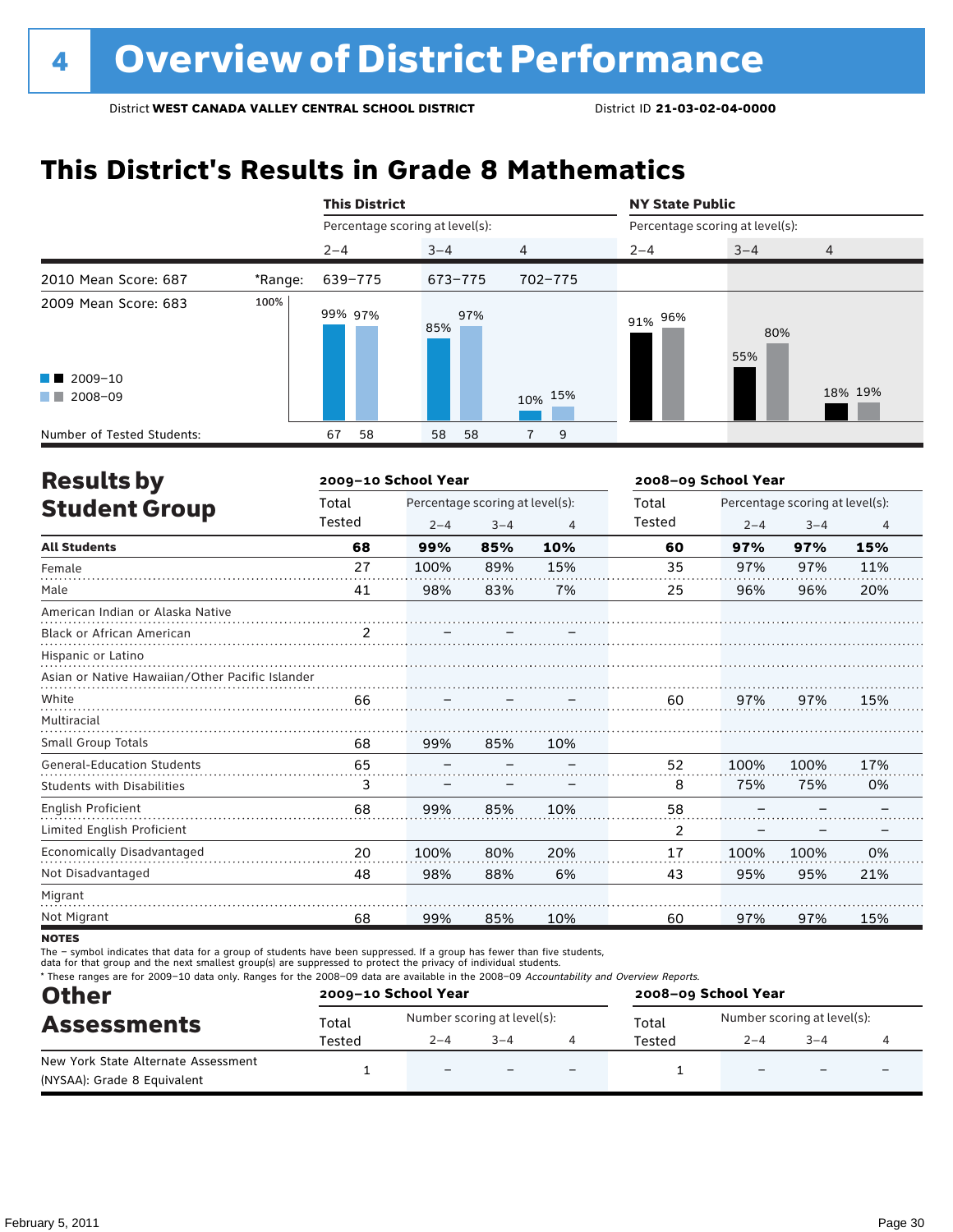# **This District's Results in Grade 8 Science**



| <b>Results by</b>                               |                | 2009-10 School Year |                                 |     | 2008-09 School Year |                                 |         |                |  |
|-------------------------------------------------|----------------|---------------------|---------------------------------|-----|---------------------|---------------------------------|---------|----------------|--|
| <b>Student Group</b>                            | Total          |                     | Percentage scoring at level(s): |     |                     | Percentage scoring at level(s): |         |                |  |
|                                                 | Tested         | $2 - 4$             | $3 - 4$                         | 4   | Tested              | $2 - 4$                         | $3 - 4$ | $\overline{4}$ |  |
| <b>All Students</b>                             | 68             | 100%                | 96%                             | 40% | 61                  | 98%                             | 89%     | 33%            |  |
| Female                                          | 27             | 100%                | 100%                            | 37% | 35                  | 97%                             | 89%     | 29%            |  |
| Male                                            | 41             | 100%                | 93%                             | 41% | 26                  | 100%                            | 88%     | 38%            |  |
| American Indian or Alaska Native                |                |                     |                                 |     |                     |                                 |         |                |  |
| Black or African American                       | $\overline{2}$ |                     |                                 |     |                     |                                 |         |                |  |
| Hispanic or Latino                              |                |                     |                                 |     |                     |                                 |         |                |  |
| Asian or Native Hawaiian/Other Pacific Islander |                |                     |                                 |     |                     |                                 |         |                |  |
| White                                           | 66             |                     |                                 |     | 61                  | 98%                             | 89%     | 33%            |  |
| Multiracial                                     |                |                     |                                 |     |                     |                                 |         |                |  |
| <b>Small Group Totals</b>                       | 68             | 100%                | 96%                             | 40% |                     |                                 |         |                |  |
| <b>General-Education Students</b>               | 65             |                     |                                 |     | 52                  | 98%                             | 94%     | 37%            |  |
| <b>Students with Disabilities</b>               | 3              |                     |                                 |     | 9                   | 100%                            | 56%     | 11%            |  |
| English Proficient                              | 68             | 100%                | 96%                             | 40% | 59                  |                                 |         |                |  |
| Limited English Proficient                      |                |                     |                                 |     | 2                   |                                 |         |                |  |
| Economically Disadvantaged                      | 20             | 100%                | 100%                            | 25% | 18                  | 100%                            | 83%     | 33%            |  |
| Not Disadvantaged                               | 48             | 100%                | 94%                             | 46% | 43                  | 98%                             | 91%     | 33%            |  |
| Migrant                                         |                |                     |                                 |     |                     |                                 |         |                |  |
| Not Migrant                                     | 68             | 100%                | 96%                             | 40% | 61                  | 98%                             | 89%     | 33%            |  |
|                                                 |                |                     |                                 |     |                     |                                 |         |                |  |

**NOTES** 

The – symbol indicates that data for a group of students have been suppressed. If a group has fewer than five students,

data for that group and the next smallest group(s) are suppressed to protect the privacy of individual students.

| <b>Other</b>                        | 2009-10 School Year |                             |         |  | 2008-09 School Year |                             |        |  |  |
|-------------------------------------|---------------------|-----------------------------|---------|--|---------------------|-----------------------------|--------|--|--|
| <b>Assessments</b>                  | Total               | Number scoring at level(s): |         |  | Total               | Number scoring at level(s): |        |  |  |
|                                     | Tested              | $2 - 4$                     | $3 - 4$ |  | Tested              | $2 - 4$                     | $-3-4$ |  |  |
| New York State Alternate Assessment |                     | -                           |         |  |                     |                             |        |  |  |
| (NYSAA): Grade 8 Equivalent         |                     |                             |         |  |                     |                             |        |  |  |
| <b>Regents Science</b>              |                     |                             |         |  |                     |                             |        |  |  |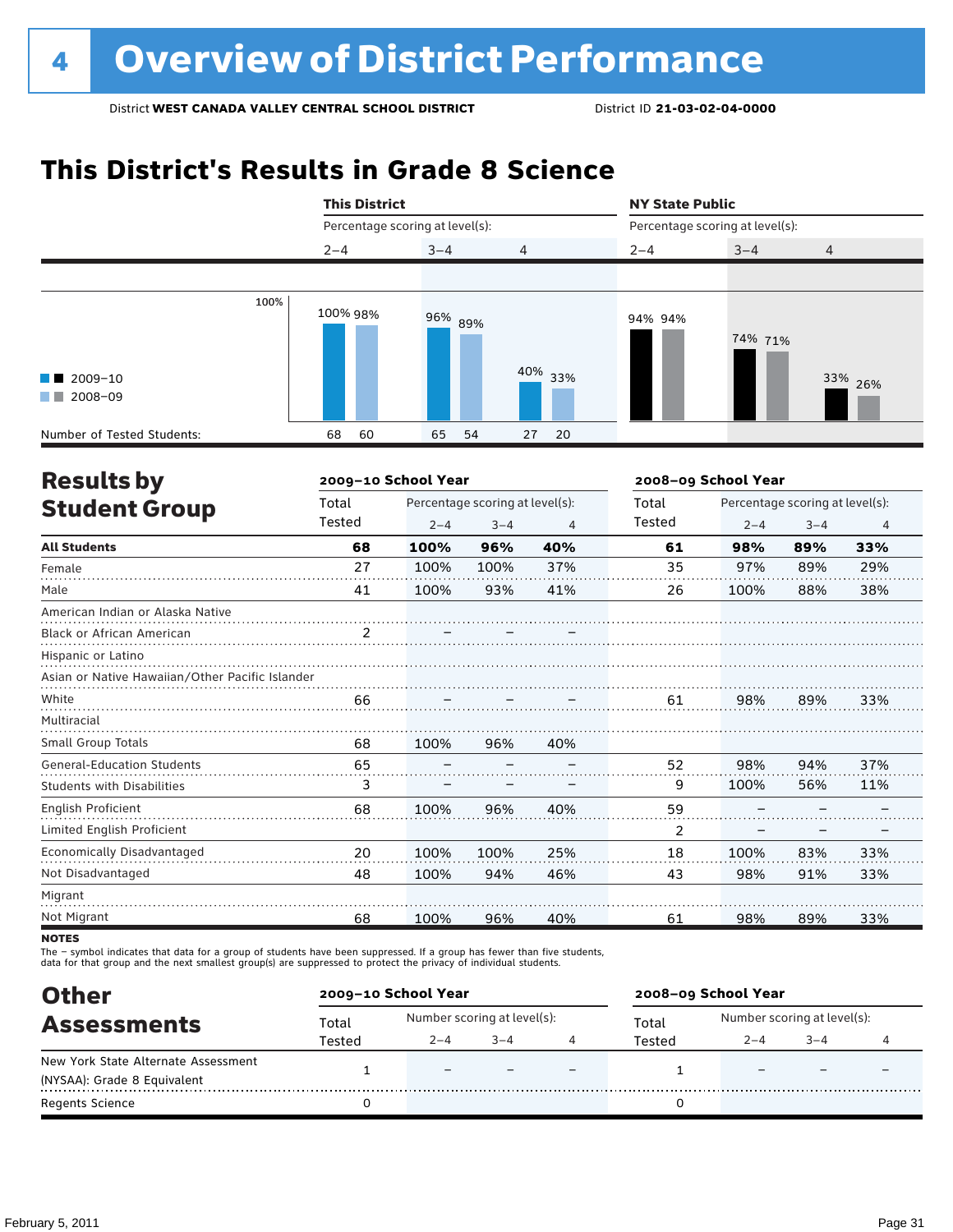# **This District's Total Cohort\* Results in Secondary-Level English after Four Years of Instruction**



| <b>Results by</b>                 | 2006 Cohort |                                 | 2005 Cohort** |     |             |                                 |         |                |  |
|-----------------------------------|-------------|---------------------------------|---------------|-----|-------------|---------------------------------|---------|----------------|--|
|                                   | Number      | Percentage scoring at level(s): |               |     | Number      | Percentage scoring at level(s): |         |                |  |
| <b>Student Group</b>              | of Students | $2 - 4$                         | $3 - 4$       | 4   | of Students | $2 - 4$                         | $3 - 4$ | $\overline{4}$ |  |
| <b>All Students</b>               | 71          | 90%                             | 89%           | 35% | 84          | 82%                             | 80%     | 25%            |  |
| Female                            | 39          | 90%                             | 90%           | 36% | 43          | 77%                             | 77%     | 35%            |  |
| Male                              | 32          | 91%                             | 88%           | 34% | 41          | 88%                             | 83%     | 15%            |  |
| American Indian or Alaska Native  |             |                                 |               |     |             |                                 |         |                |  |
| <b>Black or African American</b>  |             |                                 |               |     |             |                                 |         |                |  |
| Hispanic or Latino                |             |                                 |               |     |             |                                 |         |                |  |
| Asian or Native Hawaiian/Other    |             |                                 |               |     |             |                                 |         |                |  |
| Pacific Islander                  |             |                                 |               |     |             |                                 |         |                |  |
| White                             | 69          |                                 |               |     | 83          |                                 |         |                |  |
| Multiracial                       |             |                                 |               |     |             |                                 |         |                |  |
| Small Group Totals                | 71          | 90%                             | 89%           | 35% | 84          | 82%                             | 80%     | 25%            |  |
| <b>General-Education Students</b> | 65          | 98%                             | 97%           | 38% | 69          | 93%                             | 90%     | 30%            |  |
| <b>Students with Disabilities</b> | 6           | 0%                              | 0%            | 0%  | 15          | 33%                             | 33%     | 0%             |  |
| English Proficient                | 71          | 90%                             | 89%           | 35% | 82          |                                 |         |                |  |
| Limited English Proficient        |             |                                 |               |     | 2           |                                 |         |                |  |
| Economically Disadvantaged        | 22          | 86%                             | 86%           | 14% | 26          | 85%                             | 81%     | 19%            |  |
| Not Disadvantaged                 | 49          | 92%                             | 90%           | 45% | 58          | 81%                             | 79%     | 28%            |  |
| Migrant                           |             |                                 |               |     |             |                                 |         |                |  |
| Not Migrant                       | 71          | 90%                             | 89%           | 35% | 84          | 82%                             | 80%     | 25%            |  |

**NOTES** 

The – symbol indicates that data for a group of students have been suppressed. If a group has fewer than five students,

data for that group and the next smallest group(s) are suppressed to protect the privacy of individual students.

 \* A total cohort consists of all students who first entered Grade 9 in a particular year, and all ungraded students with disabilities who reached their seventeenth birthday in that year, and were enrolled in the school/district for five months. Students are excluded from the cohort if they transferred to another school district, nonpublic school, or criminal justice facility, or left the U.S. and its territories or died before the report date. Statewide total cohort also includes students who were enrolled for fewer than five months.

 \*\* 2005 cohort data are those reported in the 2008–09 *Accountability and Overview Report*.